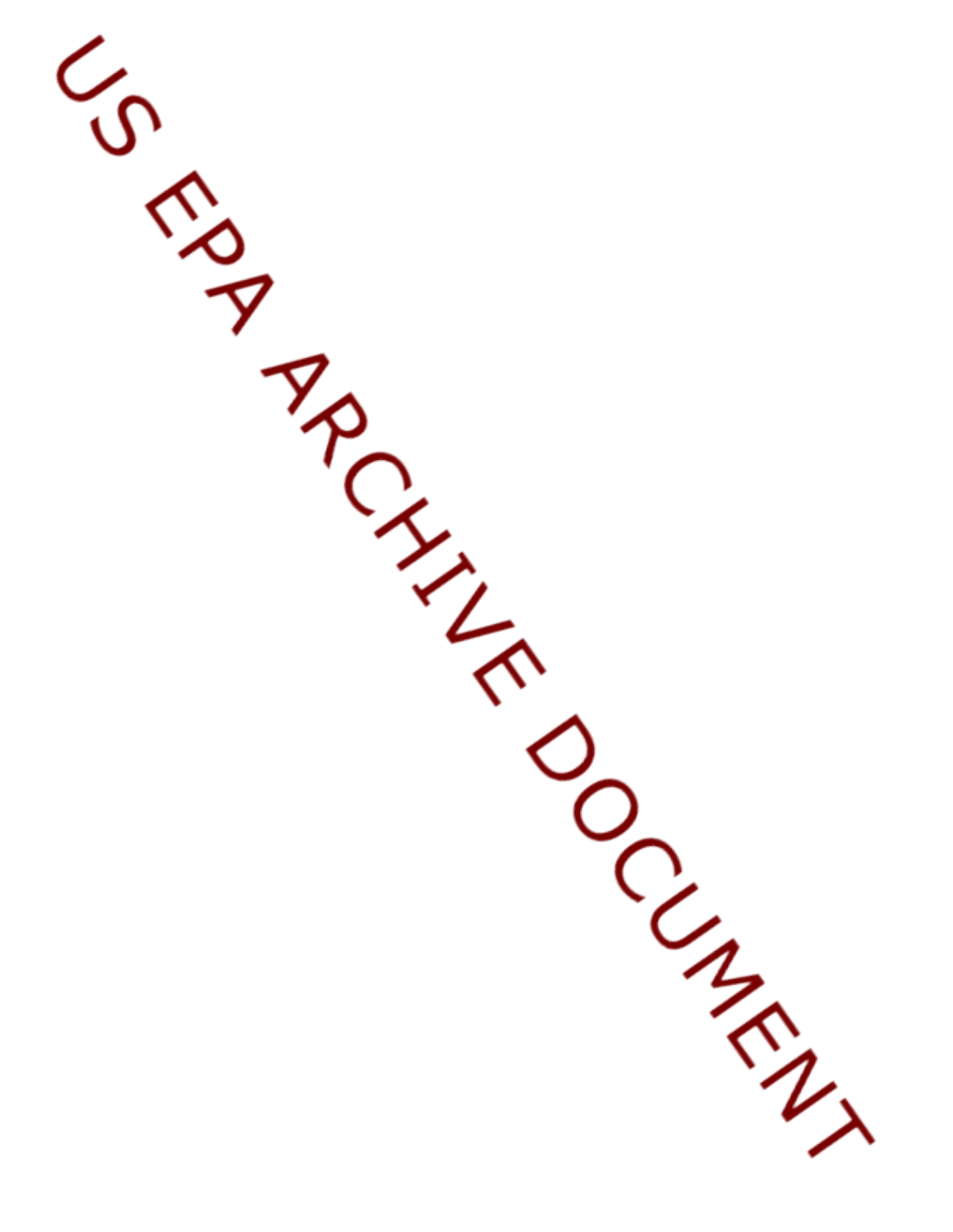

# **Environmental Technology Verification Program**  Advanced Monitoring Systems Center

Test/QA Plan for Verification of Ballast Water Exchange Screening Tools

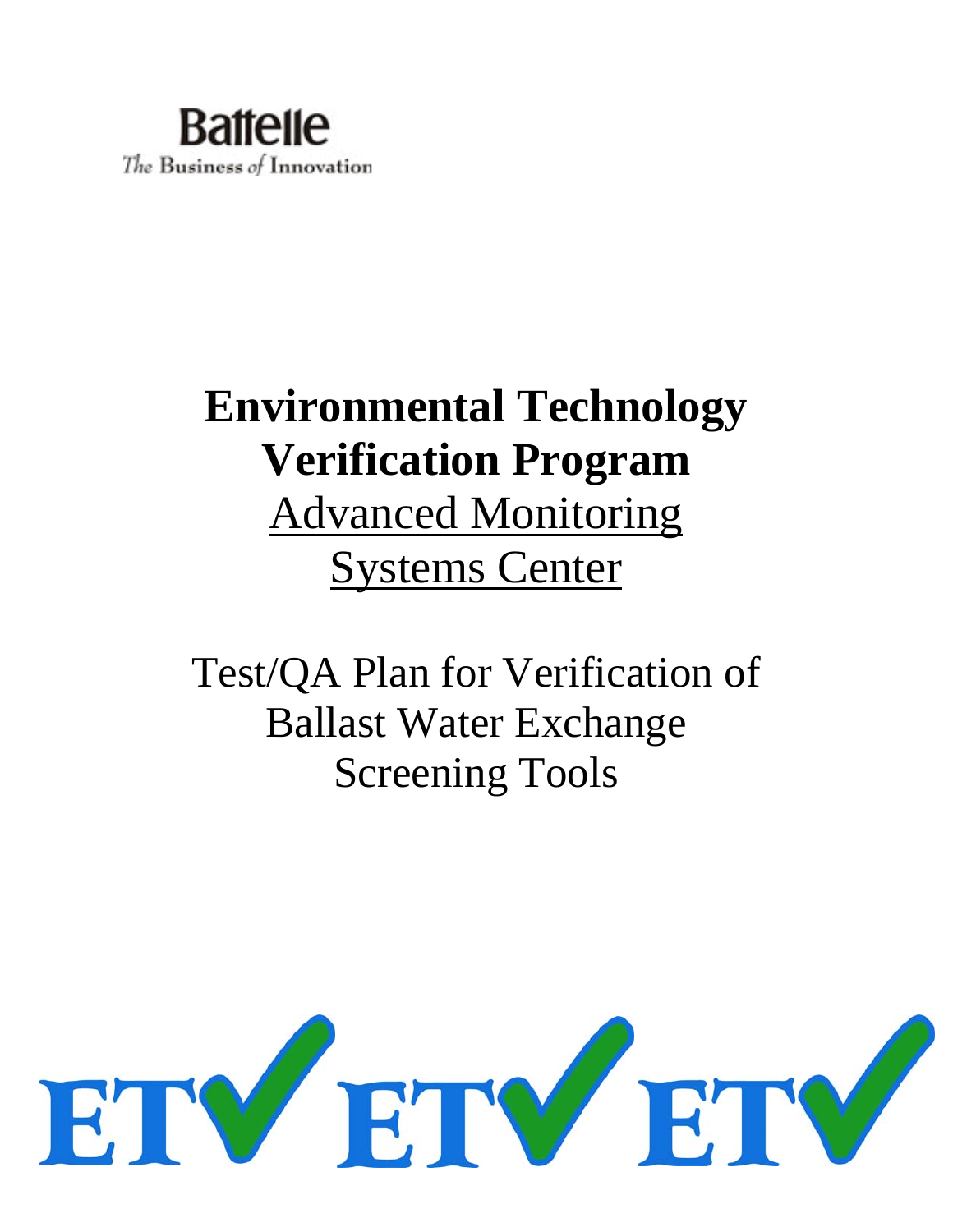**Verification of Ballast Water Exchange Screening Tools** 

**January 30, 2007** 

**Prepared by** 

**Battelle 505 King Avenue Columbus, OH 43201-2693**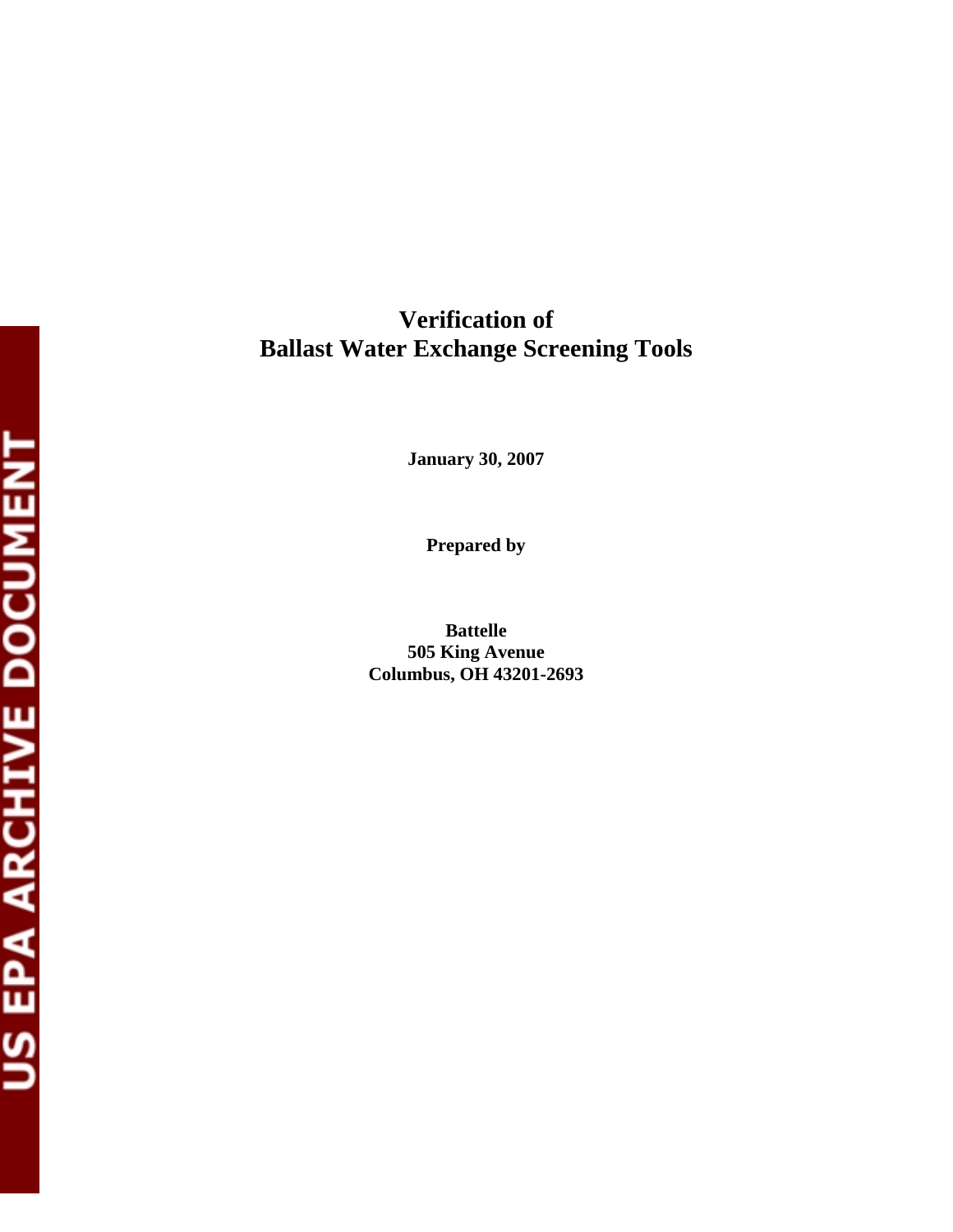# **A2 TABLE OF CONTENTS**

# Section

| $\mathbf{A}$   | PROJECT MANAGEMENT               |
|----------------|----------------------------------|
| A <sub>1</sub> |                                  |
| A <sub>2</sub> |                                  |
| A <sub>3</sub> |                                  |
| A <sub>4</sub> |                                  |
| A <sub>5</sub> |                                  |
| A6             |                                  |
| A7             |                                  |
| A8             |                                  |
| A <sup>9</sup> |                                  |
|                |                                  |
| B              | MEASUREMENT AND DATA ACQUISITION |
| B <sub>1</sub> |                                  |
| B <sub>2</sub> |                                  |
| B <sub>3</sub> |                                  |
| B <sub>4</sub> |                                  |
| B <sub>5</sub> |                                  |
| <b>B6</b>      |                                  |
| B7             |                                  |
| B <sub>8</sub> |                                  |
| <b>B9</b>      |                                  |
| <b>B10</b>     |                                  |
| $\mathcal{C}$  | ASSESSMENT AND OVERSIGHT         |
| C <sub>1</sub> |                                  |
| C <sub>2</sub> |                                  |
|                |                                  |
| D              | DATA VALIDATION AND USABILITY    |
| D <sub>1</sub> |                                  |
| D2             |                                  |
| D <sub>3</sub> |                                  |
| E              |                                  |
|                |                                  |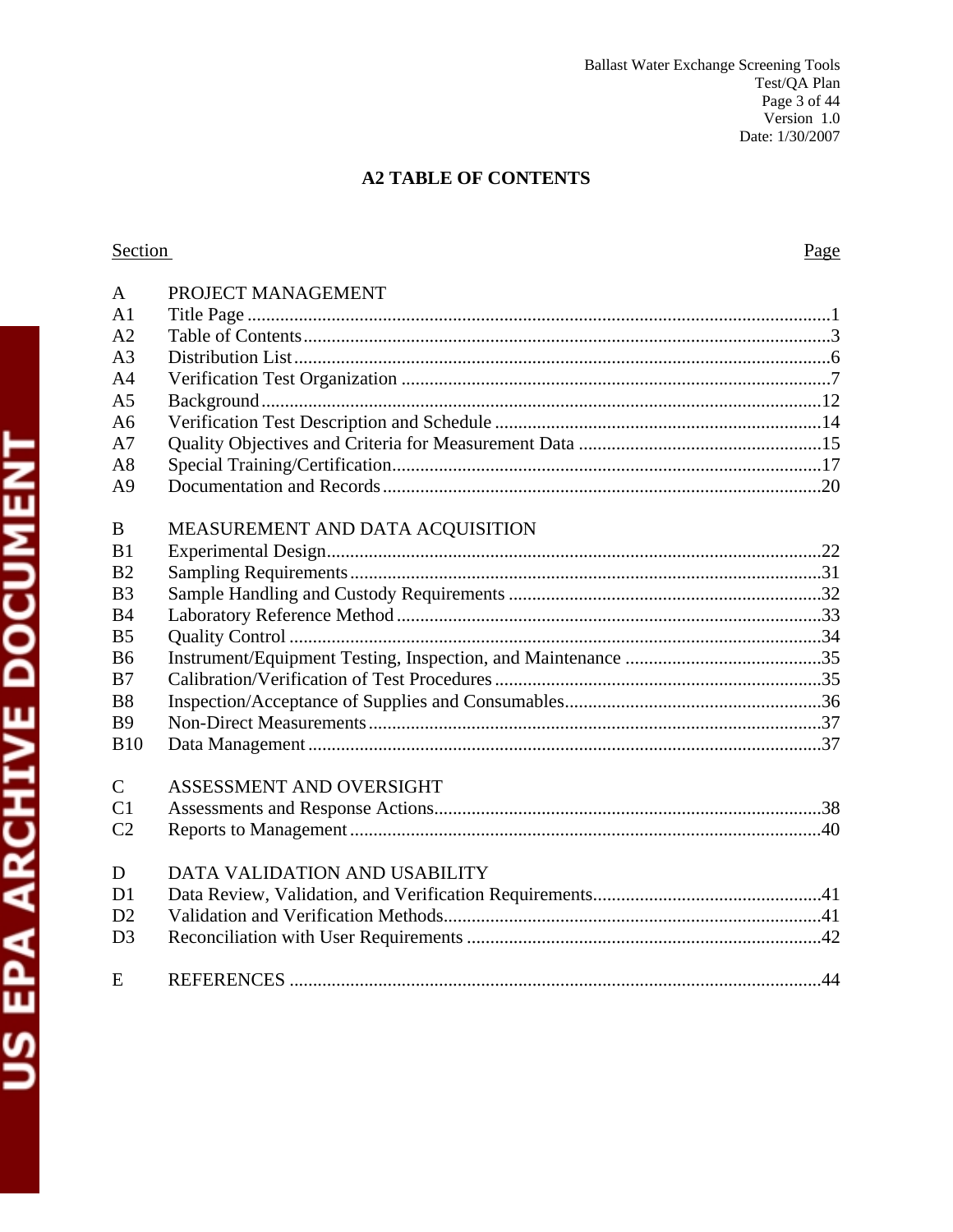| <b>List of Figures</b>                                                       | Page |
|------------------------------------------------------------------------------|------|
|                                                                              |      |
| <b>List of Tables</b>                                                        |      |
|                                                                              |      |
| Table 2. DQIs and Criteria for Critical Measurements for Reference Method 18 |      |
|                                                                              |      |
|                                                                              |      |
|                                                                              |      |
|                                                                              |      |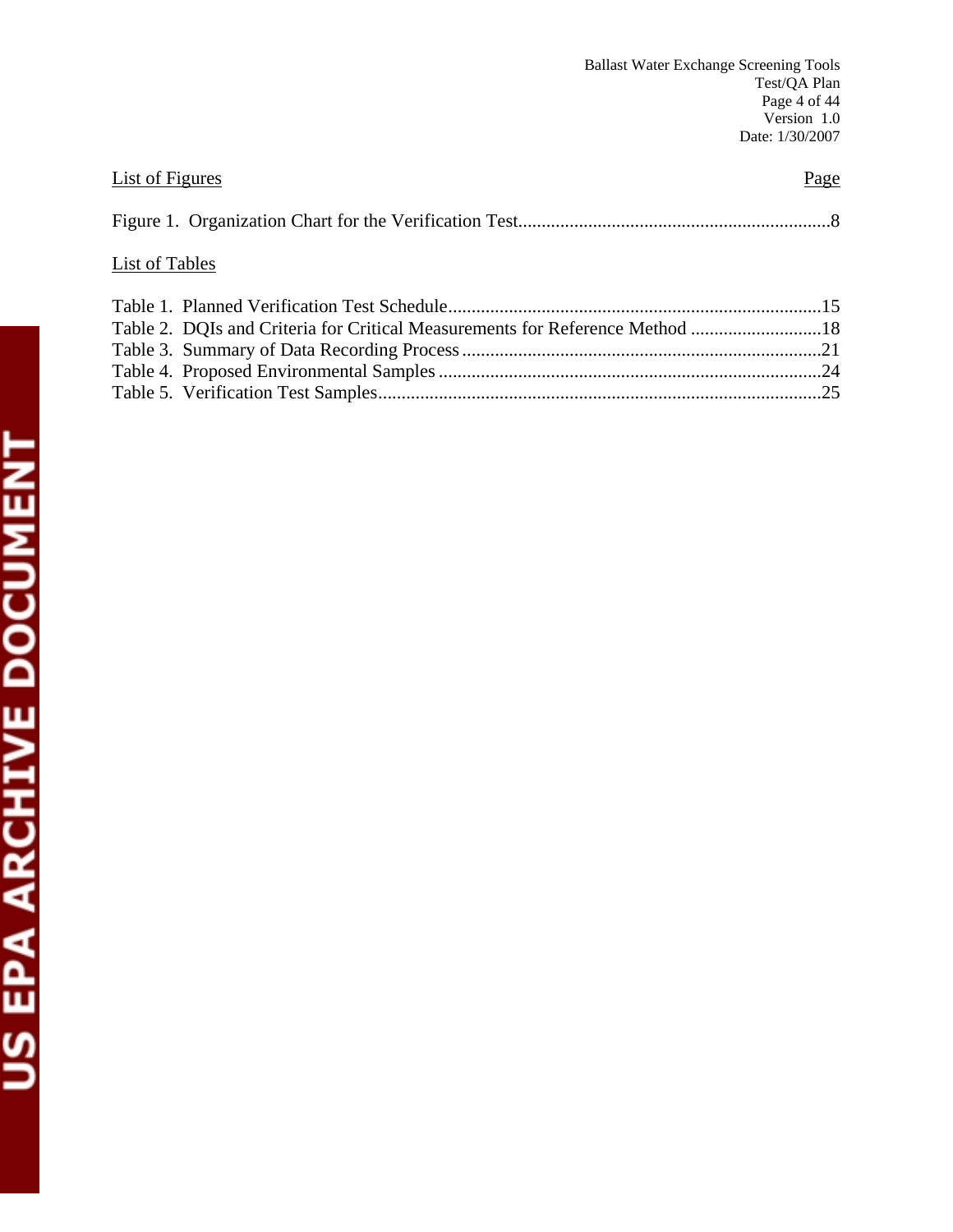# **ETV Advanced Monitoring Systems Center**

**Test/QA Plan for Verification of Ballast Water Exchange Screening Tools** 

> **January 30, 2007 APPROVAL:**

**Name \_\_\_\_\_\_\_\_\_\_\_\_\_\_\_\_\_\_\_\_\_\_\_\_\_\_\_\_\_\_\_\_\_\_** 

**Company \_\_\_\_\_\_\_\_\_\_\_\_\_\_\_\_\_\_\_\_\_\_\_\_\_\_\_\_\_\_\_** 

**Date \_\_\_\_\_\_\_\_\_\_\_\_\_\_\_\_\_\_\_\_\_\_\_\_\_\_\_\_\_\_\_\_\_\_\_**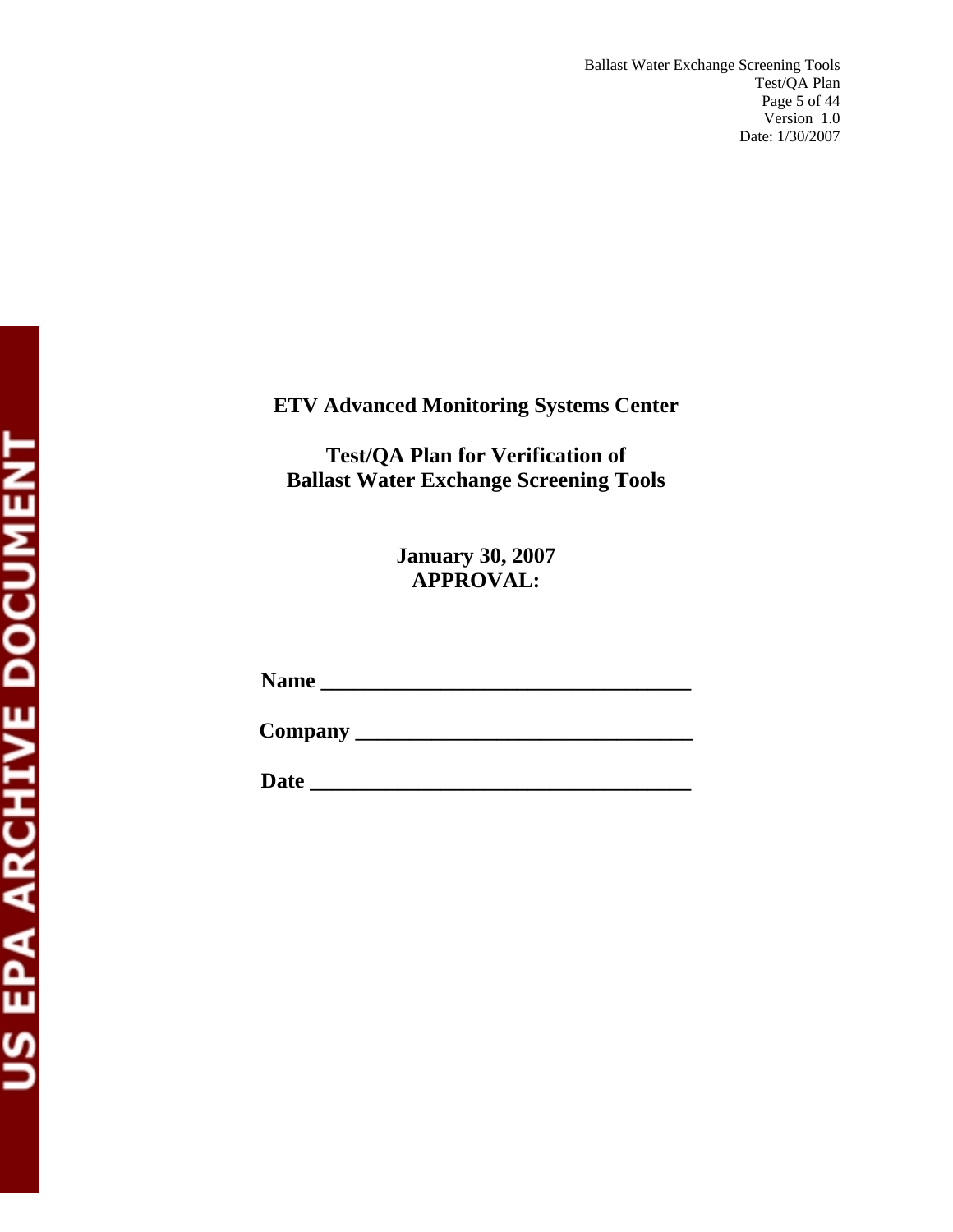# **A3 DISTRIBUTION LIST**

Elizabeth A. Betz U.S. Environmental Protection Agency-**HEASD** National Exposure Research Laboratory E205-01 EPA Mailroom Research Triangle Park, NC 27711

Robert Fuerst U.S. Environmental Protection Agency-**HEASD** National Exposure Research Laboratory D205-05 EPA Mailroom Research Triangle Park, NC 27711

Gail Roderick NIS Program USCG R&D Center 1082 Shennecossett Road Groton, CT 06340

Travis Martin Dakota Technologies, Inc 2201 A 12 St N Fargo, ND 58102

Jeanine Boyle Rosanna Buhl Mark Curran Amy Dindal Carlton Hunt Clare Larson Mary Schrock Zachary Willenberg Battelle 505 King Ave. Columbus,OH 43201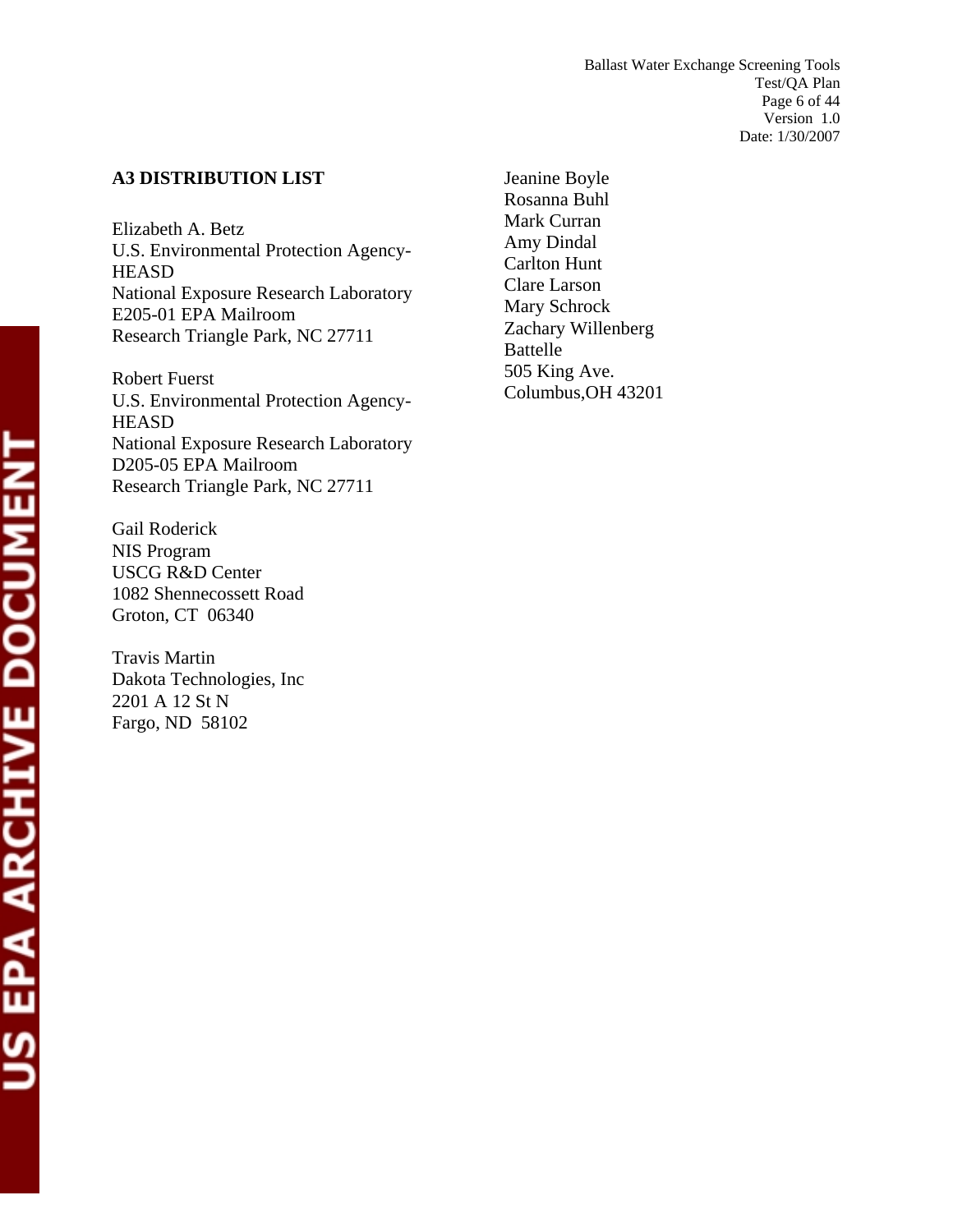# **SECTION A PROJECT MANAGEMENT**

#### **A4 VERIFICATION TEST ORGANIZATION**

The verification test will be conducted under the auspices of the U.S. Environmental Protection Agency (EPA) through the Environmental Technology Verification (ETV) Program. It will be performed by Battelle, which is managing the ETV Advanced Monitoring Systems (AMS) Center through a cooperative agreement with EPA. The scope of the AMS Center covers verification of monitoring technologies for contaminants and natural species in air, water, and soil.

The day to day operations of this verification test will be coordinated and supervised by Battelle, with the participation of the vendors who will be having the performance of their technologies for screening ballast water exchange verified. Testing will be conducted at Battelle in Columbus, Ohio. Each vendor will provide Battelle with their respective technology and will train the Battelle staff in their technology use. Battelle staff will operate the technologies during verification testing.

The organization chart in Figure 1 identifies the responsibilities of the organizations and individuals associated with the verification test. Roles and responsibilities are defined further below. Quality Assurance (QA) oversight will be provided by the Battelle Quality Manager and also by the EPA AMS Center Quality Manager, at her discretion.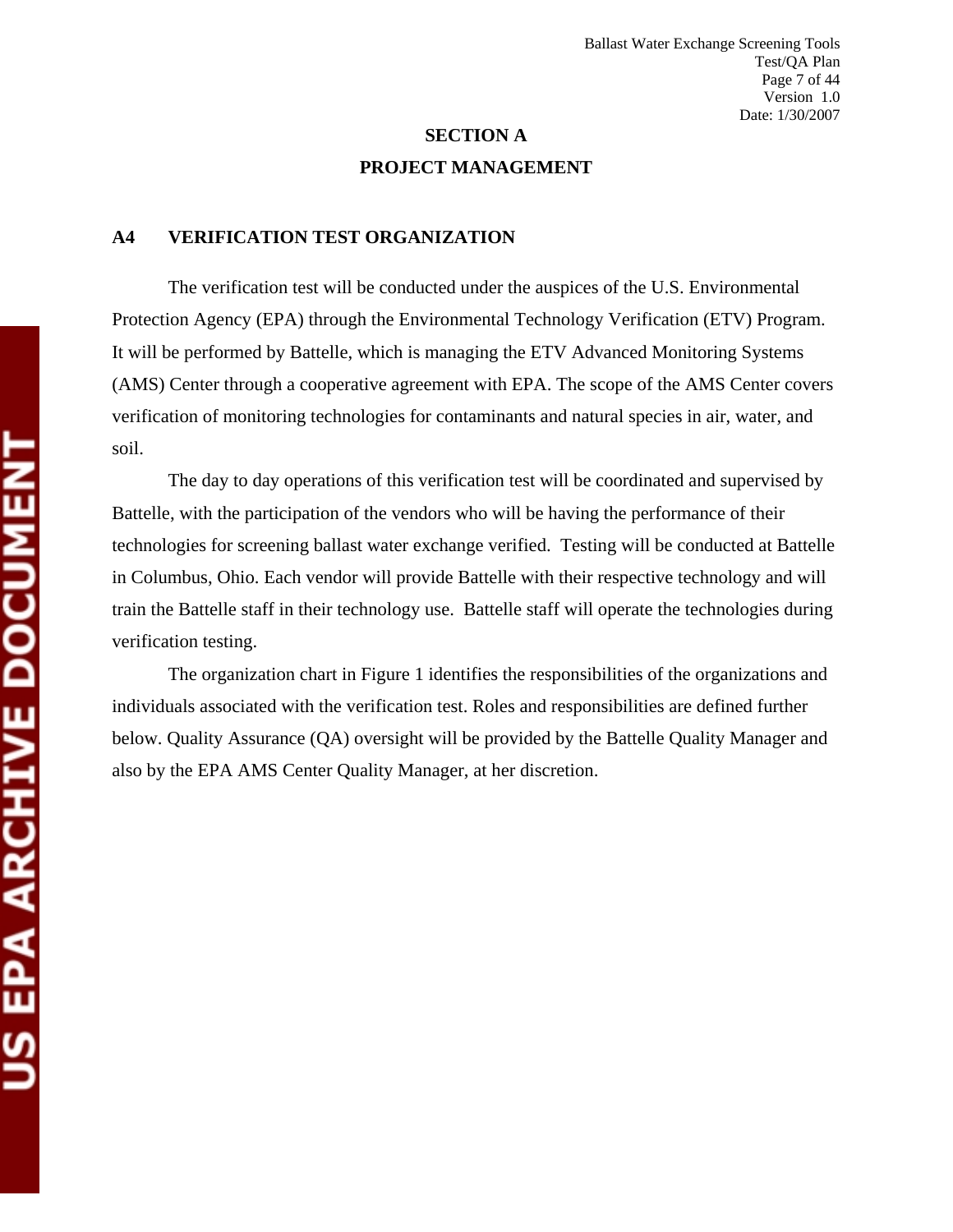

**Figure 1. Organization Chart for the Verification Test**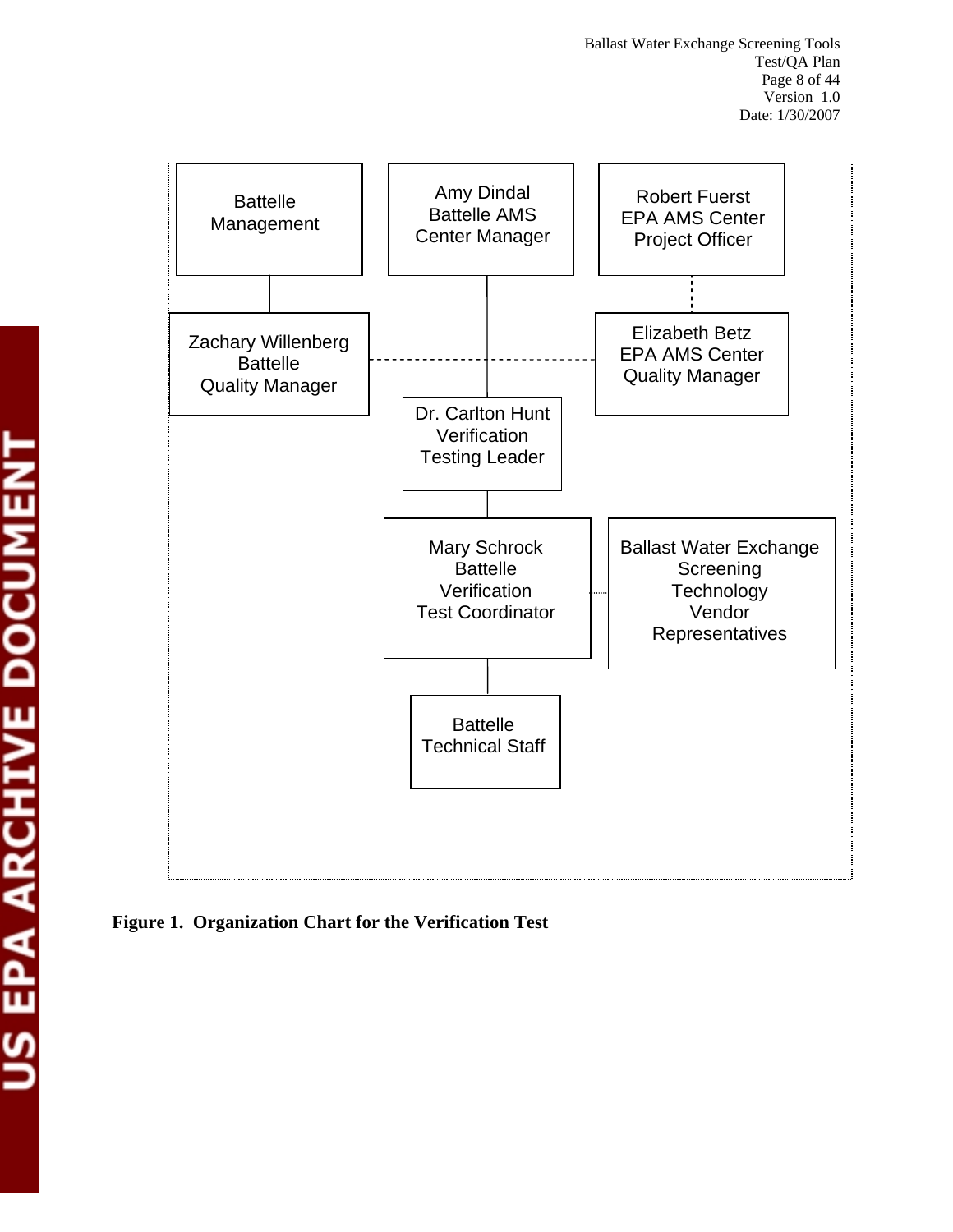# **A4.1 Battelle**

Ms. Mary Schrock is the AMS Center's Verification Test Coordinator for this test. In this role, Ms. Schrock will have overall responsibility for ensuring that the technical, schedule, and cost goals established for the verification test are met. Specifically, Ms. Schrock will:

- Prepare the draft test/QA plan, verification reports, and verification statements.
- Establish a budget for the verification test and manage staff to ensure the budget is not exceeded.
- Revise the draft test/QA plan, verification reports, and verification statements in response to reviewers' comments.
- Assemble a team of qualified technical staff to conduct the verification test.
- Direct the team in performing the verification test in accordance with this test/QA plan.
- Hold a kick-off meeting approximately one week prior to the start of the verification test to review the critical logistical, technical, and administrative aspects of the verification test. Responsibility for each aspect of the verification test will be confirmed.
- Ensure that all quality procedures specified in this test/QA plan and in the AMS Center Quality Management  $Plan<sup>1</sup>$  (QMP) are followed.
- Serve as the primary point of contact for vendor representatives.
- Ensure that confidentiality of sensitive vendor information is maintained.
- Assist vendors as needed during verification testing.
- Become familiar with the operation and maintenance of the technologies through instruction by the vendors, if needed.
- Respond to any issues raised in assessment reports, audits, or from test staff observations, and institute corrective action as necessary.
- Coordinate distribution of the final test/QA plan, verification reports, and verification statements.

Dr. Carlton Hunt will serve as Verification Testing Leader. Dr. Hunt will:

- Support Ms. Schrock in preparing the test/QA plan and designing the testing.
- Review the draft and final test/OA plan.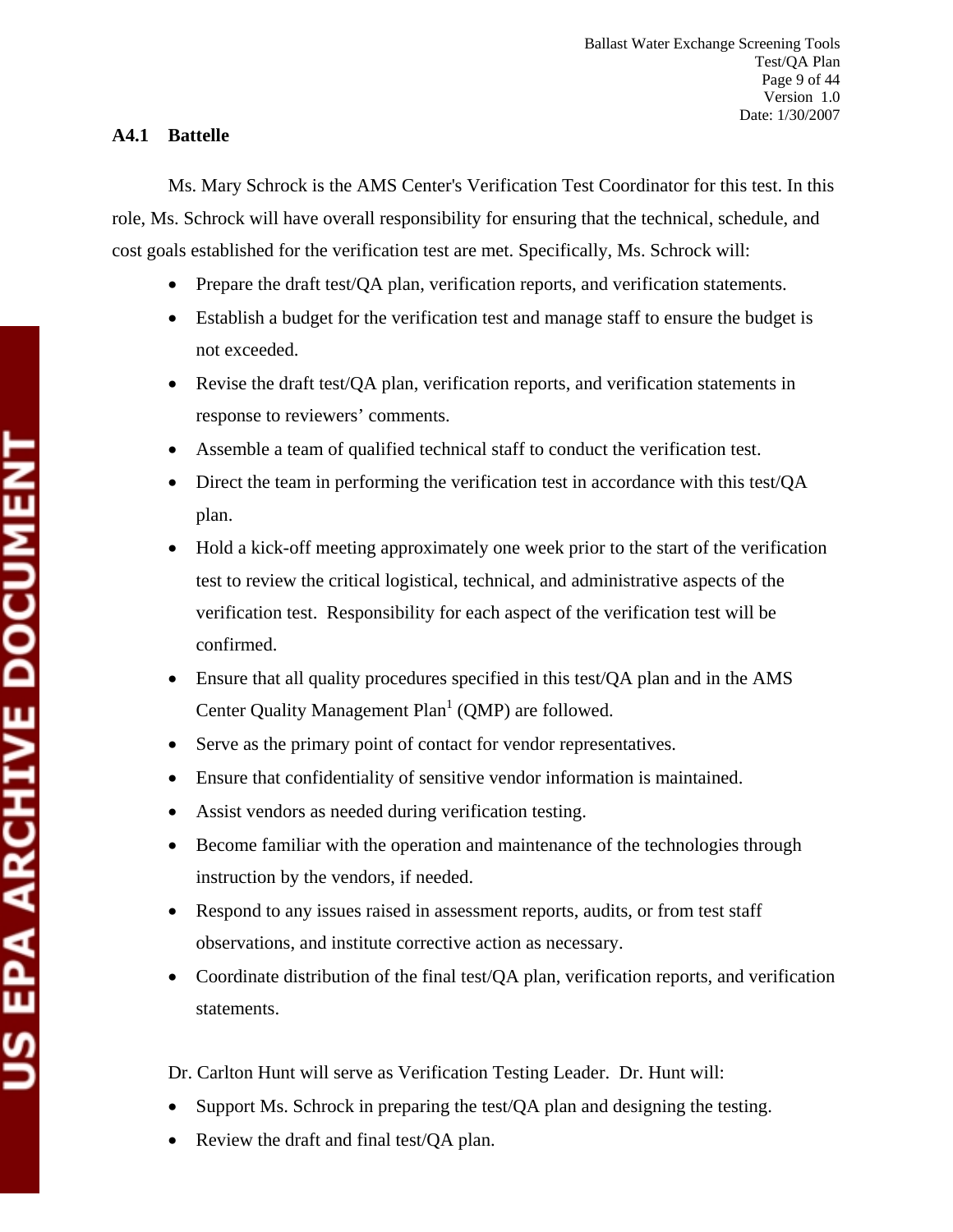- Attend the verification test kick-off meeting.
- Review the draft and final verification reports and verification statements.

Ms. Amy Dindal is Battelle's Manager for the AMS Center. As such, Ms. Dindal will oversee the various stages of verification testing. Ms. Dindal will:

- Review the draft and final test/QA plan.
- Attend the verification test kick-off meeting.
- Review the draft and final verification reports and verification statements.
- Ensure that necessary Battelle resources, including staff and facilities, are committed to the verification test.
- Ensure that confidentiality of sensitive vendor information is maintained.
- Support Ms. Schrock in responding to any issues raised in assessment reports and audits.
- Maintain communication with EPA's technical and quality managers.
- Issue a stop work order if Battelle or EPA QA staff discovers adverse findings that will compromise test results.

Technical staff from Battelle will support Ms. Schrock in planning and conducting the verification test. The responsibilities of the technical staff will be to:

- Assist in planning for the test, and making arrangements for the receipt of and training on the technologies.
- Attend the verification test kick-off meeting.
- Assist vendor staff as needed during technology receipt and training.
- Conduct verification testing using the vendor's technology, if necessary.
- Conduct reference testing.
- Perform statistical calculations specified in this test/QA plan on the technology data as needed.
- Provide results of statistical calculations and associated discussion for the verification reports as needed.
- Support Ms. Schrock in responding to any issues raised in assessment reports and audits related to statistics and data reduction as needed.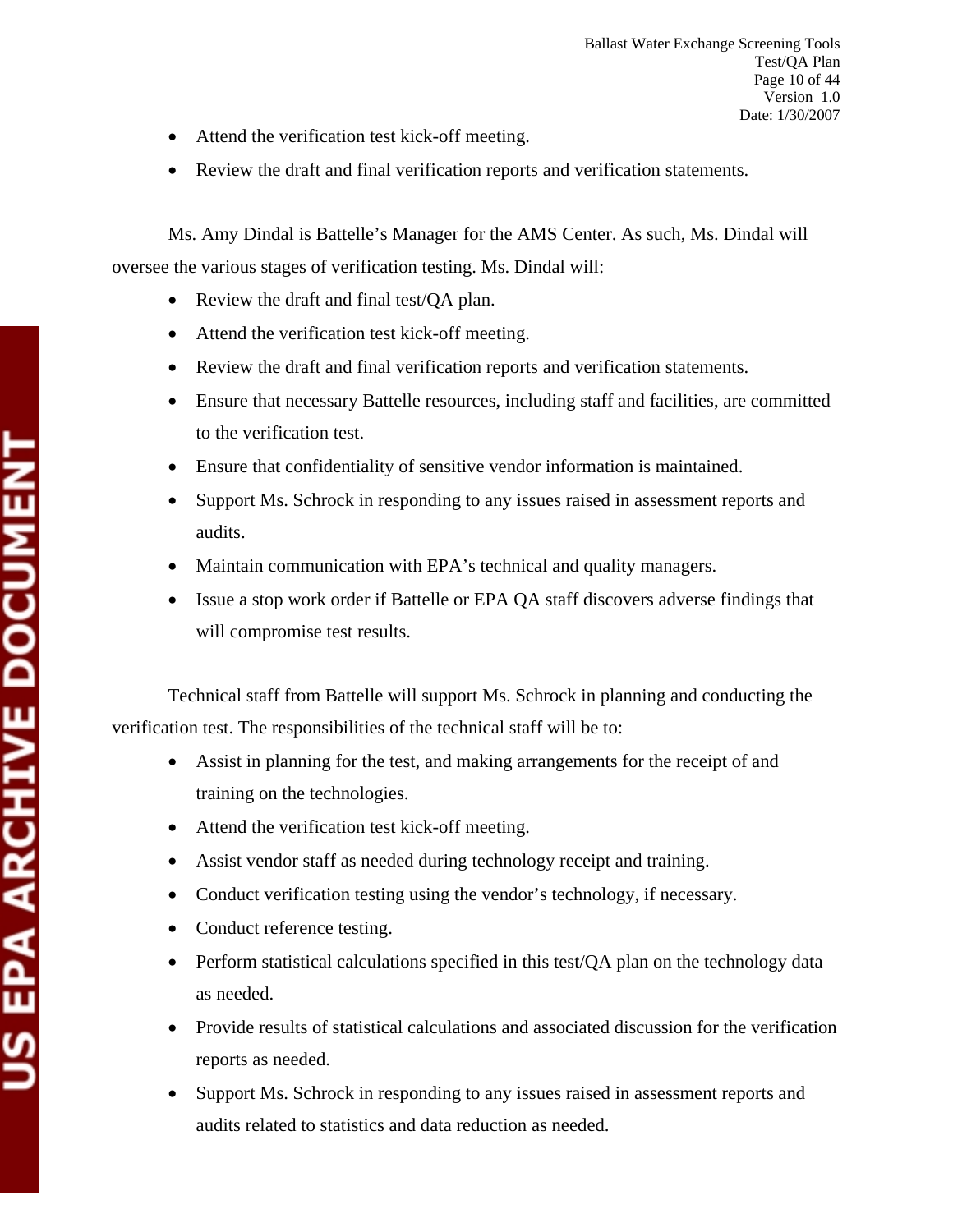Mr. Zachary Willenberg is Battelle's Quality Manager for the AMS Center.

Mr. Willenberg will:

- Review the draft and final test/QA plan.
- Attend the verification test kick-off meeting.
- Conduct a technical systems audit at least once during the verification test, or designate other QA staff to conduct the audit.
- Audit at least 10% of the verification data or designate other QA staff to conduct the data audit.
- Prepare and distribute an assessment report for each audit.
- Verify implementation of any necessary corrective action.
- Request that Battelle's AMS Center Manager issue a stop work order if audits indicate that data quality is being compromised.
- Provide a summary of the QA/QC activities and results for the verification reports.
- Review the draft and final verification reports and verification statements.

# **A4.2 Technology Vendors**

The responsibilities of the technology vendors are as follows:

- Review and provide comments on the draft test/QA plan.
- Accept (by signature of a company representative) the final test/QA plan prior to test initiation.
- Provide two units of their technology for evaluation during the verification test.
- Provide all other equipment/supplies/reagents/consumables needed to operate their technology for the duration of the verification test.
- Supply training on the use of the technology, and provide written consent and instructions for test staff to carry out verification testing, including written instructions for routine operation of their technology.
- Provide maintenance and repair support for their technology, on-site if necessary, throughout the duration of the verification test.
- Review and provide comments on the draft verification report and statement for their respective technology.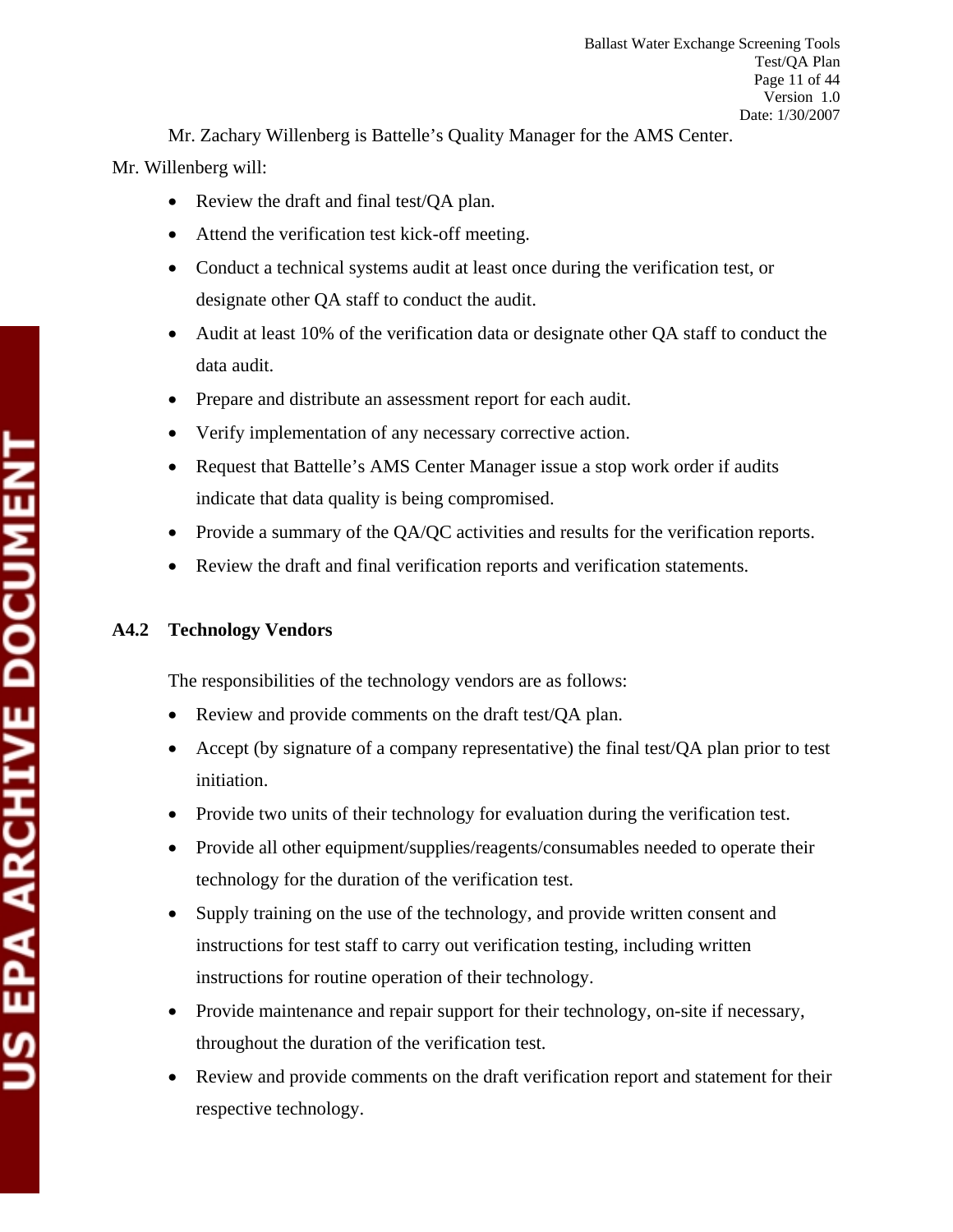# **A4.3 EPA**

EPA's responsibilities in the AMS Center are based on the requirements stated in the "Environmental Technology Verification Program Quality Management Plan" (EPA QMP). $^{2}$  The roles of specific EPA staff are as follows:

Ms. Elizabeth Betz is EPA's AMS Center Quality Manager. For the verification test, Ms. Betz will:

- Review the draft test/QA plan.
- Perform at her option one external technical systems audit during the verification test.
- Notify the EPA AMS Center Project Officer of the need for a stop work order if the external audit indicates that data quality is being compromised.
- Prepare and distribute an assessment report summarizing results of the external audit.
- Review draft verification reports and verification statements.

Mr. Robert Fuerst is EPA's Project Officer for the AMS Center. Mr. Fuerst will:

- Review the draft test/QA plan.
- Approve the final test/QA plan.
- Review the draft verification reports and verification statements.
- Oversee the EPA review process for the test/QA plan, verification reports, and verification statements.
- Coordinate the submission of verification reports and verification statements for final EPA approval.

# **A5 BACKGROUND**

The ETV Program's AMS Center conducts third-party performance testing of commercially available technologies that detect or monitor natural species or contaminants in air, water, and soil. The purpose of ETV is to provide objective and quality assured performance data on environmental technologies, so that users, developers, regulators, and consultants can make informed decisions about purchasing and applying these technologies. Stakeholder committees of buyers and users of such technologies recommend technology categories, and technologies within those categories, as priorities for testing. Technologies for ballast water exchange screening tools were identified as a priority technology category through the AMS Center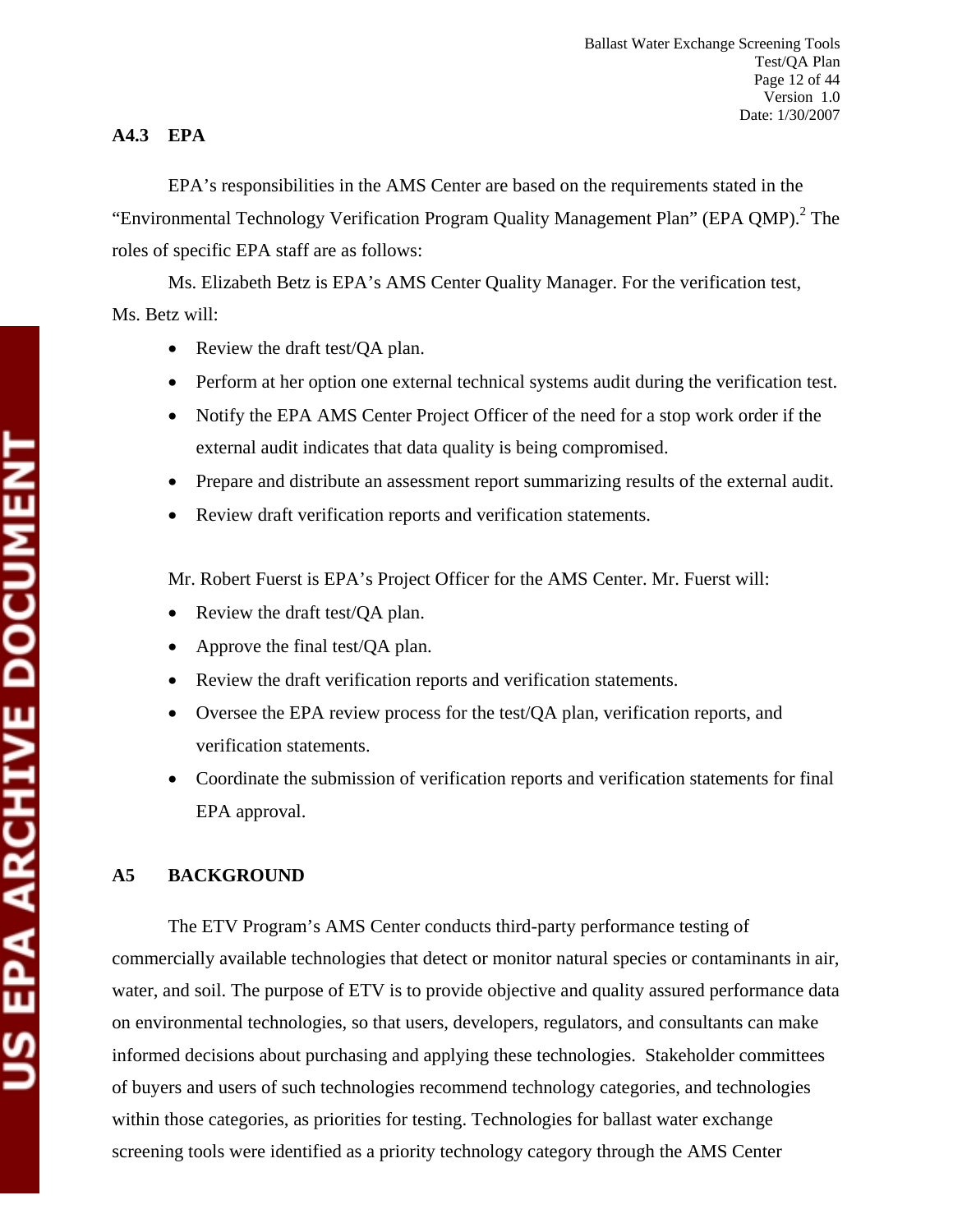stakeholder process since they have the potential to make the evaluation of ballast water exchange monitoring procedures efficient and timely.

Mid-ocean ballast water exchange (BWE) will become mandatory for all vessels entering U.S. waters from outside the 200-mile exclusive economic zone. To support such regulation, accurate and portable verification tools are needed for determining that ballast water exchange has taken place. One parameter which has been proposed as a means of distinguishing between coastal and open ocean water content in ballast water is colored dissolved organic matter (CDOM). 3,4,5 CDOM refers to the fraction of dissolved organic matter that absorbs light and fluoresces in the ultra-violet (UV) and visible regions of the spectrum. This test/quality assurance (QA) plan provides procedures for a verification test of BWE screening tools which use CDOM fluorescence to evaluate ballast water exchange. The objective of this verification test is to evaluate the performance of BWE screening tools in measuring CDOM relative to a standard CDOM measurement approach using laboratory bench scale excitation-emission spectrometry under controlled laboratory conditions. This test will not verify that the technologies successfully quantify CDOM concentrations or detect ballast water exchange, but rather how well the technologies measure fluorescence from CDOM compared to a standard technique for measuring fluorescence. This test will also not represent all types of waters which may be encountered in ballast water screening, but will attempt to represent a range of water (and subsequently the range of fluorescence measurements generated by various types of water) that may be expected in practical application. Critical characteristics of the BWE screening tool technologies that will be assessed during this testing include the following:

- Accuracy
- **Linearity**
- Precision
- Method Detection Limit
- Inter-unit reproducibility
- Temperature effects
- Matrix effects
- Data completeness
- Operational factors such as ease of use and maintenance.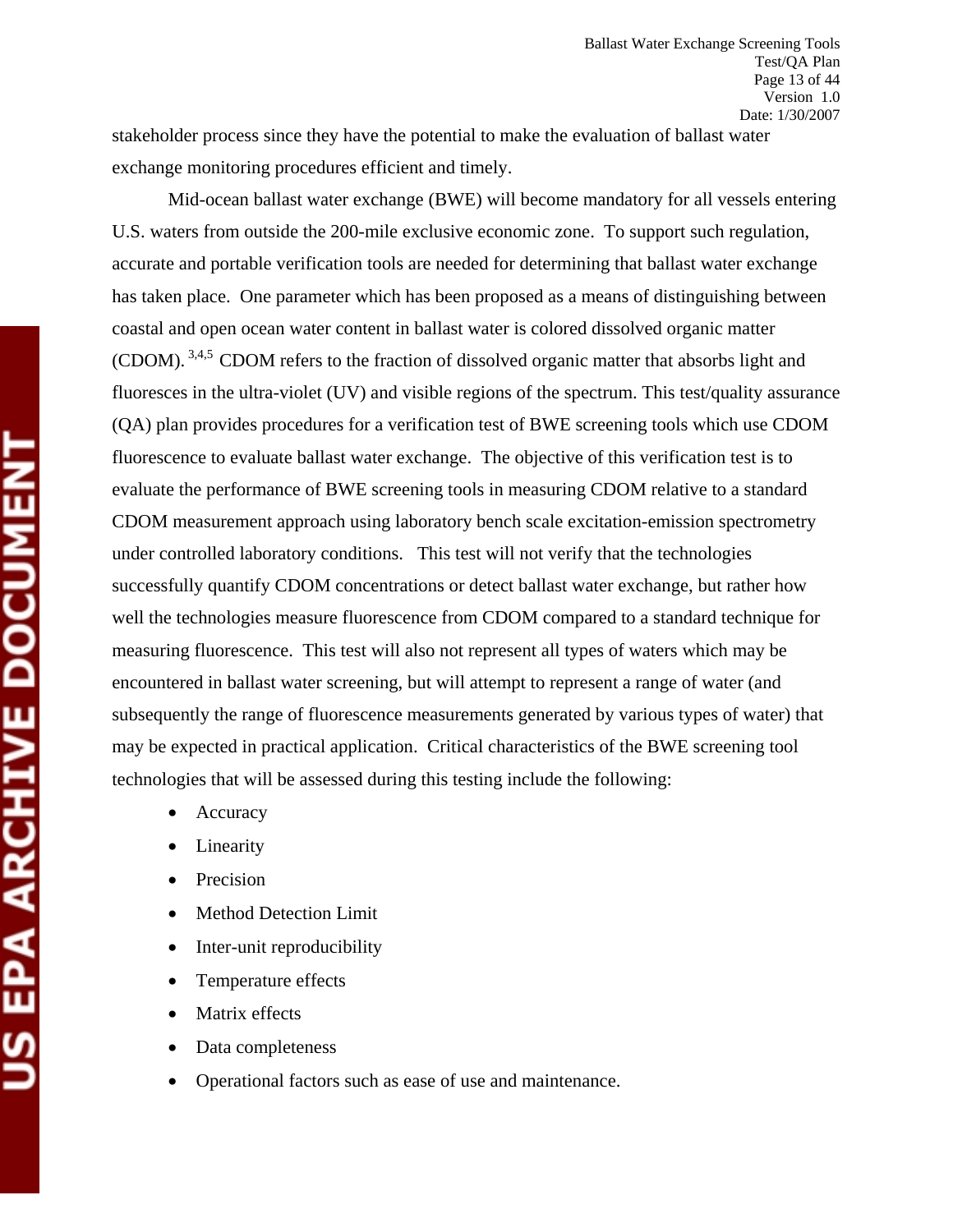#### **A6 VERIFICATION TEST DESCRIPTION AND SCHEDULE**

#### **A6.1 Summary of Technology Category**

Technologies to be evaluated in the verification of BWE screening tools include those which provide a portable, quick measurement of CDOM. The technologies function by measuring the amount of fluorescent CDOM in ballast water. CDOM has been proposed as a means of distinguishing between coastal and open ocean water content in ballast water.<sup>3,4,5</sup> This verification test will not evaluate whether the CDOM measurement is capable of detecting ballast water exchange, or even if the CDOM measurement accurately measures CDOM in water, rather it will evaluate whether the screening tool CDOM measurements are comparable to CDOM measurements obtained by a standard technique. The screening tool CDOM measurements will be reported via a digital display or electronic output signal.

#### **A6.2 Verification Test Schedule**

Table 1 shows the planned schedule of testing and data analysis/reporting activities to be conducted in this verification test. The planned dates for conducting verification tests of BWE screening tools are January – March 2007 at Battelle's laboratories in Columbus, Ohio. It will be necessary for participating vendors to provide their technologies to Battelle by a specified date so testing staff may become familiar with operating the units before testing begins. Vendor staff will provide training in operating the technologies either in person or by teleconference. The period of operation for verification testing will be approximately two to four weeks. The test procedures are described in Section B of this test/QA plan.

Subsequent to the verification test, a separate verification report will be drafted for each participating technology. These reports will be reviewed by the respective vendor and by peer reviewers, and submitted to EPA for final signature. Technologies and associated equipment (but not consumables) will be returned to the vendors at the completion of report writing, unless other arrangements have been made with Battelle.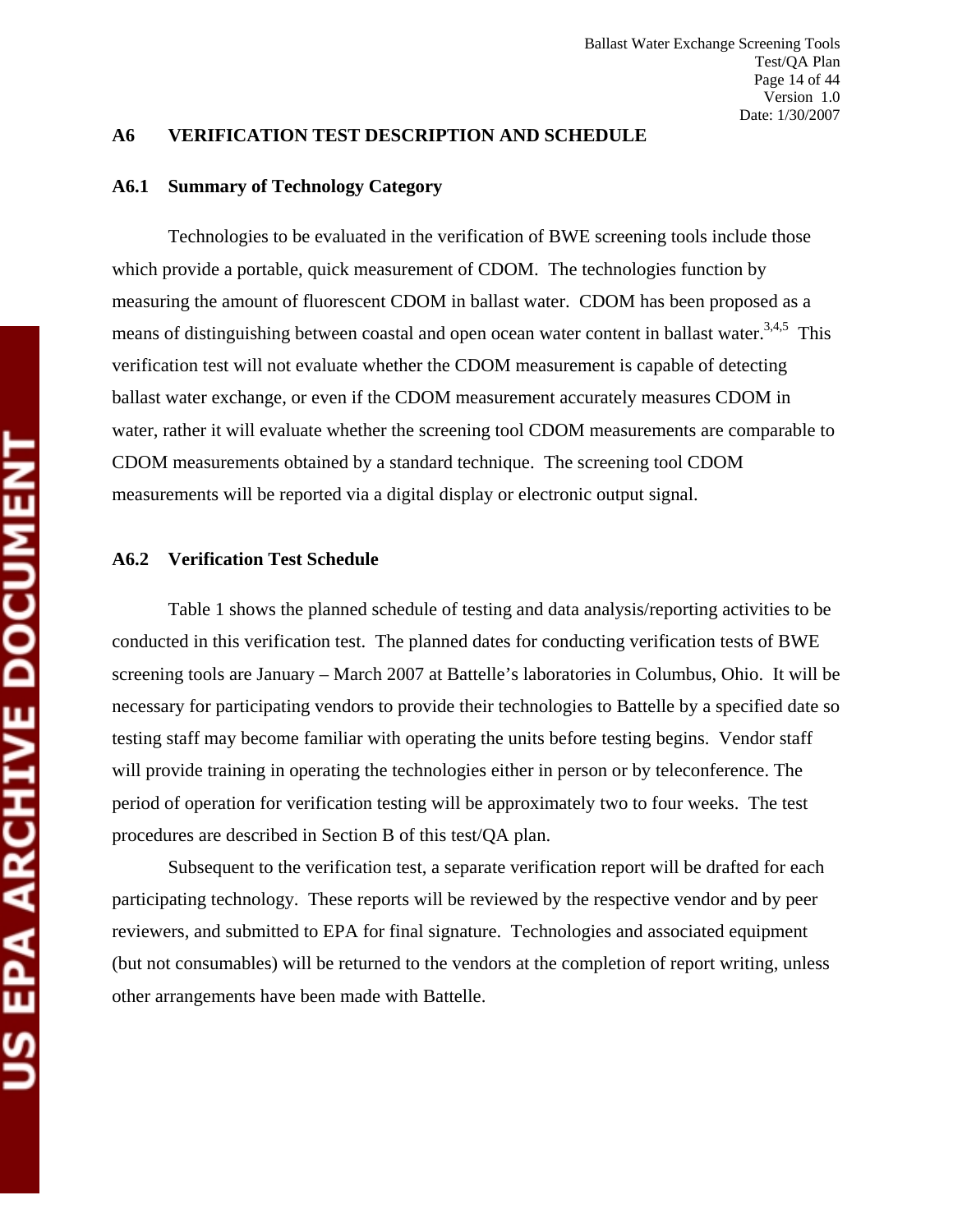| <b>Dates</b>   | <b>Testing Activities</b>                | <b>Data Analysis and Reporting</b>                  |
|----------------|------------------------------------------|-----------------------------------------------------|
| January-       | Set up of ballast water exchange         |                                                     |
| February 2007  | screening tools and training of          |                                                     |
|                | verification testing staff on technology |                                                     |
|                | use.                                     |                                                     |
| January -March | Conduct verification testing.            | Review and compile test data and records as they    |
| 2007           |                                          | become available.                                   |
|                |                                          | Review and summarize verification testing staff     |
|                |                                          | observations.                                       |
| February-      |                                          | Prepare report templates and complete common        |
| March 2007     |                                          | sections of reports.                                |
|                |                                          | Evaluate and analyze data generated during testing. |
| March-April    |                                          | Complete draft reports and submit for vendor and    |
| 2007           |                                          | peer reviews.                                       |
| April-May 2007 | Return equipment to vendors.             | Revise draft reports and submit final reports for   |
|                |                                          | EPA approval.                                       |

**Table 1. Planned Verification Test Schedule** 

#### **A6.3 Test Site**

Laboratory analyses will be conducted in Battelle laboratories in Columbus, Ohio. There will be no field portability testing during this technology verification.

## **A6.4 Health and Safety**

Battelle will conduct all verification testing and reference CDOM measurements following the safety and health protocols in place for the laboratory and facilities. This includes maintaining a safe work environment and a current awareness of handling potentially toxic chemicals. Exposure to potentially toxic chemicals will be minimized, personal protective equipment will be worn, and safe laboratory practices will be followed.

# **A7 QUALITY OBJECTIVES AND CRITERIA FOR MEASUREMENT DATA**

In performing the verification test, Battelle will follow the technical and QA procedures specified in this test/QA plan and will comply with the data quality requirements in the AMS Center QMP. <sup>1</sup> The objective of this verification test is to evaluate the performance of BWE screening tools in their ability to measure CDOM versus a standard CDOM measurement technique under controlled laboratory conditions. This evaluation will assess the capabilities of the BWE screening technologies in both laboratory prepared and real-world open ocean and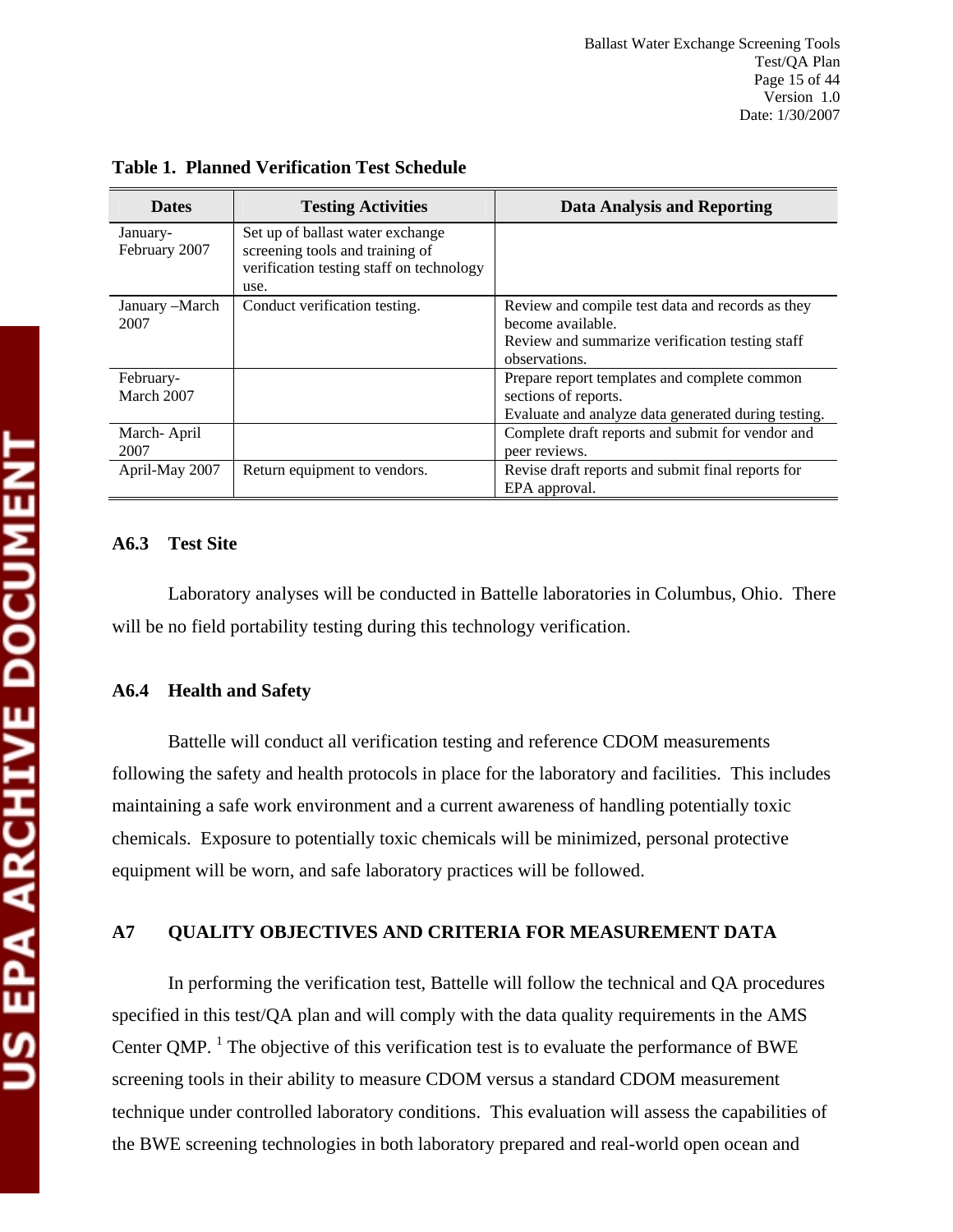coastal environmental samples (no actual ballast water samples are anticipated), and will include a comparison between the BWE screening tool results and those of a standard technique as described in Section B4. Additionally, this verification test will rely upon verification testing staff observations to assess other performance characteristics of the BWE screening tools. Below is a discussion of the quality objectives and the criteria for measurement data that have been established to assure that the test objectives are met.

#### **A7.1 Quality Objectives**

Data quality objectives indicate the minimum data quality required to meet the BWE screening tool verification objectives. Data quality objectives for this verification test include those related to the reference method performance, those related to the BWE screening tool technology performance, as well as those related to documenting verification testing staff observations. Data quality objectives for the reference method (see Section B4) are presented in terms of data quality indicator (DQI) criteria for the critical measurements associated with the reference method and are listed in Table 2 and discussed in Section A7.2. The reference method data quality relies, in part, on proper sample preparation, proper application of the reference method, and proper maintenance of reference method instrumentation. Battelle will rely on the vendor's data quality objectives for each BWE screening tool in order to insure that the screening technology is performing properly during testing. This will include adhering to each vendor's criteria for calibration and performance of positive and negative control samples. The screening technology data quality relies on proper operation and maintenance of the BWE screening tools and proper sample preparation. Quantitative data quality objectives for the operator observations have not been defined but are incorporated into documentation requirements and data review, verification, and validation requirements for this verification test.

#### **A7.2 Criteria for Measurement Data**

Table 2 presents the DQIs and criteria for the reference method critical measurements. The reference method measurement quality will be assured by adherence to these DQI criteria. The reference method measurement quality will be monitored by comparing the Varian Cary Eclipse spectrometer output at the wavelengths of interest with calibration standards (naphthalene-anthracene) traceable to National Institute of Standards and Technology (NIST) standards, observation of quinine sulfate at reference levels, and by inclusion of negative control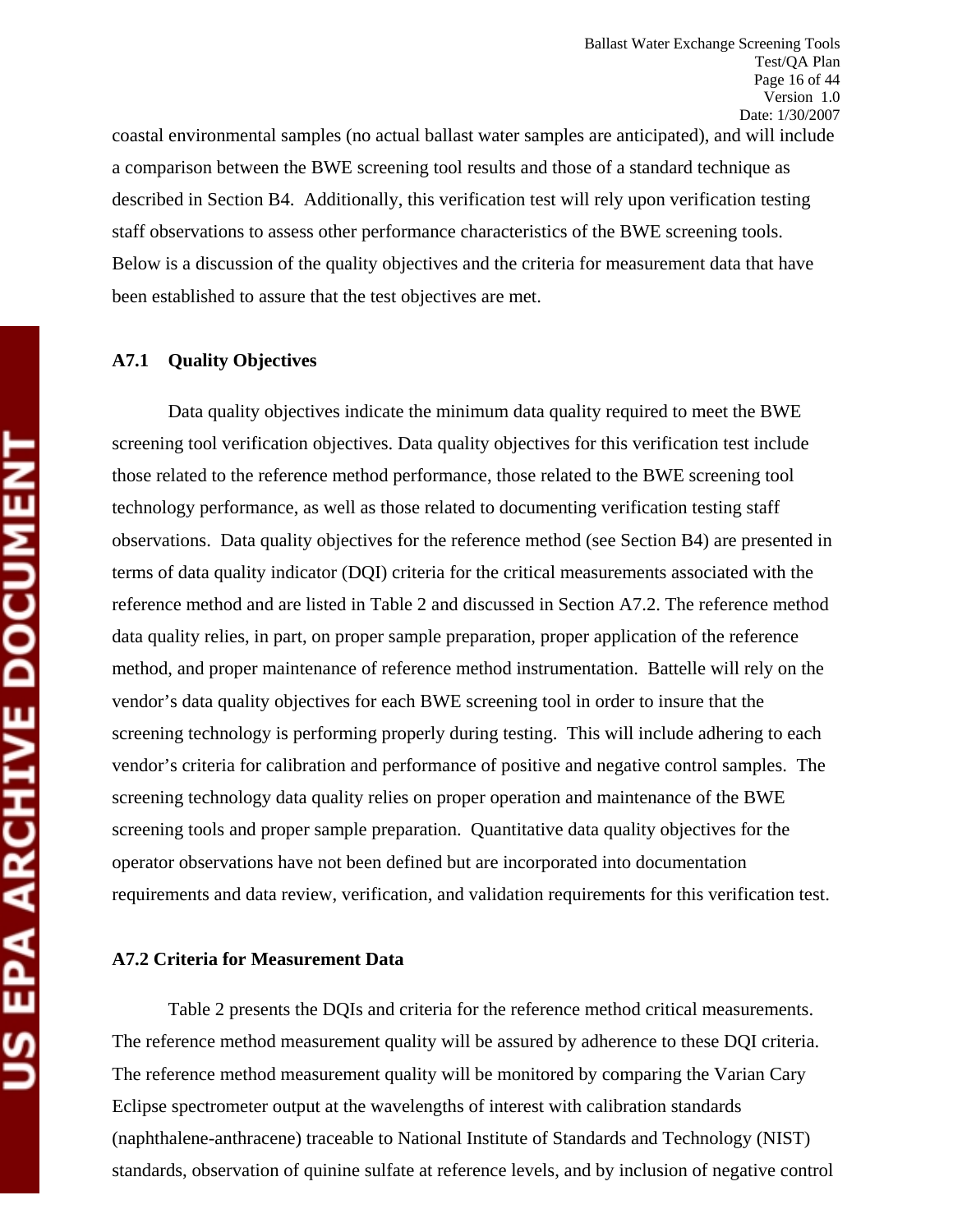samples and positive control samples for stability monitoring. Criteria for the BWE screening tool technologies for critical measurements related to calibration standards and recommendations for appropriate positive and negative controls and their critical measurements will be provided by each vendor. The Battelle Quality Manager or his designee will perform a technical systems audit (TSA) at least once during this verification test to review these QA/QC requirements. The EPA AMS Center Quality Manager also may conduct an independent TSA, at her discretion.

# **A8 SPECIAL TRAINING/CERTIFICATION**

Documentation of training related to technology testing, data analysis, and reporting is maintained for all Battelle technical staff in training files at their respective Battelle location. The Battelle Quality Manager may verify the presence of appropriate training records prior to the start of testing. If Battelle staff operate and/or maintain a technology during the verification test, the technology vendor will be required to train those staff prior to the start of testing. Battelle will document this training with a consent form, signed by the vendor, that states which specific Battelle staff have been trained and determined by the vendor to be competent in operation of the vendor's technology. Battelle technical staff will have a minimum of a bachelor's degree in science/engineering or have equivalent work experience.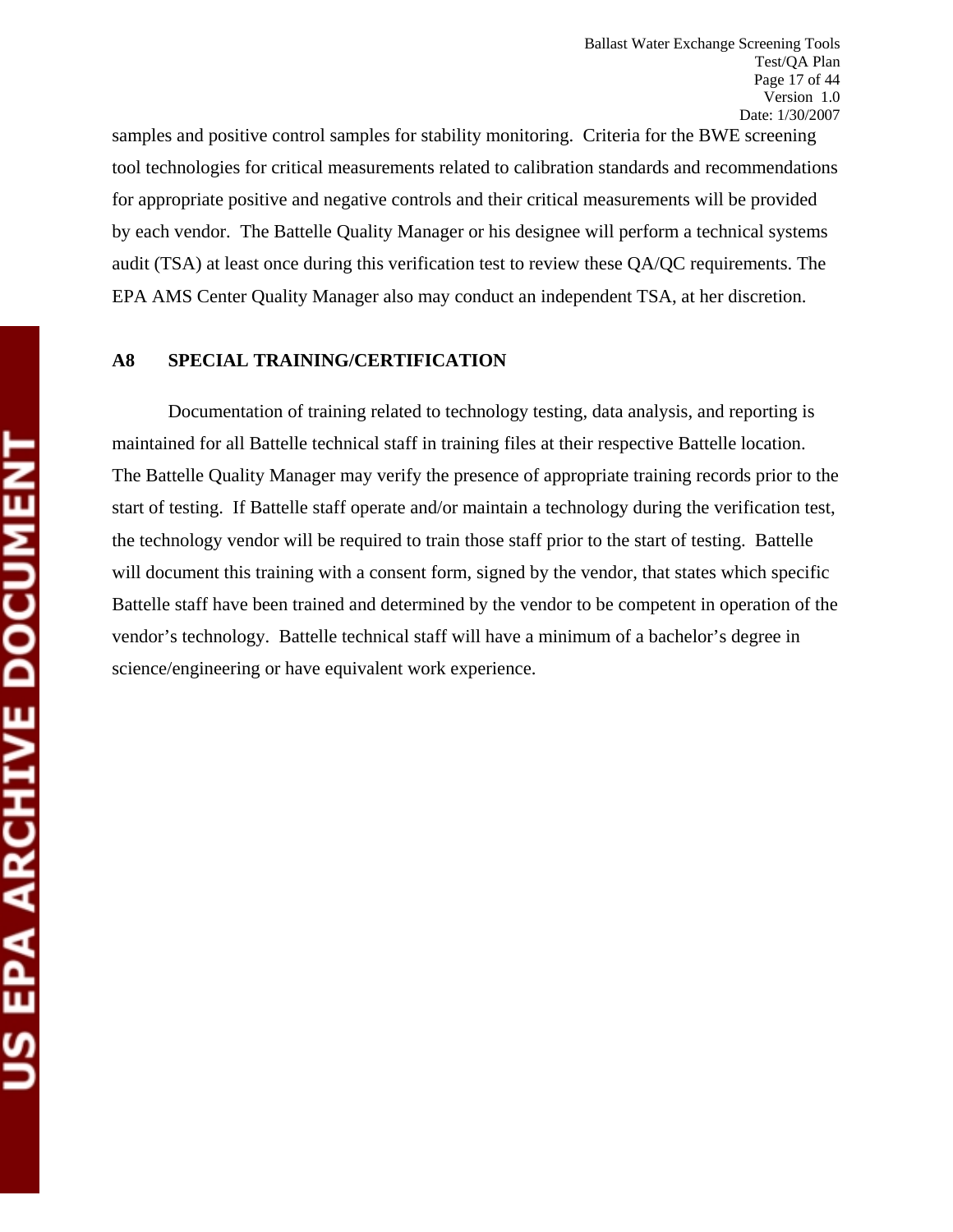| <b>DQI</b>                                                | <b>Method of</b><br><b>Assessment</b>                                                                                                                                                                                                                                                                                | <b>Frequency</b>                                                                                                                                                                         | <b>Minimum</b><br><b>Acceptance Criteria</b>                                                                                                                                                                                                                         | <b>Corrective Action</b>                                                                                                                                                                                                                                                                   |
|-----------------------------------------------------------|----------------------------------------------------------------------------------------------------------------------------------------------------------------------------------------------------------------------------------------------------------------------------------------------------------------------|------------------------------------------------------------------------------------------------------------------------------------------------------------------------------------------|----------------------------------------------------------------------------------------------------------------------------------------------------------------------------------------------------------------------------------------------------------------------|--------------------------------------------------------------------------------------------------------------------------------------------------------------------------------------------------------------------------------------------------------------------------------------------|
| Precision                                                 | Triplicate analyses of<br>test samples                                                                                                                                                                                                                                                                               | All test samples                                                                                                                                                                         | 3% relative standard<br>deviation (RSD)                                                                                                                                                                                                                              | Data considered suspect<br>and reanalyzed or reported<br>with qualifiers if reanalysis<br>is not possible                                                                                                                                                                                  |
| Bias and Accuracy of<br>Instrument --Zero                 | Zero Check-observe<br>signal with emission<br>beam blocked                                                                                                                                                                                                                                                           | Every 4 hours                                                                                                                                                                            | $<$ 2 counts with Time<br>Constant = $5$ seconds.                                                                                                                                                                                                                    | Re-zero the instrument with<br>the emission beam blocked.                                                                                                                                                                                                                                  |
| Bias and Accuracy of<br>Overall Instrument<br>Sensitivity | Using conditions<br>simulating tests,<br>observe NIST<br>calibration standard<br>(naphthalene-<br>anthracene)                                                                                                                                                                                                        | Beginning of<br>sample set<br>analyzed each<br>day, at least<br>every 4 hours<br>during analysis<br>of the set, and<br>at conclusion of<br>the set.                                      | Target: constant<br>intensity throughout<br>the experiment.<br>If $>1\%$ variation of<br>signal, then adjust<br>voltage.                                                                                                                                             | Recalibrate to target<br>fluorescence value with<br>NIST calibration standard.<br>Constant intensity is re-<br>established by varying the<br>photomultiplier tube (PMT)<br>operating voltage. If<br>variation is $>3\%$ , re-<br>analyze previous sample set<br>or report with qualifiers. |
| Bias and Accuracy of<br><b>Sample Measurements</b>        | <b>Initial Calibration-</b><br>various levels<br>quinine sulfate<br>prepared in water<br>(Burdick and Jackson<br>HPLC grade, or<br>equivalent). Start<br>with unspiked water,<br>then observe 4 or<br>more additional<br>concentrations of<br>quinine sulfate<br>prepared as per<br><b>ASTM E 579-04<sup>6</sup></b> | Perform initial<br>calibration at<br>the outset of<br>verification<br>testing and after<br>any parameter<br>changes or<br>overall<br>instrument<br>sensitivity<br>changes of<br>$>4\%$ . |                                                                                                                                                                                                                                                                      | Investigate sources of<br>standard contamination or<br>changes in instrument<br>parameters; clean the<br>cuvette; reanalyze fresh<br>control or standard; run<br>Varian validation tests for<br>operation.                                                                                 |
|                                                           | <b>Calibration Check</b><br>Sample-one<br>concentration of<br>quinine sulfate (i.e,<br>10 ppb quinine<br>sulfate).                                                                                                                                                                                                   | Minimum 5%<br>of all samples<br>tested.                                                                                                                                                  | Check standard is<br>within $\pm$ 2% change in<br>response from initial<br>calibration after<br>adjustment of Overall<br><b>Instrument Sensitivity</b><br>Reanalyze affected<br>samples since last<br>successful check if<br>calibration check<br>change is $>4\%$ . | <b>Adjust Overall Instrument</b><br>Sensitivity; check new<br>calibration check sample<br>(i.e., different concentration<br>of quinine sulfate or freshly<br>prepared standard); repeat<br>initial calibration; run<br>Varian validation tests for<br>operation.                           |
|                                                           | <b>Positive Control</b><br>Sample-50 ppb SR<br>fulvic acid<br><b>Negative Control</b>                                                                                                                                                                                                                                | Minimum 5%<br>of all samples<br>tested.<br>Minimum 10%                                                                                                                                   | No more than $\pm$ 3%<br>change in response<br>during the sample set<br>analyzed on the same<br>day.<br>Within 10% of counts                                                                                                                                         | Clean cell (multiple times if                                                                                                                                                                                                                                                              |
|                                                           | Sample- (Burdick<br>and Jackson HPLC<br>grade, or equivalent)                                                                                                                                                                                                                                                        | of all samples<br>tested.                                                                                                                                                                | of original zero in<br>initial calibration<br>standard, which is near<br>zero counts.                                                                                                                                                                                | necessary); check<br>instrument zero.                                                                                                                                                                                                                                                      |

# **Table 2. DQIs and Criteria for Critical Measurements for Reference Method**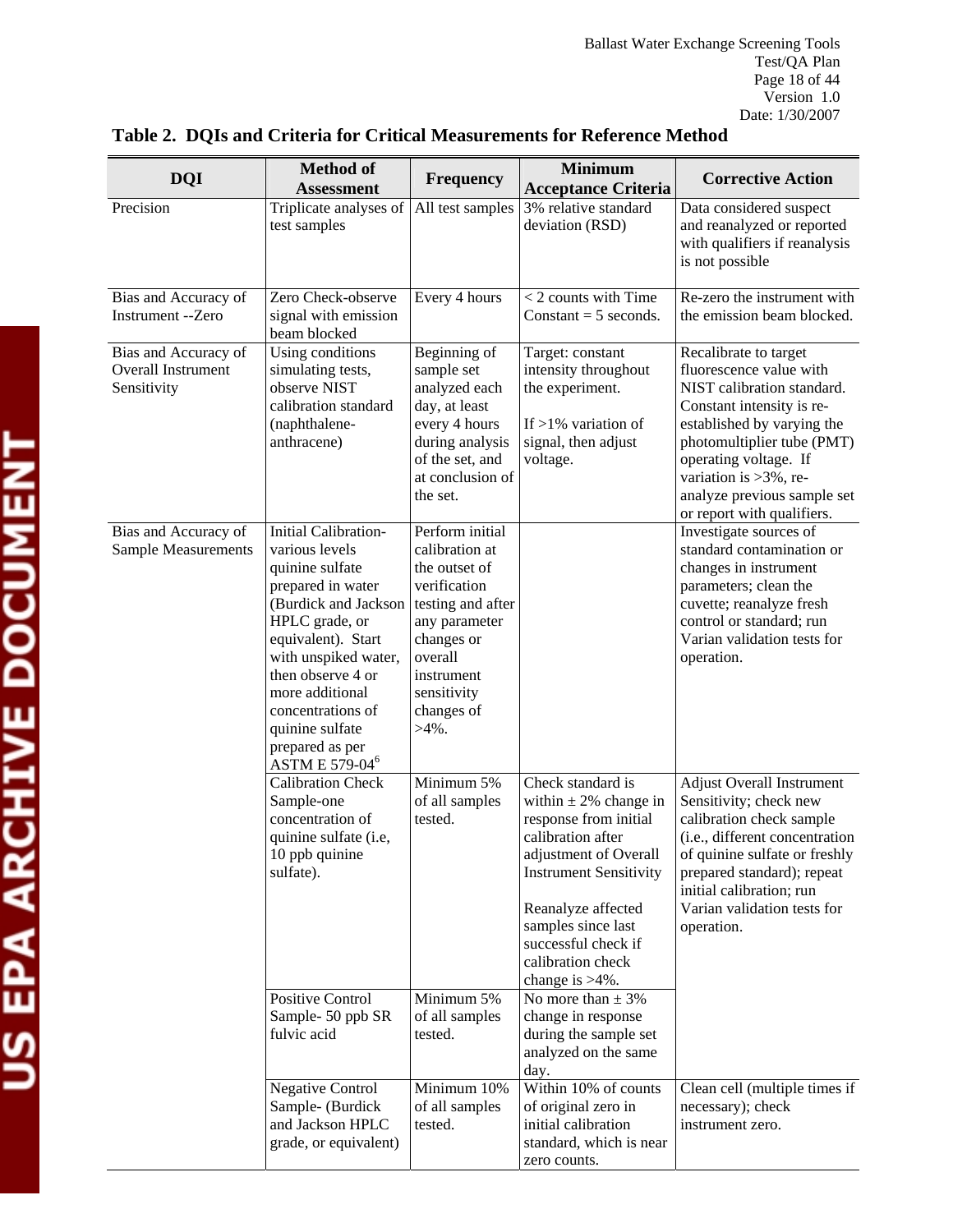| <b>DQI</b>         | <b>Method of</b><br><b>Assessment</b>                                                      | <b>Frequency</b>                                                    | <b>Minimum</b><br><b>Acceptance Criteria</b>                                                                                                   | <b>Corrective Action</b>                                                                                                                                                                                                                                                                                                                                                                                                                                                                                                         |
|--------------------|--------------------------------------------------------------------------------------------|---------------------------------------------------------------------|------------------------------------------------------------------------------------------------------------------------------------------------|----------------------------------------------------------------------------------------------------------------------------------------------------------------------------------------------------------------------------------------------------------------------------------------------------------------------------------------------------------------------------------------------------------------------------------------------------------------------------------------------------------------------------------|
| Selectivity        | <b>Negative Control</b><br>Sample- - (Burdick<br>and Jackson HPLC<br>grade, or equivalent) | Minimum 10%<br>of all samples<br>tested.                            | Within 10% of counts<br>of original zero in<br>initial calibration<br>standard.                                                                | <b>Adjust Overall Instrument</b><br>Sensitivity; check new<br>control sample; repeat<br>initial calibration; run<br>Varian validation tests for                                                                                                                                                                                                                                                                                                                                                                                  |
|                    | <b>Positive Control</b><br>Sample-50 ppb SR<br>fulvic acid                                 | Minimum 5%<br>of all samples<br>tested.                             | No more than $\pm$ 3%<br>change in response<br>during the sample set<br>analyzed on the same<br>day.                                           | operation.                                                                                                                                                                                                                                                                                                                                                                                                                                                                                                                       |
|                    | Environmental<br>Samples-coastal and<br>open ocean                                         | All<br>Environmental<br>Samples used<br>in verification<br>testing. | Environmental<br>Samples will be<br>monitored for meeting<br>vendor criteria for<br>distinguishing between<br>coast and open ocean<br>samples. | If an Environmental<br>Sample has a CDOM<br>measurement which does<br>not correspond to the<br>vendor criteria for the type<br>of sample being tested (i.e.,<br>a coastal sample does not<br>meet vendor's criteria for<br>identification as a coastal<br>sample) and the above<br>corrective actions have<br>been taken, flag the results<br>in the report. Full<br>excitation-emission matrix<br>(EEM) measurements may<br>also be obtained on the<br>sample in question in order<br>to further evaluate sample<br>properties. |
| Completeness       | Amount of valid data<br>obtained                                                           | Overall number<br>of data points<br>collected for<br>test           | 90% of overall data<br>points collected should<br>be valid.                                                                                    | If feasible, analyze<br>additional samples to meet<br>the acceptance criterion.                                                                                                                                                                                                                                                                                                                                                                                                                                                  |
| Representativeness | Performance Test<br>and Environmental<br>Samples (see<br>Table 5)                          | Overall for test                                                    | Target: samples with<br>fluorescence<br>measurements which<br>span the responses<br>obtained in the initial<br>calibration curve.              | Additional samples or<br>samples fortified with<br>quinine sulfate or fulvic<br>acid may be considered to<br>replace some<br><b>Environmental Samples if</b><br>those initially tested do not<br>represent a range of<br>fluorescence measurements<br>that span the responses<br>obtained in the initial<br>calibration curve. Such<br>samples will only be used<br>to provide a range of<br>fluorescence measurements<br>for side-by-side comparison<br>of screening tool<br>measurements to reference<br>method measurements.  |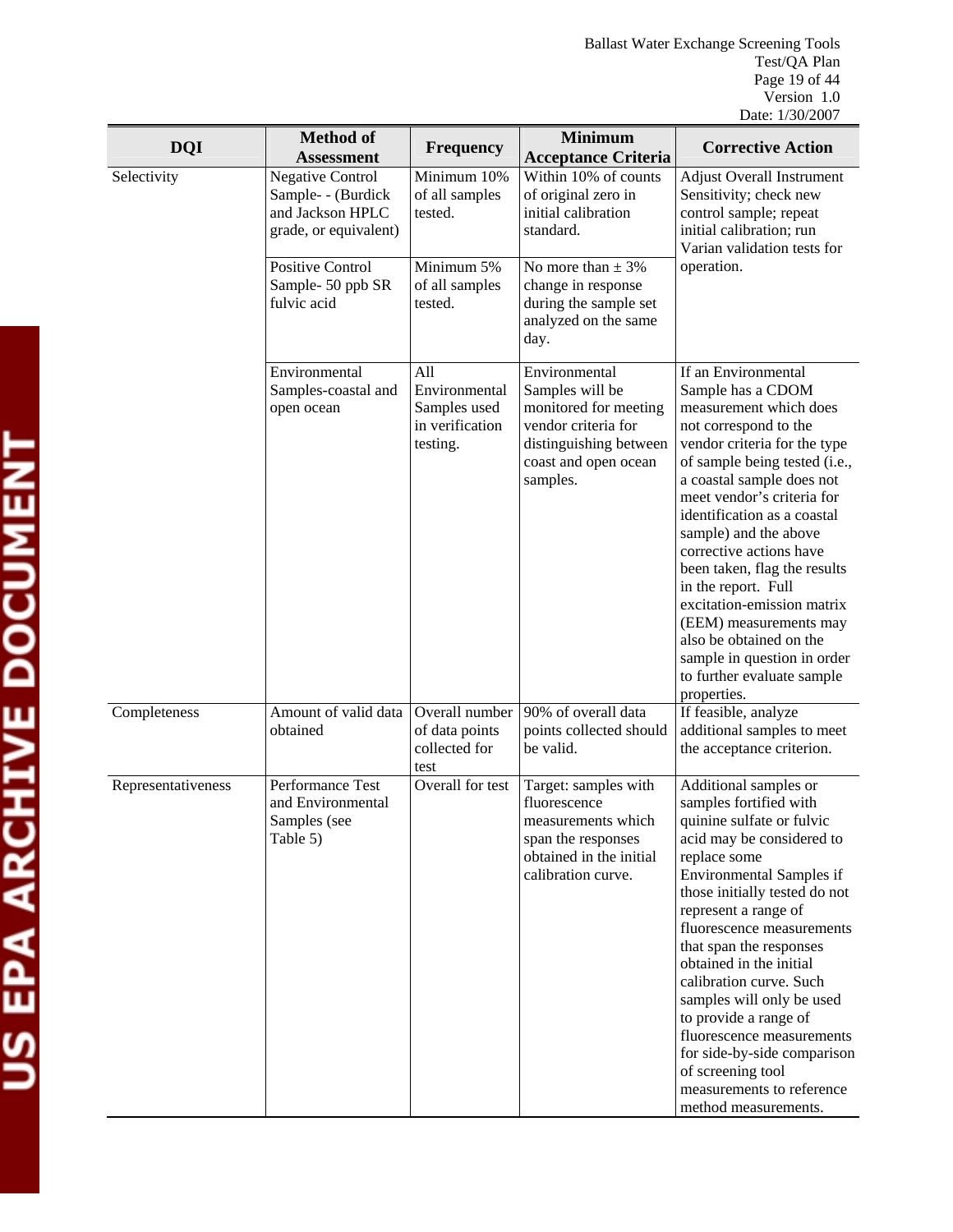#### **A9 DOCUMENTATION AND RECORDS**

The records for this verification test will include the test/QA plan, sample chain-ofcustody forms, laboratory record books (LRB), data collection forms, electronic files (both raw data and spreadsheets of sample results or statistical calculations), and the final verification reports and verification statements. All of these records will be maintained in the Verification Test Coordinator's office (or at the test location during the test) and will be transferred to permanent storage at Battelle's Records Management Office at the conclusion of the verification test. The location (e.g., specific personal computer, server, or media type and storage location) of final versions of the electronic files will be noted in the test records. All Battelle LRBs are stored indefinitely, either by the Verification Test Coordinator or Battelle's Records Management Office. EPA will be notified before disposal of any files. Table 3 has further details regarding the data recording practices and responsibilities.

All written records must be in ink. Any corrections to notebook entries, or changes in recorded data, must be made with a single line through the original entry. The correction is then to be entered, initialed, and dated by the person making the correction. In all cases, strict confidentiality of data from each vendor's technology, and strict separation of data from different vendors' technology, will be maintained. Separate files (including manual records, printouts, and/or electronic data files) will be kept for each technology.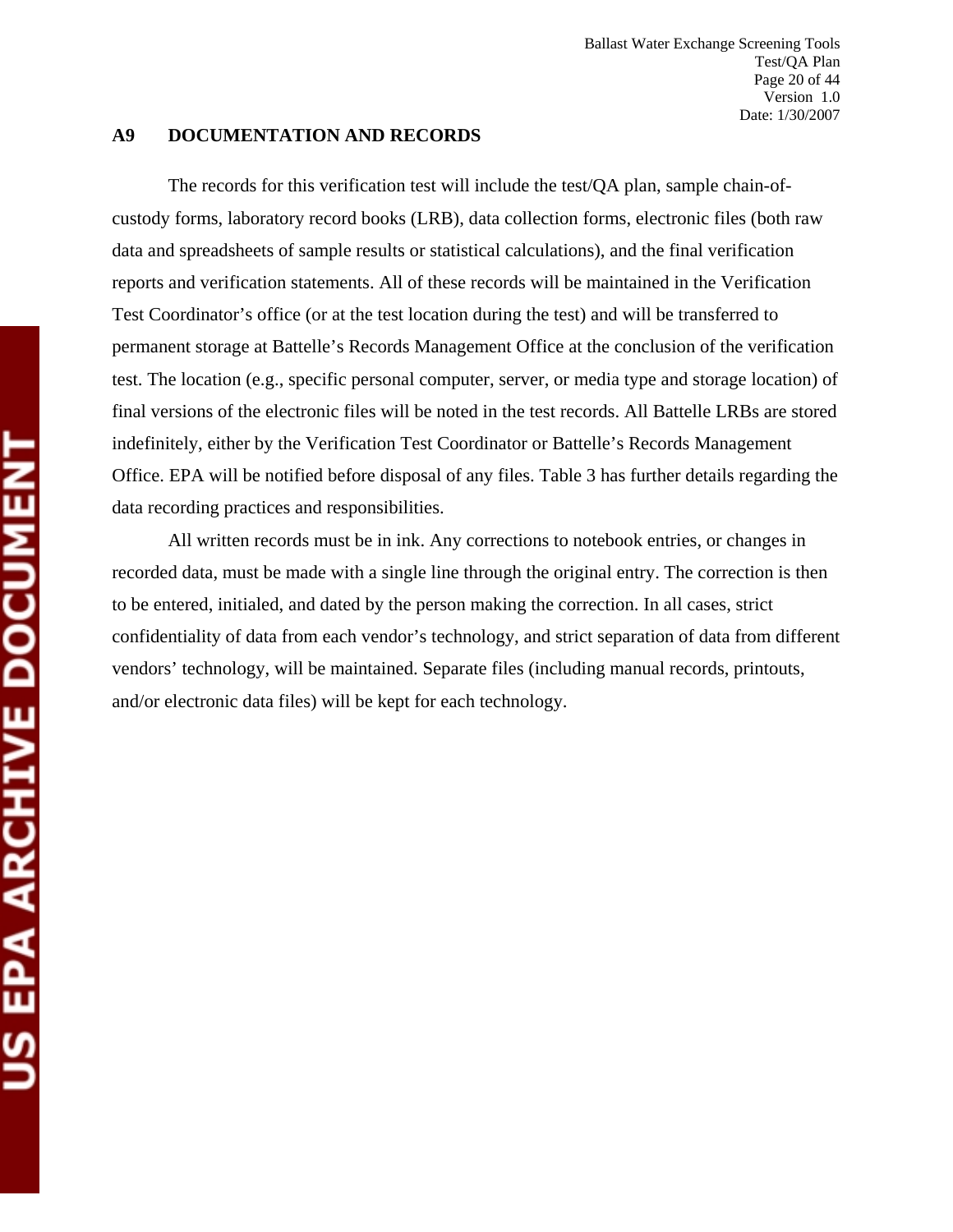Ballast Water Exchange Screening Tools Test/QA Plan Page 21 of 44 Version 1.0 Date: 1/30/2007

| Data to Be                                                                                     | <b>Where Recorded</b>                                                                                                                                                                                                                                                                     | <b>How Often</b>                                                                                                                                                   | <b>By Whom</b>                                           | <b>Disposition of</b>                                                                                                  |
|------------------------------------------------------------------------------------------------|-------------------------------------------------------------------------------------------------------------------------------------------------------------------------------------------------------------------------------------------------------------------------------------------|--------------------------------------------------------------------------------------------------------------------------------------------------------------------|----------------------------------------------------------|------------------------------------------------------------------------------------------------------------------------|
| <b>Recorded</b>                                                                                |                                                                                                                                                                                                                                                                                           | <b>Recorded</b>                                                                                                                                                    |                                                          | Data                                                                                                                   |
| Dates, times, and<br>details of test events,<br>technology<br>maintenance, down<br>time, etc.  | ETV LRBs or data<br>recording forms                                                                                                                                                                                                                                                       | Start/end of test<br>procedure, and at<br>each change of a test<br>parameter or change<br>of technology status                                                     | <b>Battelle</b>                                          | Used to organize and<br>check test results;<br>manually<br>incorporated in data<br>spreadsheets as<br>necessary        |
| Technology<br>calibration<br>information                                                       | ETV LRBs, data<br>recording forms, or<br>electronically                                                                                                                                                                                                                                   | At technology<br>calibration or<br>recalibration                                                                                                                   | <b>Battelle</b>                                          | Incorporated in<br>verification report as<br>necessary                                                                 |
| Technology readings                                                                            | Either recorded<br>electronically by the<br>technology and<br>downloaded to an<br>independent<br>computer or hard<br>copy data printed by<br>the technology and<br>taped into the ETV<br>LRB or hand entered<br>into ETV LRBs or<br>data recording forms.                                 | Recorded<br>continuously for<br>electronic data and<br>printed after each<br>measurement for<br>hard copy print-outs<br>or recorded manually<br>with each reading. | <b>Battelle</b>                                          | Converted to or<br>manually entered<br>into spreadsheet for<br>statistical analysis<br>and comparisons                 |
| Sample collection<br>and reference<br>method analysis<br>procedures,<br>calibrations, QA, etc. | LRBs, chain-of-<br>custody, or other<br>data recording forms                                                                                                                                                                                                                              | Throughout sampling<br>and analysis<br>processes                                                                                                                   | Battelle and others<br>assisting in sample<br>collection | Retained as<br>documentation of<br>sample collection or<br>reference method<br>performance                             |
| Reference method<br>results                                                                    | Electronically or<br>manually into ETV<br>LRBs or data<br>recording forms.<br>Where possible at<br>least the same<br>number or a<br>maximum of one<br>number more<br>significant figures as<br>the BWE screening<br>technology result<br>will be reported for<br>the reference<br>method. | Every sample or QC<br>analysis                                                                                                                                     | <b>Battelle</b>                                          | <b>Transferred</b> to<br>spreadsheets for<br>calculation of results,<br>and statistical<br>analysis and<br>comparisons |

# **Table 3. Summary of Data Recording Process**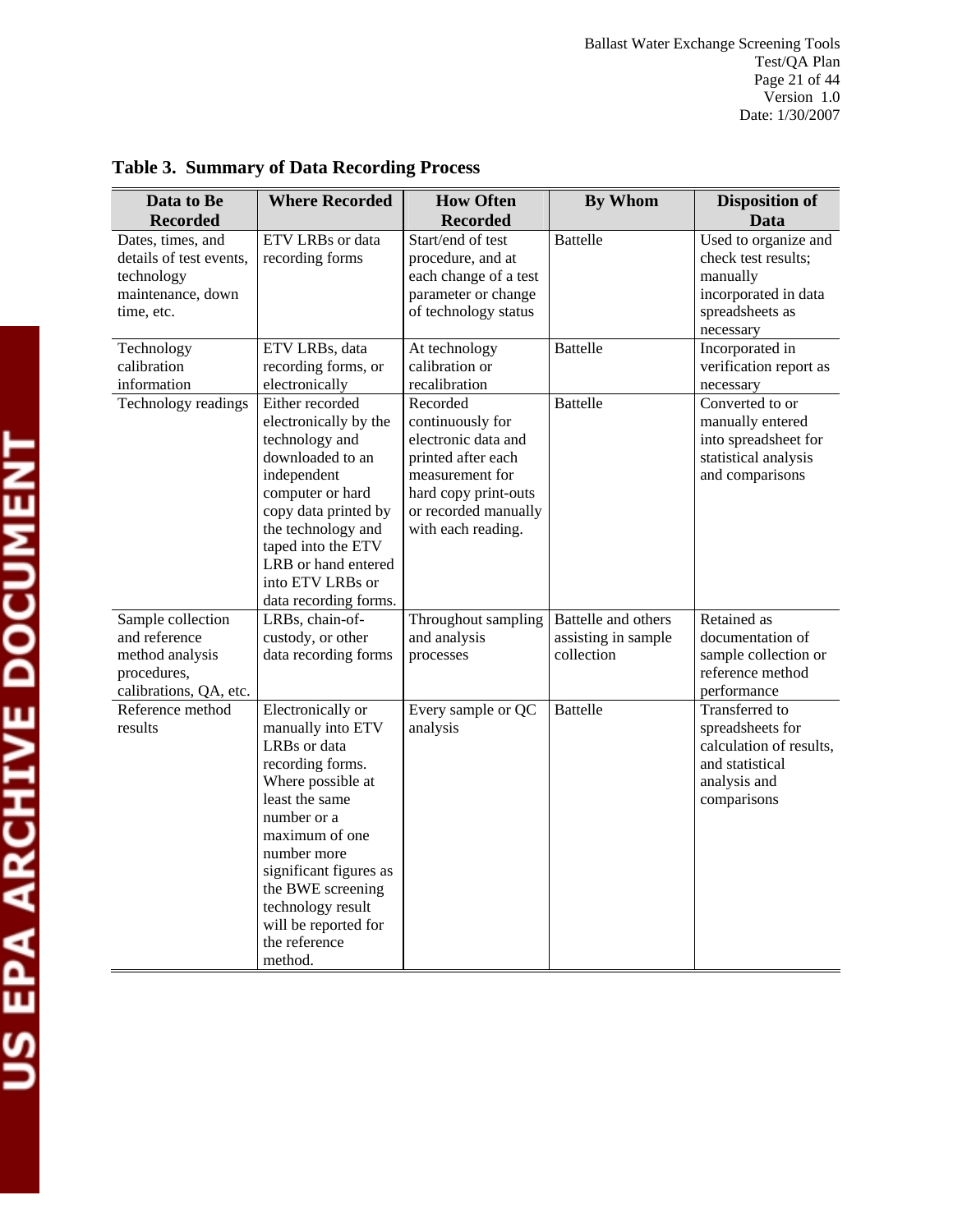# **SECTION B MEASUREMENT AND DATA ACQUISITION**

#### **B1 EXPERIMENTAL DESIGN**

BWE screening tool technologies will be tested only in a laboratory under controlled laboratory conditions; no field testing will take place during this verification test. This will allow comparison of the technology results to a reference method under a specified set of conditions. Performance test and environmental samples will be analyzed in triplicate and evaluated for accuracy compared to expected measurements based on the reference CDOM analyses, instrument linearity across the range of concentrations tested, and precision among the replicate measurements obtained. Two units of each technology will be used to measure the test samples. Measurements with the two units will be concurrent with each other and with the reference method measurement, so that inter-unit precision can be evaluated. All measurements made for direct comparison with the reference method will be conducted at ambient room temperature. However, because these technologies will be used in a wide range of temperatures in practical application and because temperature can affect CDOM fluorescence, a subset of test samples will be analyzed with the BWE screening tool units only at two additional temperatures, one below ambient and one above ambient (i.e., approximately  $4^{\circ}$ C and  $34^{\circ}$ C, respectively) in order to evaluate the screening tool's variability due to temperature effects. Note that while temperature is one of several variables that might affect practical application (other possibilities include humidity, ambient light, exposure to the elements, etc.), this verification test will only test the affect of varying temperature on the screening technology performance.

The analyses will be performed according to the vendor's recommended procedures as described in the user's instructions or manual, or during training provided to Battelle staff. Similarly, calibration and maintenance of the technologies will be performed as specified by the vendor. Results from the technologies being verified will be recorded manually by the operator on appropriate data sheets or captured in an electronic data system and then transferred manually or electronically for further data workup. Qualitative characteristics of each technology such as ease of use will be assessed through observations made by the Test Coordinator and operators throughout the verification test. The results from each technology will be reported individually. No direct comparison will be made between technologies, but each technology will undergo similar testing so it is convenient for end users to evaluate the ETV testing results.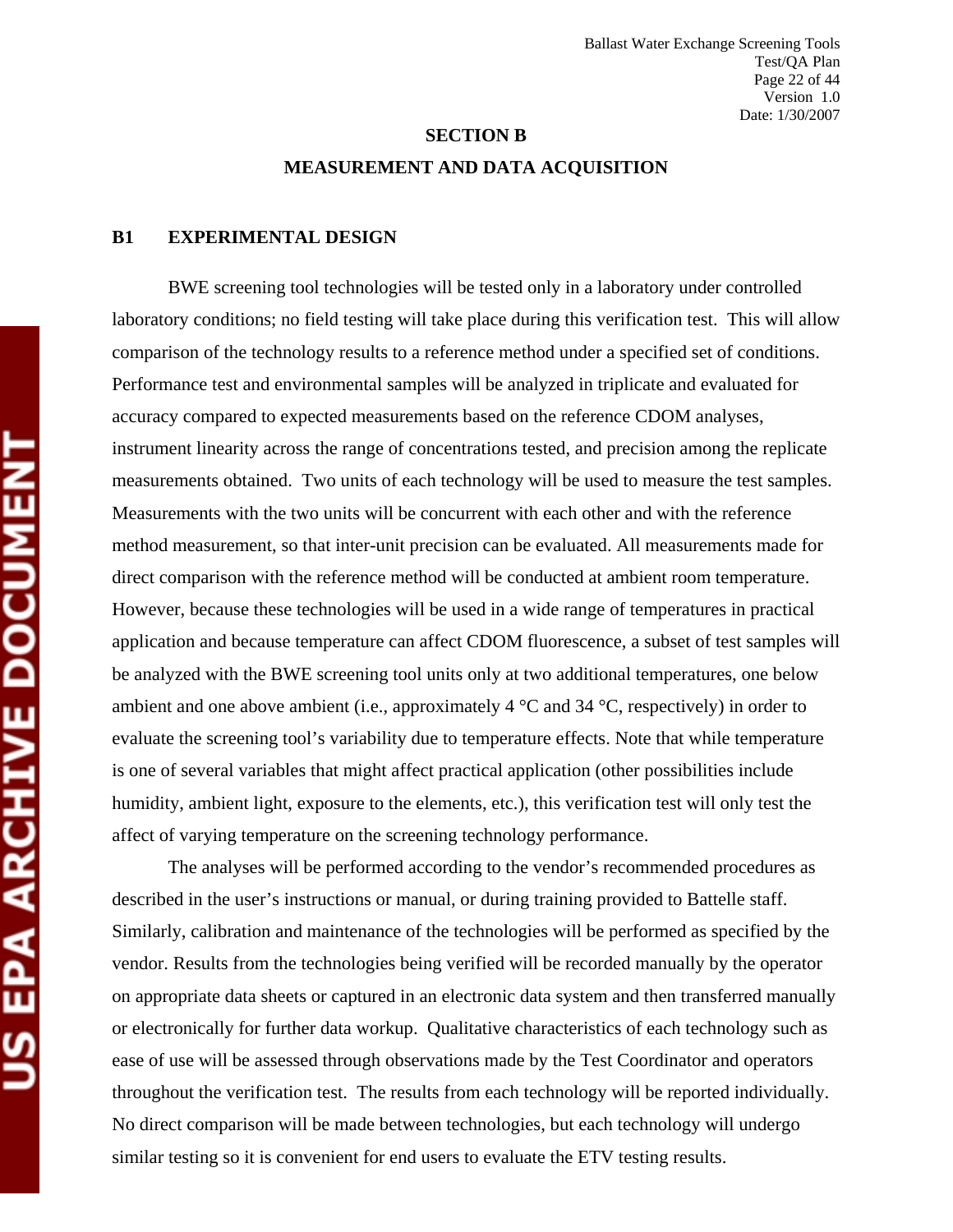#### **B1.1 Test Procedures**

The BWE screening tool verification test will focus on analyzing a broad range of samples which will provide a variety of CDOM concentrations. The first sample type will be performance test samples where analytes or compounds known to cause fluorescence (i.e., quinine sulfate or Suwannee River fulvic acid) will be added at multiple concentration levels to Burdick and Jackson HPLC grade (or equivalent) water and analyzed by the participating technologies to assess their ability to detect the CDOM fluorescence in water. Analytes will be added to Burdick and Jackson HPLC grade water (or equivalent) at a range of concentrations that span the technologies' linear range or at a minimum cover a range of fluorescence values expected to be encountered between open ocean and coastal water samples. The second sample type will be environmental samples and will consist of water collected from various coastal and open ocean areas. The environmental samples, which are expected to represent a range of CDOM concentrations that may be encountered in real-world water samples, will be collected from a maximum of 15 locations and will be measured by the reference method in order to screen their CDOM response before use in testing. Table 4 lists proposed locations for collecting environmental samples. A minimum of 10 samples will be selected from those collected to challenge the technologies with real-world samples of varying CDOM concentrations. If necessary to achieve a good range of CDOM concentrations, some open ocean or coastal samples may be fortified in the laboratory (i.e., with quinine sulfate or Suwanee River fulvic acid) to adjust their CDOM concentration, and used in place of coastal samples. Note that any fortified samples will be used for side-by-side comparison of the screening tool results to those obtained with the reference method only and are only for the purposes of providing a range of fluorescence measurements. Full excitation-emission matrix (EEM) measurements using the reference method instrumentation will be obtained on these 10 environmental samples used in verification testing in order to provide additional spectroscopic information on these samples. For full EEM measurements, the Varian Cary Eclipse spectrometer automatically corrects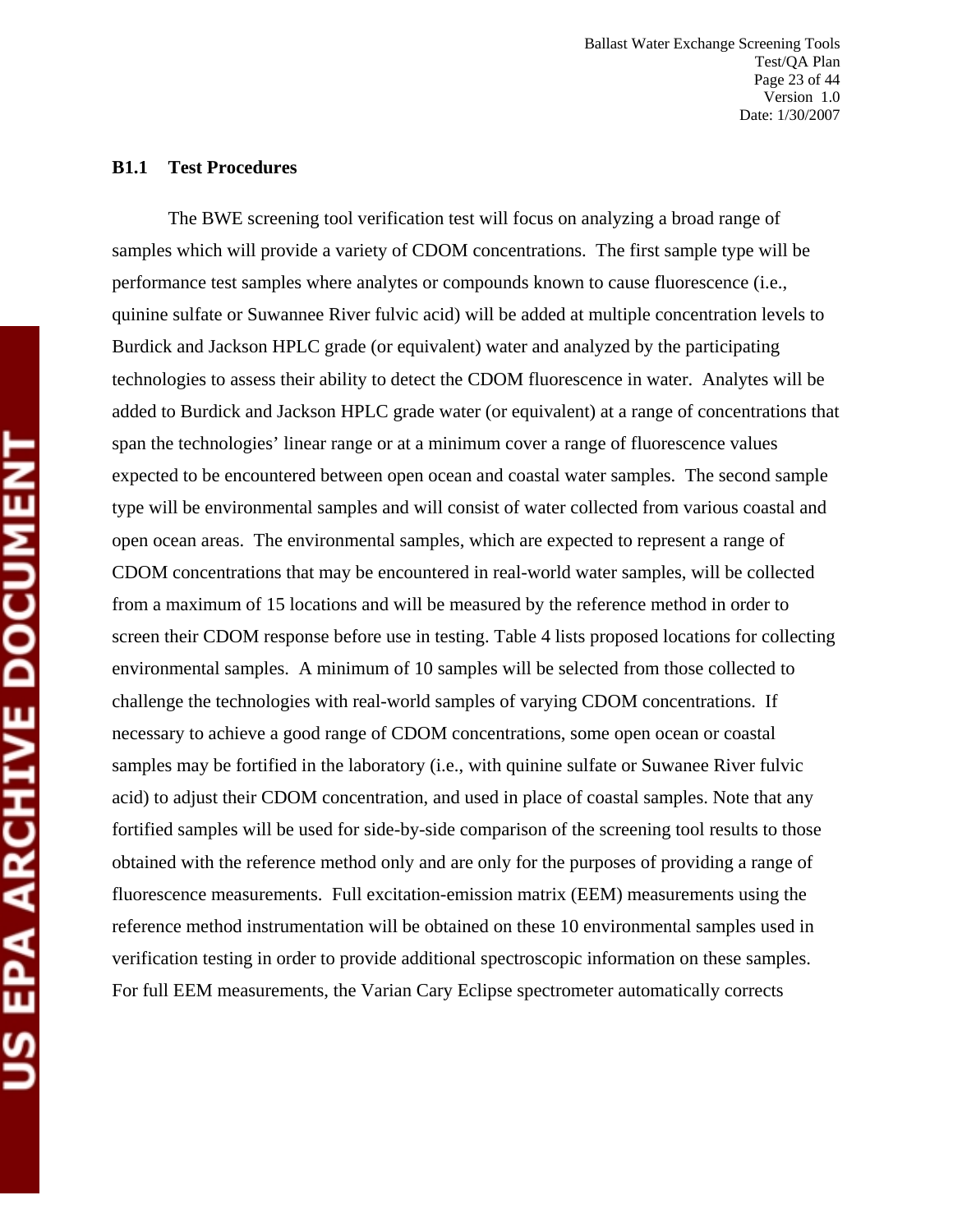| <b>Location</b>                       | <b>Description</b>                                                                                                                  | <b>Sample Type</b>                                                                      |  |
|---------------------------------------|-------------------------------------------------------------------------------------------------------------------------------------|-----------------------------------------------------------------------------------------|--|
| Duxbury Bay, MA                       | Off the dock at Battelle Duxbury                                                                                                    | Coastal seawater                                                                        |  |
|                                       | Operations in Duxbury, MA                                                                                                           |                                                                                         |  |
| Boston Harbor, MA                     | Inside of Neponset Estuary in Boston<br>Harbor, MA                                                                                  | A mixture of freshwater and coastal<br>seawater with expected high CDOM<br>fluorescence |  |
| Massachusetts Bay - NF7,<br><b>MA</b> | Nine miles east of Deer Island, MA                                                                                                  | Coastal seawater                                                                        |  |
| Massachusetts Bay - NF10,<br>MA       | Nine miles east of Deer Island, MA                                                                                                  | Coastal seawater                                                                        |  |
| Sequim Bay, WA                        | Off the dock at Battelle Marine Sciences<br>Lab in Sequim, WA                                                                       | Coastal seawater                                                                        |  |
| Puget Sound, WA                       | Outside of Ediz Hook in Port Angeles, WA                                                                                            | Coastal seawater                                                                        |  |
| East Coast, FL-1                      | Inter-coastal water way in West Palm<br>Beach, FL                                                                                   | A mixture of freshwater and coastal<br>seawater with expected high CDOM<br>fluorescence |  |
| East Coast, FL - 2                    | Atlantic Ocean beach off Palm Beach, FL                                                                                             | Coastal seawater                                                                        |  |
| Open Ocean - 1                        | NASS-5 Open Ocean Seawater Reference<br>Material for Trace Metals (available from<br>National Research Council Canada)              | Open ocean seawater with expected<br>low CDOM fluorescence                              |  |
| Open Ocean - 2                        | <b>MOOS-1 Seawater Certified Reference</b><br><b>Material for Nutrients</b><br>(available from National Research Council<br>Canada) | Open ocean seawater with expected<br>low CDOM fluorescence                              |  |
| Long Island Sound, NY                 | Dock in Port Jefferson, NY                                                                                                          | Coastal seawater                                                                        |  |
| New York Harbor, NY                   | East River, NY                                                                                                                      | A mixture of freshwater and coastal<br>seawater with expected high CDOM<br>fluorescence |  |
| New York Bight, NY                    | Atlantic ocean sample from a beach in<br>South Hampton, NY                                                                          | Coastal seawater                                                                        |  |
| San Diego Harbor, CA                  | San Diego Harbor, CA                                                                                                                | Coastal seawater                                                                        |  |
| Narragansett Bay, RI                  | Off 2-14 Great Island Rd, Narragansett, RI                                                                                          | Coastal seawater                                                                        |  |

# **Table 4. Proposed Environmental Samples**

excitation, and emission will be calibrated so as to ensure the highest removal of instrumental scaling effects. The full EEM measurements are for informational purposes only. Reference method measurements used for comparing the technology results to reference method results will be obtained using only the wavelengths and technique that the BWE screening tool uses and not the full EEM measurements. The third sample type will be quality control samples. Quality control samples are discussed further in Section B5. Table 5 shows the samples that will be evaluated during this verification test.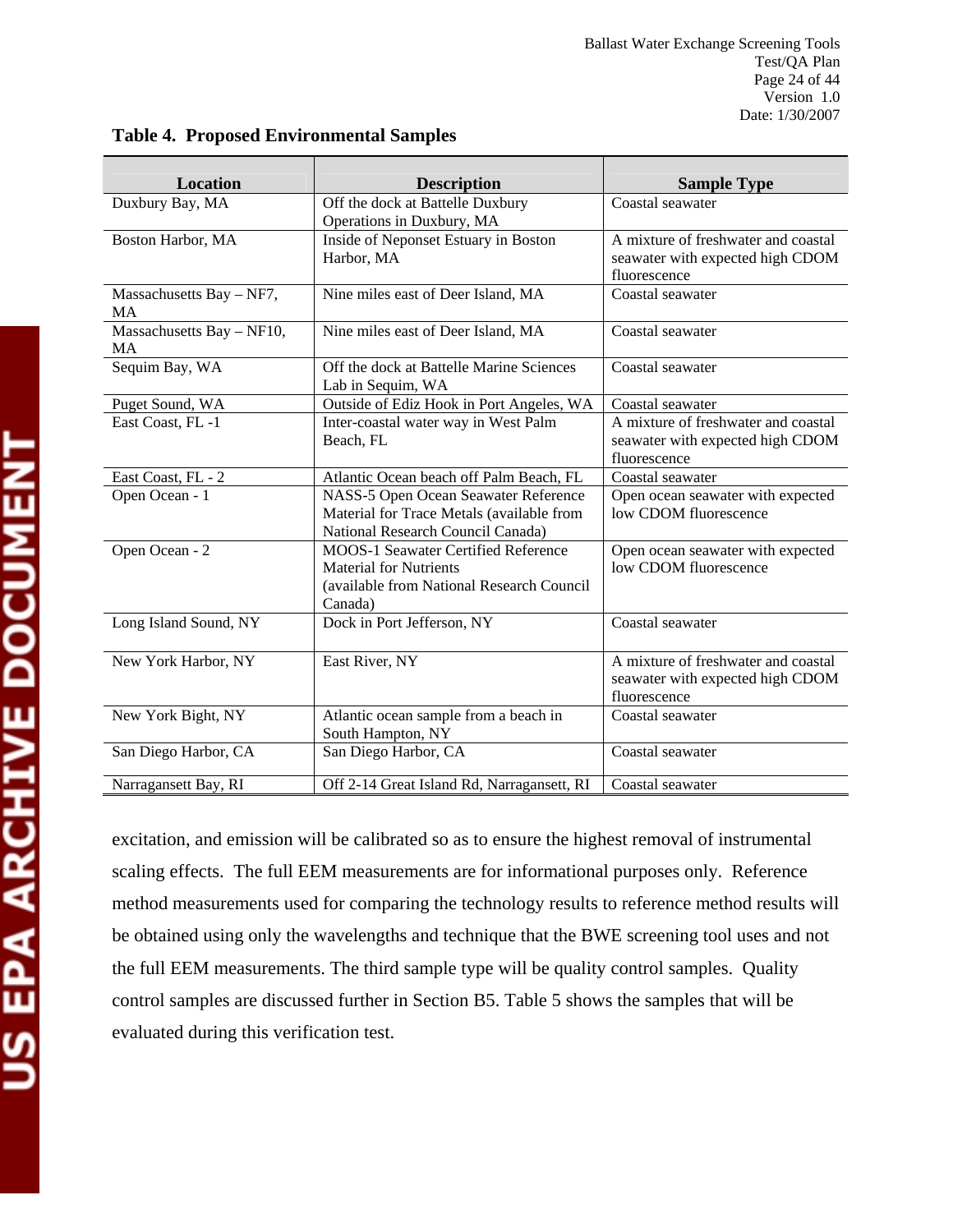|                                                                    | <b>Performance</b><br><b>Factor</b> | <b>Sample Description</b>     | <b>Replicates per BWE</b><br><b>Screening Tool Unit</b> |                              |                                |  |
|--------------------------------------------------------------------|-------------------------------------|-------------------------------|---------------------------------------------------------|------------------------------|--------------------------------|--|
| <b>Performance Test</b>                                            |                                     |                               | $\sim4$ °C                                              | $\sim$ 24 $\degree$ C        | $\overline{\sim 34^{\circ}}$ C |  |
| Quinine sulfate prepared                                           | Accuracy, linearity,                | unspiked                      | 3                                                       | 3                            | 3                              |  |
| in Burdick and Jackson                                             | precision,                          | 1 ppb quinine sulfate         | 3                                                       | 3                            | $\overline{3}$                 |  |
| HPLC grade water (or                                               | temperature effects                 | 5 ppb quinine sulfate         | 3                                                       | 3                            | 3                              |  |
| equivalent) per ASTM                                               |                                     | 10 ppb quinine sulfate        | 3                                                       | 3                            | 3                              |  |
| $E\bar{5}79-04^6$                                                  |                                     | 50 ppb quinine sulfate        | 3                                                       | $\overline{3}$               | 3                              |  |
|                                                                    |                                     | 100 ppb quinine sulfate       | 3                                                       | $\overline{3}$               | 3                              |  |
|                                                                    | Method detection                    | Quinine sulfate at 5 x vendor | L.                                                      | $\overline{7}$               |                                |  |
|                                                                    | limit                               | detection limit               |                                                         |                              | $\blacksquare$                 |  |
| Fulvic acid prepared in                                            | Accuracy, linearity,                | unspiked                      | 3                                                       | 3                            | $\overline{3}$                 |  |
| <b>Burdick and Jackson</b>                                         | precision,                          | 1 ppb Suwanee River (SR)      | 3                                                       | 3                            | 3                              |  |
| HPLC grade water (or                                               | temperature effects                 | fulvic acid                   |                                                         |                              |                                |  |
| equivalent). The pH of                                             |                                     | 5 ppb SR fulvic acid          | 3                                                       | 3                            | 3                              |  |
| the fulvic acid solutions                                          |                                     | 10 ppb SR fulvic acid         | 3                                                       | 3                            | $\mathfrak{Z}$                 |  |
| will not be adjusted, but                                          |                                     | 50 ppb SR fulvic acid         | 3                                                       | 3                            | $\overline{3}$                 |  |
| will be checked and                                                |                                     | 100 ppb SR fulvic acid        | $\overline{3}$                                          | $\overline{3}$               | $\overline{3}$                 |  |
| recorded prior to their                                            | Method detection                    | SR fulvic acid at 5 x vendor  |                                                         | $\overline{7}$               |                                |  |
| use.                                                               | limit                               | detection limit               |                                                         |                              |                                |  |
|                                                                    |                                     | <b>Environmental Samples</b>  |                                                         |                              |                                |  |
| Location 1-open ocean                                              | <b>Matrix Effects</b>               | unspiked                      |                                                         | 3                            |                                |  |
| Location 2-open ocean                                              |                                     |                               |                                                         | $\overline{3}$               |                                |  |
| Location 3-coastal                                                 |                                     |                               |                                                         | 3                            |                                |  |
| Location 4-coastal                                                 |                                     |                               |                                                         | 3                            |                                |  |
| Location 5-coastal                                                 |                                     |                               | ÷.                                                      | 3                            | $\blacksquare$                 |  |
| Location 6-coastal                                                 |                                     |                               | $\overline{\phantom{a}}$                                | 3                            | $\overline{\phantom{a}}$       |  |
| Location 7-coastal                                                 |                                     |                               |                                                         | 3                            |                                |  |
| Location 8-coastal                                                 |                                     |                               |                                                         | 3                            | $\overline{\phantom{a}}$       |  |
| Location 9-coastal                                                 |                                     |                               |                                                         | 3                            | $\overline{a}$                 |  |
| Location 10-coastal                                                |                                     |                               |                                                         | $\overline{3}$               |                                |  |
| <b>Quality Control</b>                                             |                                     |                               |                                                         |                              |                                |  |
| <b>Burdick and Jackson HPLC</b><br>Negative control<br>8 (minimum) |                                     |                               |                                                         |                              |                                |  |
|                                                                    |                                     | grade water (or equivalent)   |                                                         |                              |                                |  |
| Positive control                                                   |                                     | 50 ppb SR fulvic acid         | 8 (minimum)                                             |                              |                                |  |
| <b>Calibration Check</b>                                           |                                     | 10 ppb quinine sulfate        |                                                         | Single measurement per every |                                |  |
|                                                                    |                                     |                               |                                                         | 9 verification sample        |                                |  |
|                                                                    |                                     |                               | measurements                                            |                              |                                |  |
|                                                                    |                                     | <b>TOTAL</b>                  | $185$ (minimum)                                         |                              |                                |  |

# **Table 5. Verification Test Samples**

Shading indicates samples to be tested and number of replicates using the reference method.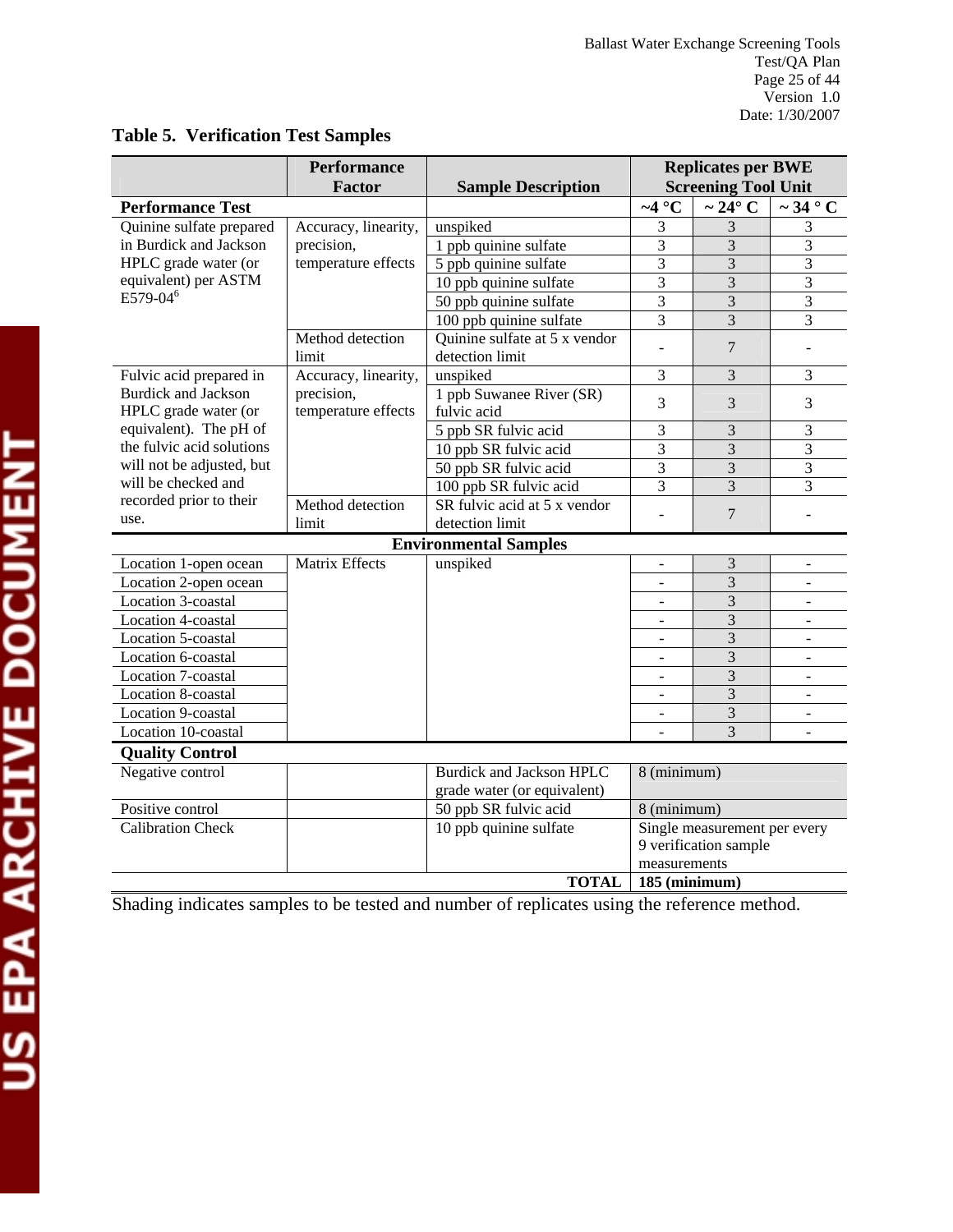ETV verifications usually include a comparison of the results generated by the technologies being verified with the results of analysis of the same samples using a standard reference method that measures the same endpoint. Reference methods are discussed in Section B4.

The technologies will be evaluated for the following parameters:

## *B1.1.1 Accuracy*

Accuracy will be determined by comparing the BWE screening tool technology CDOM measurement to the CDOM measurement generated by a Varian Cary Eclipse spectrometer at a single temperature (i.e., data from ambient temperature will be used) for both performance test samples and environmental samples. See Section B4 for complete details of how the reference method measurements will be made in comparison to how the BWE screening tool measurements are made. Percent difference (PD) between the technology result and the Varian Cary Eclipse spectrometer result will be determined.

# *B1.1.2 Linearity*

Linearity will be determined by plotting the CDOM measurements taken while analyzing varying concentrations of analytes which are known to fluoresce against the analyte concentration and performing linear curve fitting to determine the slope and regression statistics.

# *B1.1.3 Precision*

Precision will be measured among replicate measurements of the same sample by determining relative standard deviation (RSD).

# *B.1.1.4 Method Detection Limit*

Method detection limit will be determined by analyzing 7 replicates of known fluorescing analytes at a concentration five times the vendor expected detection limit for the analyte.

# *B1.1.5 Inter-unit Reproducibility*

Inter-unit reproducibility will be determined by calculating the relative percent difference (RPD) between the average of replicate CDOM measurements of the same sample taken at the same temperature for all PT and environmental samples made using two different units of the BWE screening tool technology.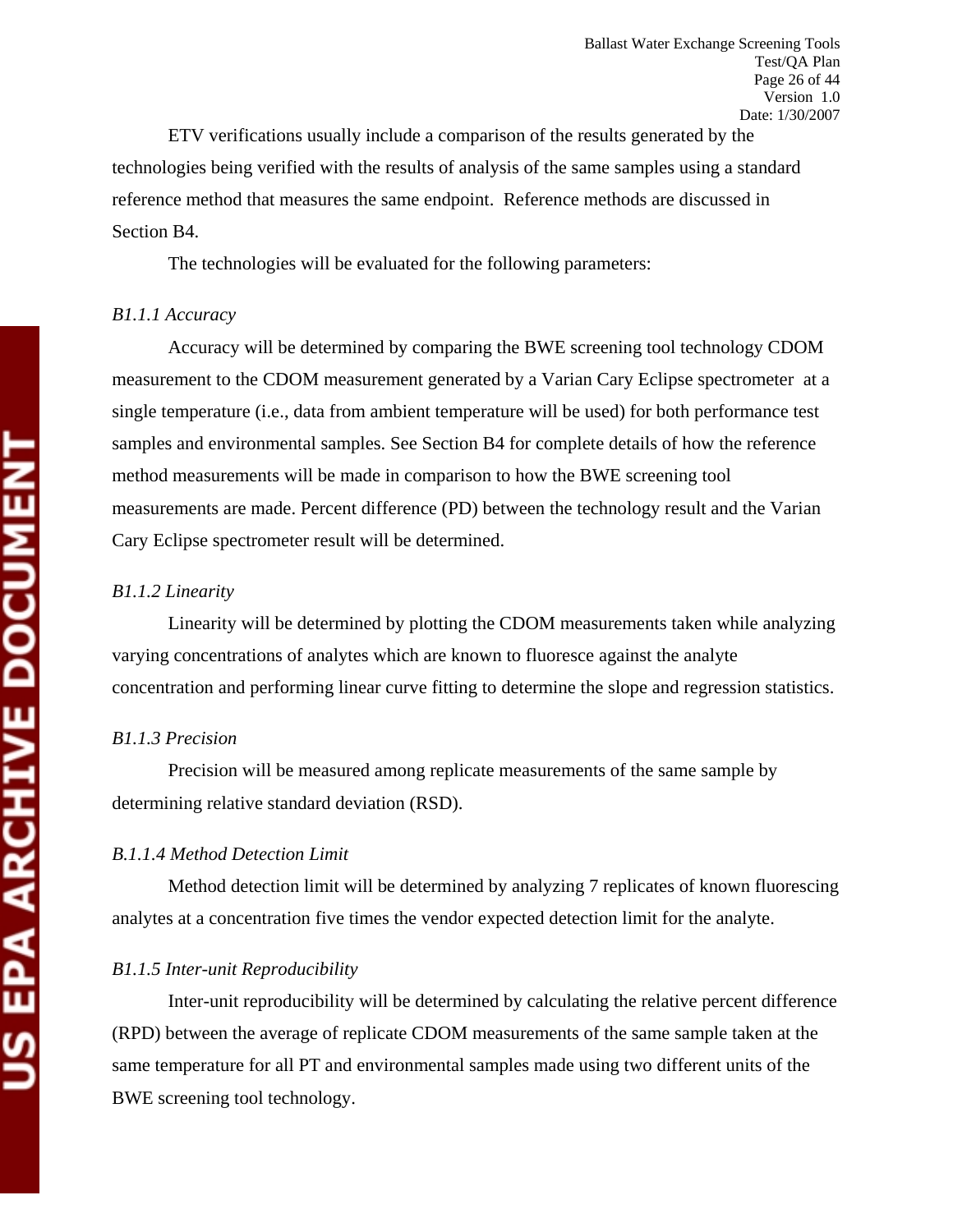#### *B1.1.6 Temperature Effects*

The BWE screening tool CDOM measurements made at  $\sim$  4 °C and  $\sim$  34 °C will be compared to the BWE screening tool CDOM measurements made at ambient temperature  $\sim$  24 °C) by determining RPD for each concentration of the curve analyzed at multiple temperatures. Note that reference method measurements will only be taken at ambient temperature and so there will not be any direct comparison of the BWE screening tool results to reference method measurements at  $\sim 4$  °C and  $\sim 34$  °C. Comparisons will only be between the BWE screening tool results at  $\sim 4$  °C and  $\sim 34$  °C to the BWE screening tool results at ambient temperature. During the measurements at  $\sim 4$  °C and  $\sim 34$  °C, the testing solutions will be equilibrated at the testing temperature for at least 30 minutes prior to the start of testing. BWE screening tool units will be equilibrated per vendor's recommendations for when there is a difference in instrument versus sample temperature, if available. If this information is not available from the vendor, then a minimum 5 minute equilibration time will be used for instrumentation.

#### *B.1.1.7 Matrix Effects*

Matrix effects will be evaluated by comparing the environmental sample PD values obtained for determining accuracy in Section B.1.1.1 with those that were obtained for the PT samples to determine if the environmental sample PD values are statistically different from the PT sample PD values. Data will be evaluated to determine if there are trends in PD with the environmental samples that could be due to matrix effects. Full EEM data may be used to help assess differences in environmental sample matrices.

# *B.1.1.8 Data Completeness*

Data completeness will be determined as the number of valid measurements out of the total number of measurements taken.

# *B1.1.9 Operational Factors*

Operational factors such as maintenance needs, calibration frequency, data output, consumables used, ease of use, repair requirements, waste production, and sample throughput will be evaluated based on operator and Verification Test Coordinator observations. An LRB or data sheets will be used to document observations. Examples of information to be recorded include the daily status of diagnostic indicators for the technology, use or replacement of any consumables, the effort or cost associated with maintenance or repair, vendor effort (e.g., time on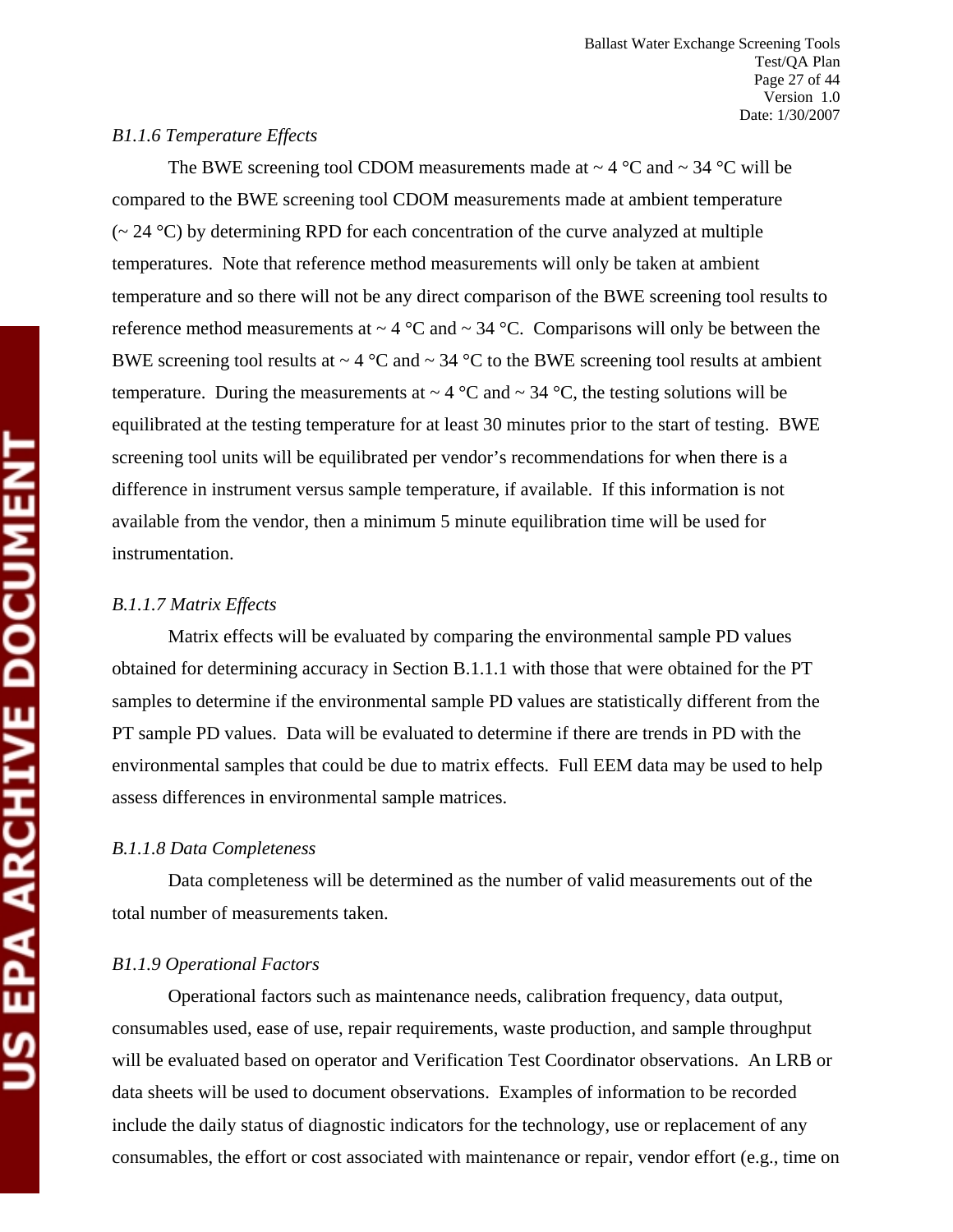site) for repair or maintenance, the duration and causes of any technology down time or data acquisition failure, operator observations about technology ease of use, clarity of the vendor's instruction manual, user-friendliness of any needed software, overall convenience of the technologies and accessories/consumables, or the number of samples that could be processed per hour or per day. These observations will be summarized to aid in describing the technology performance in the verification report on each technology.

#### **B1.2 Statistical Analysis**

The statistical methods and calculations used for evaluating quantitative performance parameters are described in the following sections.

#### *B.1.2.1 Accuracy*

Accuracy will be determined by calculating the PD between the BWE screening tool technology CDOM measurement  $(M_1)$  and the CDOM measurement generated by a Varian Cary Eclipse spectrometer  $(M_2)$  at a single temperature (i.e., data from ambient temperature will be used) for both performance test samples and environmental samples using the following equation.

$$
PD(\%)=\frac{|M_1-M_2|}{M_2}\times 100\tag{1}
$$

#### *B1.2.2 Linearity*

Linearity will be determined by plotting the CDOM measurements taken while analyzing varying concentrations of analytes which are known to fluoresce (y-axis) against the analyte concentration (x-axis) and performing linear curve fitting to determine the slope (m) and intercept (b) in the equation  $y=mx +b$ . Correlation coefficients such as the Pearson's *r* values and coefficient of determination  $(r^2)$  values will be calculated.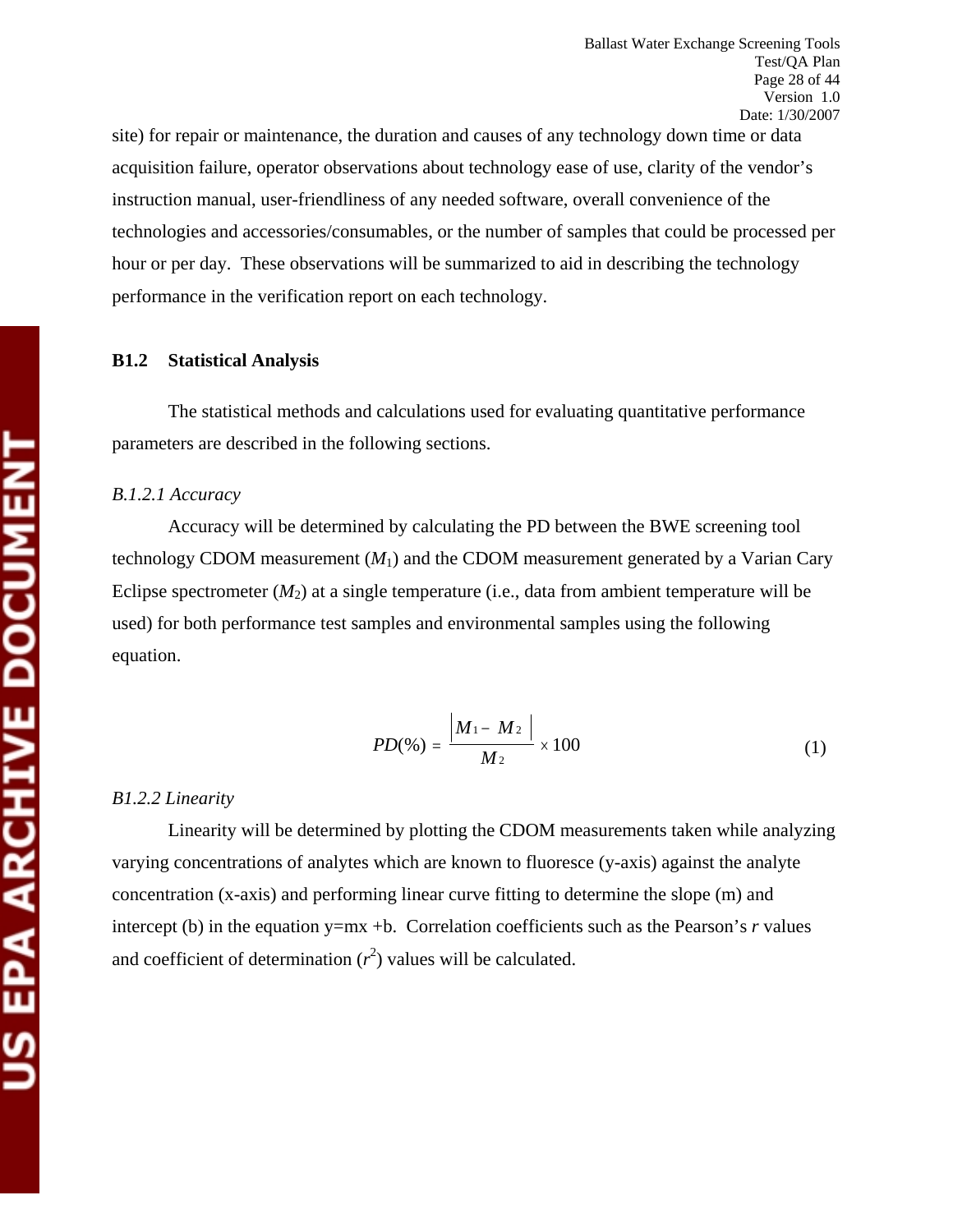#### *B1.2.3 Precision*

The standard deviation (S) of the results for the replicate analyses of the same sample will be calculated as follows.

$$
S = \left[\frac{1}{n-1} \sum_{k=1}^{n} \left(M_k - \overline{M}\right)^2\right]^{1/2}
$$
 (2)

where n is the number of replicate samples,  $M_k$  is the CDOM measurement for the  $k^{\text{th}}$  sample, and *M* is the average CDOM measurement of the replicate samples. The BWE screening tool technology precision for each sample will be reported in terms of the relative standard deviation (RSD), which will be calculated as follows.

$$
RSD(\%) = \left| \frac{S}{M} \right| \times 100 \tag{3}
$$

#### *B1.2.4 Method Detection Limit*

The method detection limit (MDL) will be determined according to procedures described in 40CFR136 Appendix  $B^7$  and will be assessed from seven replicate analyses of a fortified sample. Fortified samples will be generated by adding known fluorescing compounds such as quinine sulfate and SR fulvic acid to Burdick and Jackson HPLC grade water, or equivalent. The target analyte will be added at a concentration approximately five times the vendor-stated detection limit. The MDL will be calculated using the following equation:

$$
MDL = t \times S \tag{4}
$$

Where *t* is the Student's value of 3.143 for a 99% confidence level when the degrees of freedom (N-1) equals six, and *S* is the standard deviation of the replicate samples.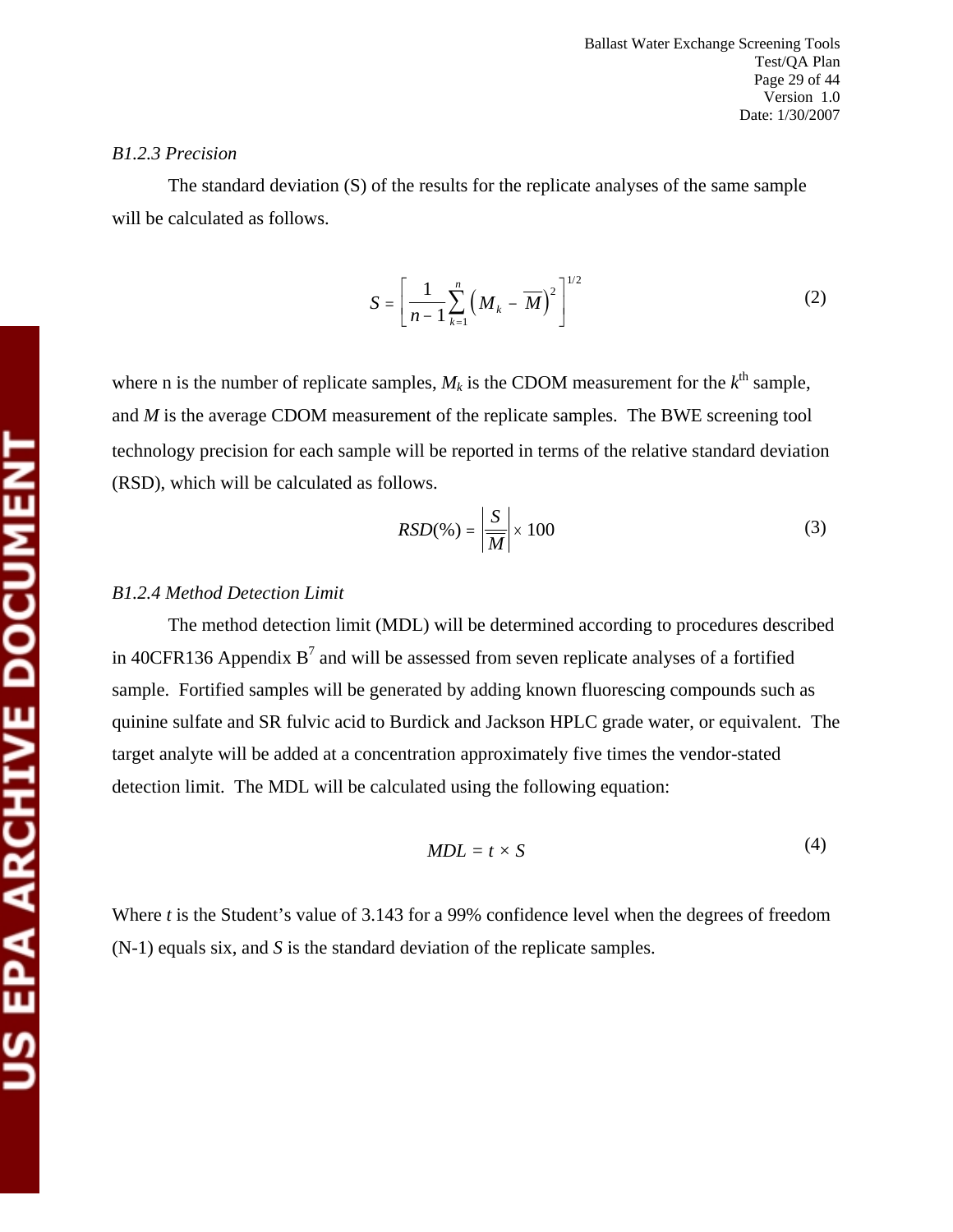#### *B.1.2.5 Inter-unit Reproducibility*

Inter-unit reproducibility will be determined by evaluating the RPD between the average of replicate measurements made for each sample tested using two separate units of the technology being verified. The equation for RPD, reported in percent, is as follows:

$$
RPD(\%)=\frac{|M_1-M_2|}{M_1+M_2}\times 200\tag{5}
$$

where  $M_l$  is the average of replicate measurements made by the first unit of the technology and  $M_2$  is the average of replicate measurement made by the second unit of the technology being evaluated.

#### *B.1.2.6 Temperature Effects*

Temperature effects will be determined by measuring the PD (using the equation listed in B.1.2.1) between the average of replicate measurements made for each sample at either 4 °C or 34 °C ( $M_1$ ) against the average measurement taken at 24 °C ( $M_2$ ). T-tests may be applied to the data to help determine whether PD measurements are significant.

#### *B.1.2.7 Matrix Effects*

Matrix effects will be determined by comparing the accuracy PD measurements for the PT samples to the accuracy PD measurements for the environmental samples. PD will be determined as described in B.1.2.1. T-tests may be applied to the data to help determine whether the differences in PD measurements between the PT and environmental samples are significant.

#### *B.1.2.8 Data Completeness*

Data Completeness will be calculated as the percentage of the total possible data by taking the number of valid data measurements generated by each technology (*Mvalid)*, and dividing by the total number of data measurements included in verification testing  $(M_{total})$ .

$$
Completeness(\%) = \frac{M_{valid}}{M_{total}} \times 100
$$
\n(6)

The cause of any substantial loss of data will be established from operator observations or technology records, and noted in the discussion of the data completeness results.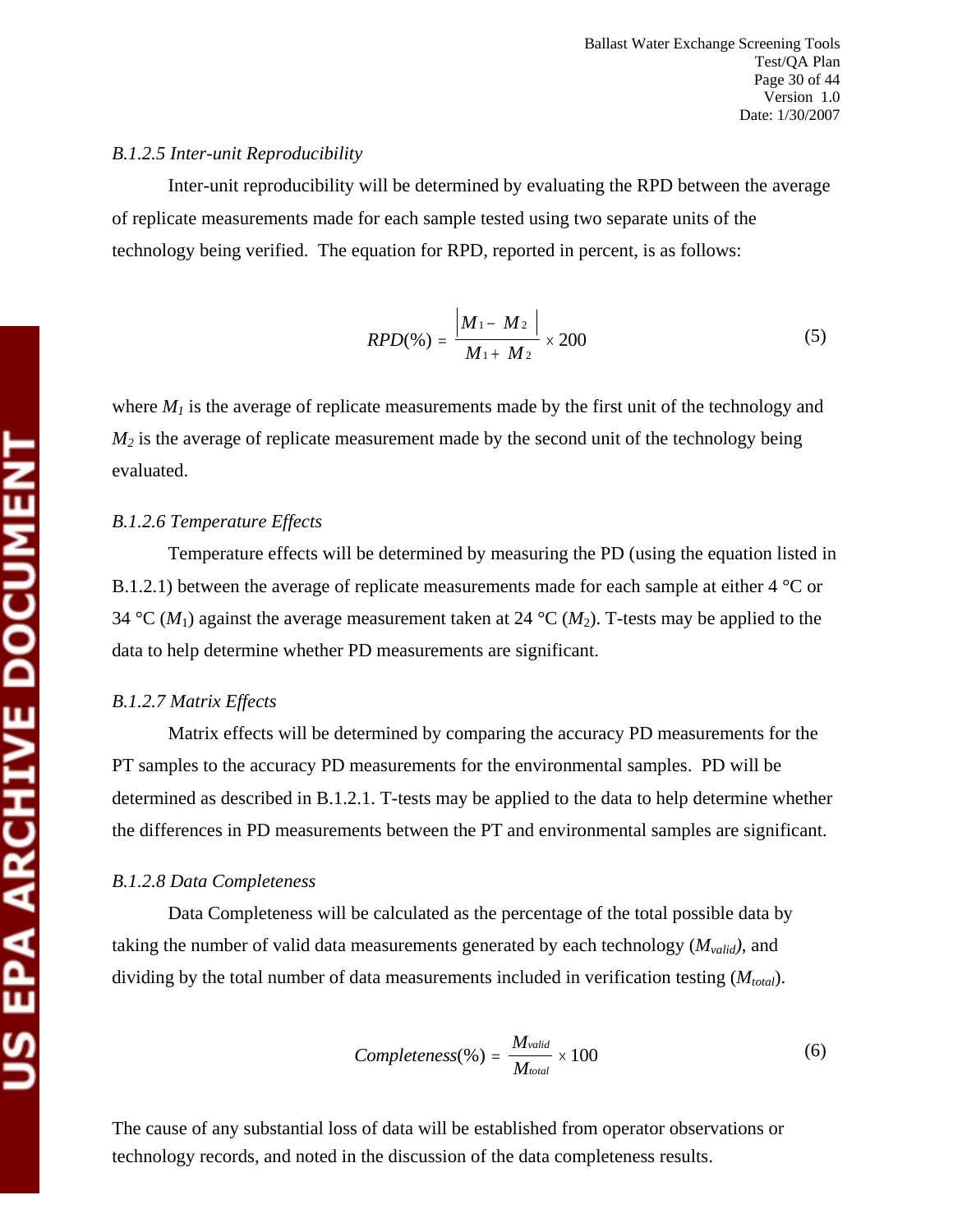#### *B1.2.9 Operational Factors*

There are no statistical calculations applicable to operational factors. Operational factors will be determined based on documented observations of the testing staff and the Verification Test Coordinator.

#### **B1.3 Reporting**

The data obtained in the verification test will be compiled separately for each vendor's technology, and the data evaluations will be applied to each technology's data set without reference to any other. At no time will data from different vendor's technology be intercompared or ranked. Following completion of the data evaluations, a draft verification report and verification statement will be prepared for each vendor's technology, stating the verification test procedures and documenting the performance observed. For example, descriptions of the data acquisition procedures, use of vendor supplied proprietary software, consumables used, repairs and maintenance needed, and the nature of any problems will be presented in the draft report. Each report will briefly describe the ETV Program, the AMS Center, and the procedures used in verification testing. The results of the verification test will be stated quantitatively, without comparison to any other technology tested, or comment on the acceptability of the technology's performance. Each draft verification report will be submitted for review by the respective technology vendor and by EPA and other peer reviewers. Comments on the draft report will be addressed in revisions of the report. The peer review comments and responses will be tabulated to document the peer review process. The reporting and review process will be conducted according to the requirements of the AMS Center QMP.<sup>1</sup>

#### **B2 SAMPLING REQUIREMENTS**

#### **B2.1 Sample Collection, Storage and Shipment**

Pre-cleaned 500 mL amber glass jars (ESS QC grade, or equivalent) with Teflon-lined caps will be used as containers for all samples collected specifically for this study. Some samples that have been collected for other programs may be used for verification testing and in those cases, the samples will be provided in the container selected by the other program and contamination control and storage conditions from that program will be documented. For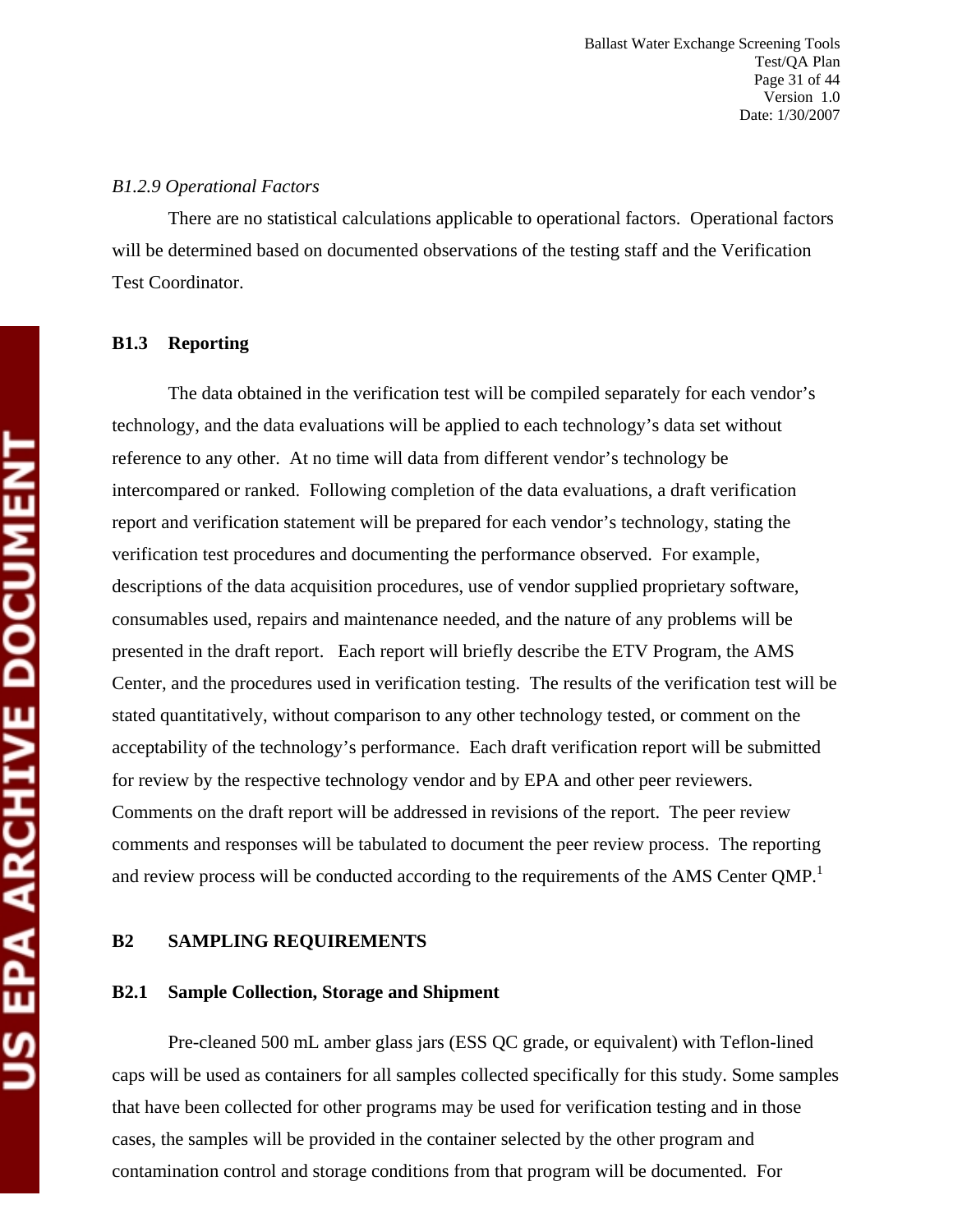samples collected specifically for this study and not in conjunction with any other program, just prior to sample collection, the sample jars and caps will be rinsed three times with water from the collection location. Where possible these samples will be collected from a dock or other similar feature. If wading is necessary to collect the samples, care will be taken to obtain waist deep water and to avoid any sediments resuspended while wading.

Sample collection will also avoid any surface sheen, which may cause interference with CDOM fluorescence measurements. If surface sheen is present and a better location cannot be found, the jar will be submerged at least 6 inches below the water surface with the cap on. The cap will then be unscrewed and the sample collected and the jar recapped while under water. If surface sheen is not present, the jar will be uncapped and filled just below surface level. In all instances, once the sample has been collected, a small portion of the sample will be poured off and the jar recapped in order to provide an air space that will facilitate later mixing. Duplicate samples will be collected at each location to provide backup samples in case of loss during shipping and handling, and to provide a backup archive sample during testing. The samples will be refrigerated or frozen (if frozen, care must be taken to ensure that the sample can expand without breaking the sample jar) until shipment to Battelle on ice.

Shipments will be via a trackable overnight delivery service to the Battelle sample custodian. At Battelle, the samples will be stored refrigerated or frozen (depending on how the sample was sent to Battelle) until testing. While some samples may be filtered in the field upon collection, all samples (including those previously filtered in the field) will be filtered just prior to measuring the sample fluorescence in the laboratory. Samples (both those for use with the BWE screening tool and those used for the reference method) will be filtered with the size and type of filter recommended by the BWE screening tool vendor for their technology. All samples, including PT, environmental, and QC samples, will be equilibrated at the testing temperature  $(-4 \degree C, -24 \degree C, \text{ or } -34 \degree C)$  before fluorescence measurements commence. The actual testing temperature will be recorded during testing.

#### **B3 SAMPLE HANDLING AND CUSTODY REQUIREMENTS**

Sample custody will be documented throughout collection, transport, shipping (if necessary), and analysis using standard chain-of-custody (COC) forms provided by Battelle or supplied by others providing samples for testing, as appropriate. Samples transferred within Battelle may be documented in bound sample login LRBs. Each COC form will summarize the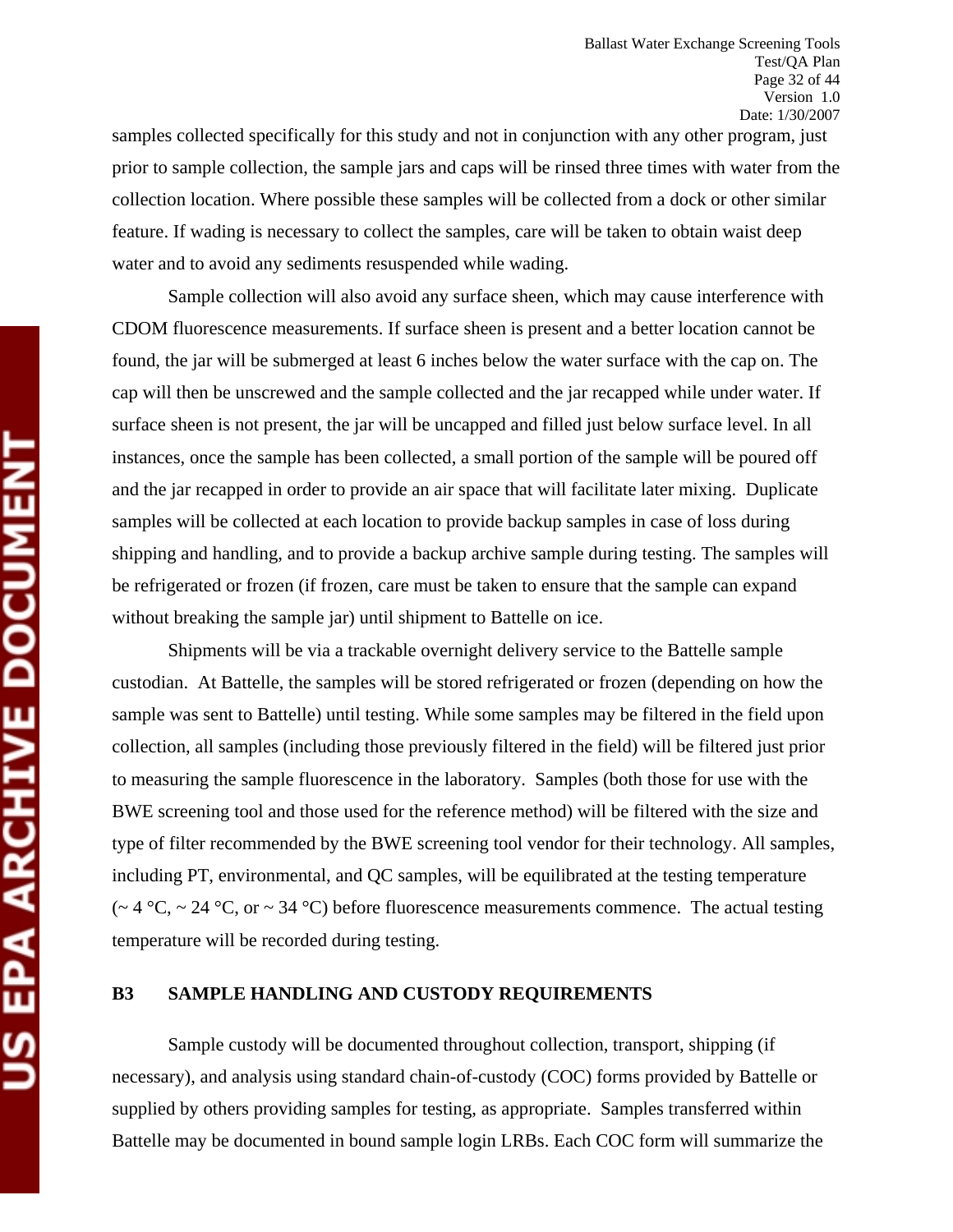samples collected. The COC forms will track sample release from the sampling location to Battelle. Each COC form will be signed by the person relinquishing the samples once that person has verified that the COC form is accurate. The original sample COC forms will accompany the samples; the shipper will keep a copy. Upon receipt at Battelle, COC forms will be signed by the person receiving the samples once that person has verified that all samples identified on the COC forms are present. Any discrepancies will be noted on the form and the sample receiver will immediately contact the Verification Test Coordinator to report missing, broken, or otherwise compromised samples. Copies of all COC forms will be delivered to the Verification Test Coordinator, and maintained with the test records. Samples being transferred within Battelle may be documented in a sample login LRB which will be used to note the current location of all samples housed at Battelle.

#### **B4 LABORATORY REFERENCE METHOD**

The BWE screening tools provide a measure of CDOM by measuring fluorescence at various wavelengths using a hand-held instrument. Reference measurements for CDOM will be performed by Battelle using a laboratory bench scale Varian Cary Eclipse spectrometer. Settings for the Varian Cary Eclipse spectrometer (e.g., wavelengths, slit widths, angle for fluorescence measurement, path lengths, etc.) will be set to resemble those used by the BWE screening tool. For example, slits of 10 nm will be used on the Varian Cary Eclipse spectrometer if filters of 10 nm bandwidth are used on the BWE screening tool.

Results from the Varian Cary Eclipse spectrometer will be calculated and reported in the same manner that the BWE screening tool calculates and reports results. For example, if the screening tool measures CDOM as a ratio of intensities at two wavelengths, then the Varian Cary Eclipse spectrometer will be used to measure the same two wavelengths under the same excitation and emission conditions and a ratio at the same wavelengths will be calculated using the Varian Cary Eclipse data. It is not expected or necessary that the ratio be exactly the same. Efficiencies of gratings and other instrument conditions will vary from instrument to instrument and will, in fact, likely make this ratio different. The ratios from the BWE screening tool will be calibrated against a series of quinine sulfate concentrations. The Varian Cary Eclipse spectrometer will be calibrated in the same range with the same standards. If both instruments are linear in that range and track through zero when a zero concentration standard is analyzed, there will be a single value constant that can be used to multiply one result to correlate to the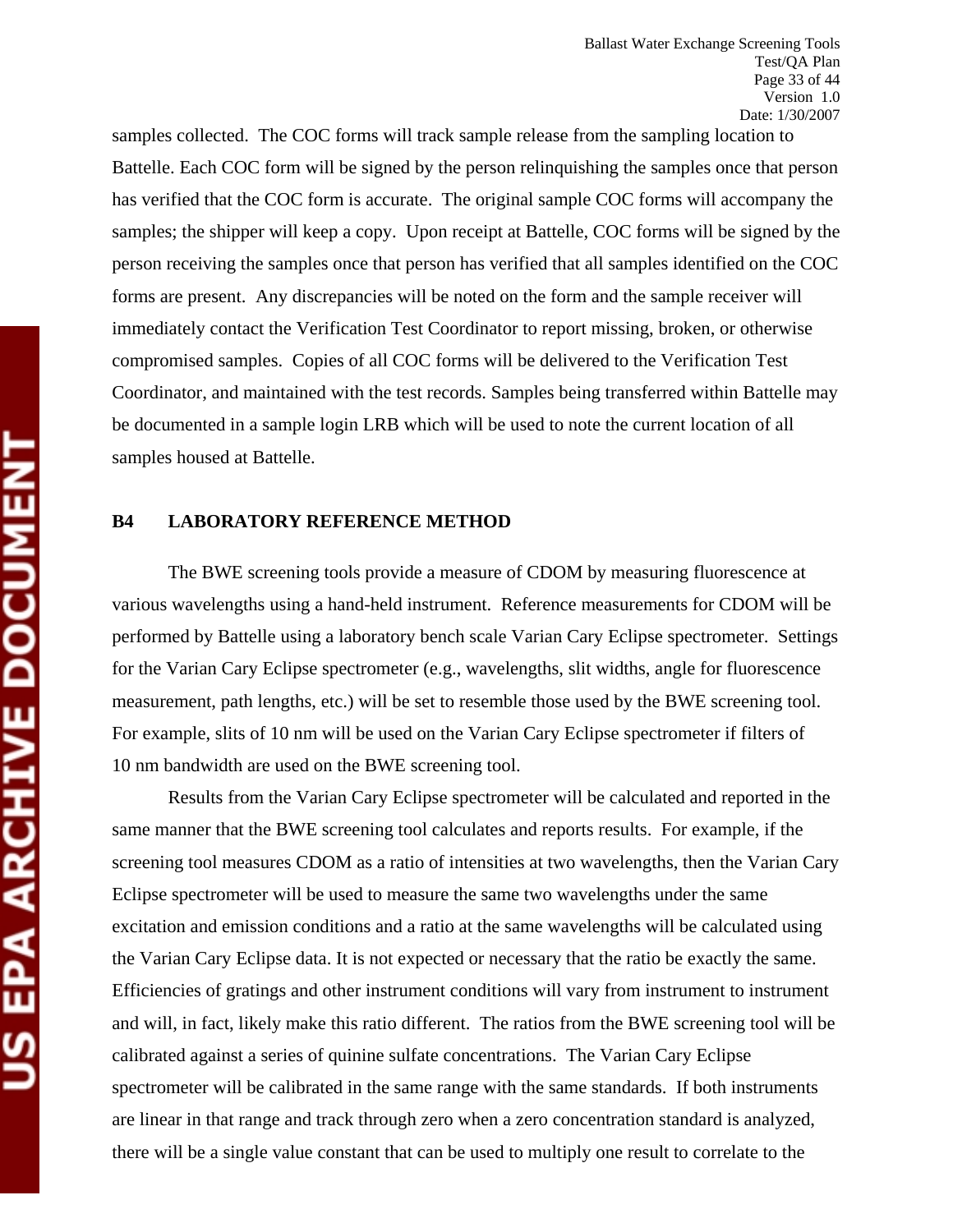other result. If the relationship is not linear, the correlation can be a more complex relationship, but if proper zeroing is performed on each instrument and the calibration concentration ranges are the same, then the linearity of the BWE screening tool and the Varian Cary Eclipse spectrometer can be directly compared through a relationship established based on the standard curves analyzed on each instrument.

The Varian Cary Eclipse spectrometer will be operated according to the procedures described in the Varian instrument manuals and any deviations will be documented. Specific operating procedures relevant to the Varian Cary Eclipse spectrometer measurements will depend on the BWE screening technology being evaluated and how it measures CDOM. For example, if only two wavelengths need to be measured, the Varian Cary Eclipse individual wavelength software package will be used rather than the scanning package software. The PMT voltage will be set to provide counts in the 0-1000 range for the strongest anticipated fluorescence. A standard operating procedure (SOP) for the Varian Cary Eclipse spectrometer reference measurement will be prepared for each technology tested. Each SOP will include instructions for:

- Setting the Varian Cary Eclipse spectrometer parameters so that the spectrometer out performs the technology being tested. Long enough integration time constants will be used to generate signal-to-noise greater than the technology produces.
- Validating all instrument parameters and storing the parameters used in a method file.
- Calibrating intensity.
- Properly cleaning and checking visual transmittance of cells between measurements.
- Checking sample-related instability and span consistency by analyzing calibration check samples and positive control samples during each sample set.

The quinine sulfate solution used for calibration will be verified by a second source standard or analysis of two independently prepared solutions from the same lot at least once during the tests.

# **B5 QUALITY CONTROL**

Steps will be taken to maintain the quality of data collected during this verification test. This will include analyzing specific quality control samples (QCS) at a regular frequency. QCSs will include negative controls, positive controls, and calibration checks. Negative control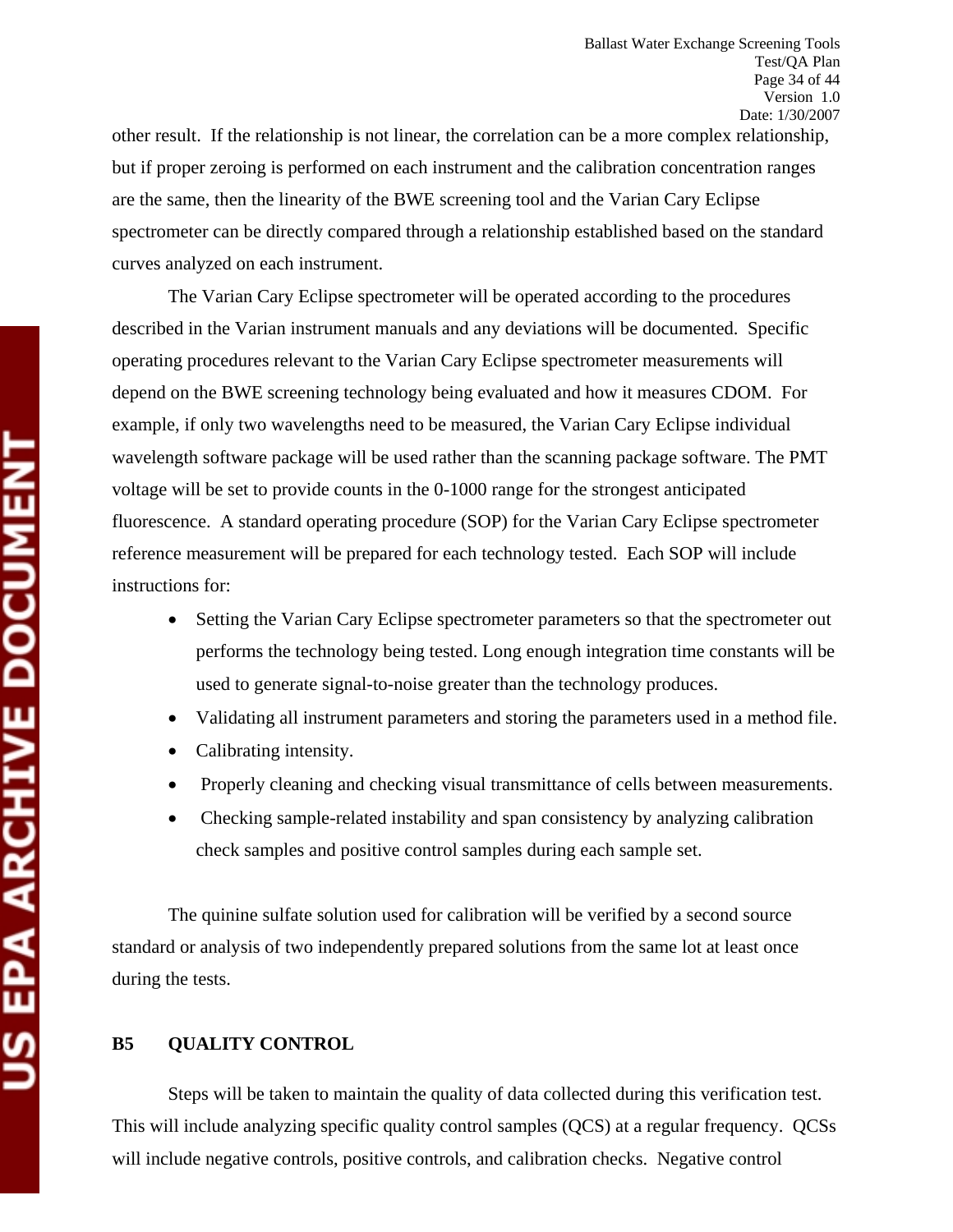samples will be used to help ensure that no sources of contamination are introduced in the sample handling and analysis procedures. The positive control samples and calibration checks will indicate to the operator whether or not the technology is functioning properly. The vendor will provide the approximate endpoint that should result upon analysis of the positive control and calibration check by their technology. QCSs producing results that do not meet the anticipated results specified by the vendor will be reanalyzed and corrective action taken if needed to ensure that test sample results are not affected. Corrective actions may include reanalyzing samples to verify that the technology has been operated properly, conducting maintenance, or recalibrating. Positive and negative controls will be analyzed at a frequency of approximately 5 % based on the total number of test samples (see Table 5) for the BWE screening tools. More frequent negative controls may be analyzed using the Varian Cary Eclipse spectrometer to check cell cleanliness and instrument zero. Calibration checks will be analyzed at a minimum after every nine measurements of PT or environmental samples with the BWE screening tool and at a minimum as 5% of the total number of test samples for the Varian Cary Eclipse spectrometer.

## **B6 INSTRUMENT/EQUIPMENT TESTING, INSPECTION, AND MAINTENANCE**

The equipment used by Battelle (i.e., instrumentation used for CDOM reference measurements, balances or pipettes used to prepare standards, etc.) will be tested, inspected, and maintained as per the standard operating procedures of Battelle and/or the manufacturer's recommendations so as to meet the performance requirements established in this document. When technical staff operate and maintain technologies undergoing testing, those activities will follow directions provided by the technology vendor.

# **B7 CALIBRATION/VERIFICATION OF TEST PROCEDURES**

The Varian Cary Eclipse spectrometer used for reference analyses will be calibrated as appropriate before any samples are analyzed and recalibrated as needed based on the results of any calibration check samples.

Technologies undergoing testing will be calibrated initially by the respective technology vendor prior to shipping the technology to Battelle or during training, and will be repeated according to direction from the vendor. Calibration checks will be performed after every 9 measurements during verification testing for the BWE screening tools. In the event that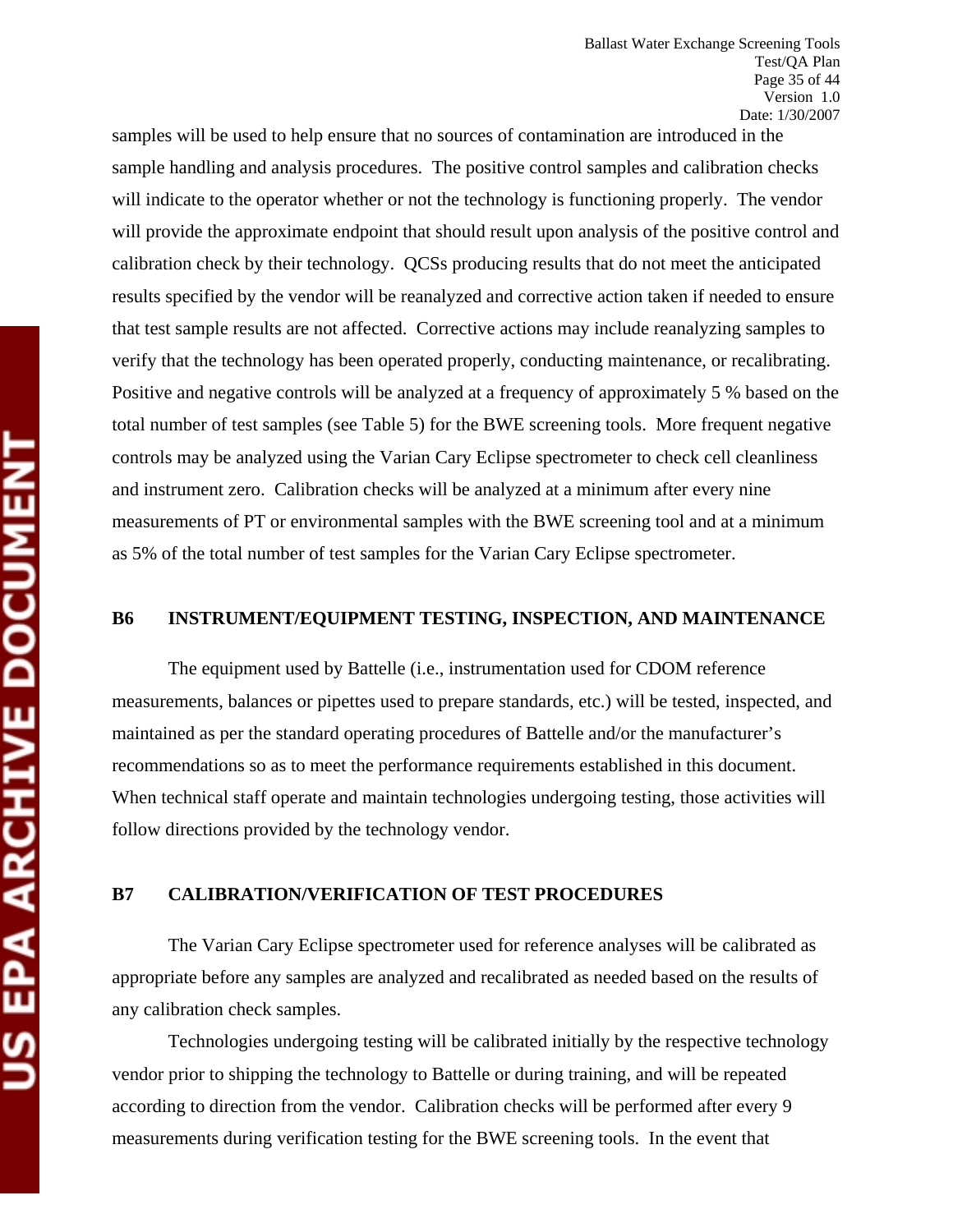recalibration is necessary, the recalibration will be carried out following the vendor's instructions. All calibrations will be documented as appropriate by the technical staff.

# **B8 INSPECTION/ACCEPTANCE OF SUPPLIES AND CONSUMABLES**

In general, this verification test relies on the materials and equipment provided by the vendors. Battelle will provide the following equipment and materials needed for the preparation of the performance test, environmental and QC samples:

- Burdick and Jackson HPLC grade water, or equivalent
- various laboratory supplies necessary for accurate preparation of the test samples and subsequent dilutions (i.e., volumetric pipets; pipet bulbs; Eppendorf micro pipettes and pipette tips, or equivalent; volumetric flasks; disposable pipets; balances; etc.)
- reference standards with a known level of purity for target analytes NIST traceable, or equivalent if available
- glass sample containers
- equipment and consumables for the Varian Cary Eclipse spectrometer
- personal protective equipment

All materials, supplies, and consumables will be ordered by the Verification Test Coordinator or designee. Where possible, Battelle will rely on material and consumable sources that have been used previously without problems for ETV verification testing. Battelle will also rely on previous experience or recommendations from EPA advisors, stakeholders, test collaborators, subcontractors, or technology vendors. Upon receipt of any supplies or consumables, the Verification Test Coordinator or designee will visually inspect and ensure that the materials received are those that were ordered and that there are no visual signs of damage that could compromise the suitability of the materials. If damaged or inappropriate goods are received, they will be returned or disposed of and arrangements will be made to receive replacement materials. Certificates of analysis (COA) or other documentation of analytical purity will be checked for all reagents and standards to ensure suitability for the verification test and a copy will be stored with the test files. Where possible, reagents (i.e., HPLC grade water, sulfuric acid, etc.) used to prepare standards will be checked for background fluorescence prior to their use. Unsuitable materials will be returned or disposed of and arrangements for the receipt of replacement materials will be made.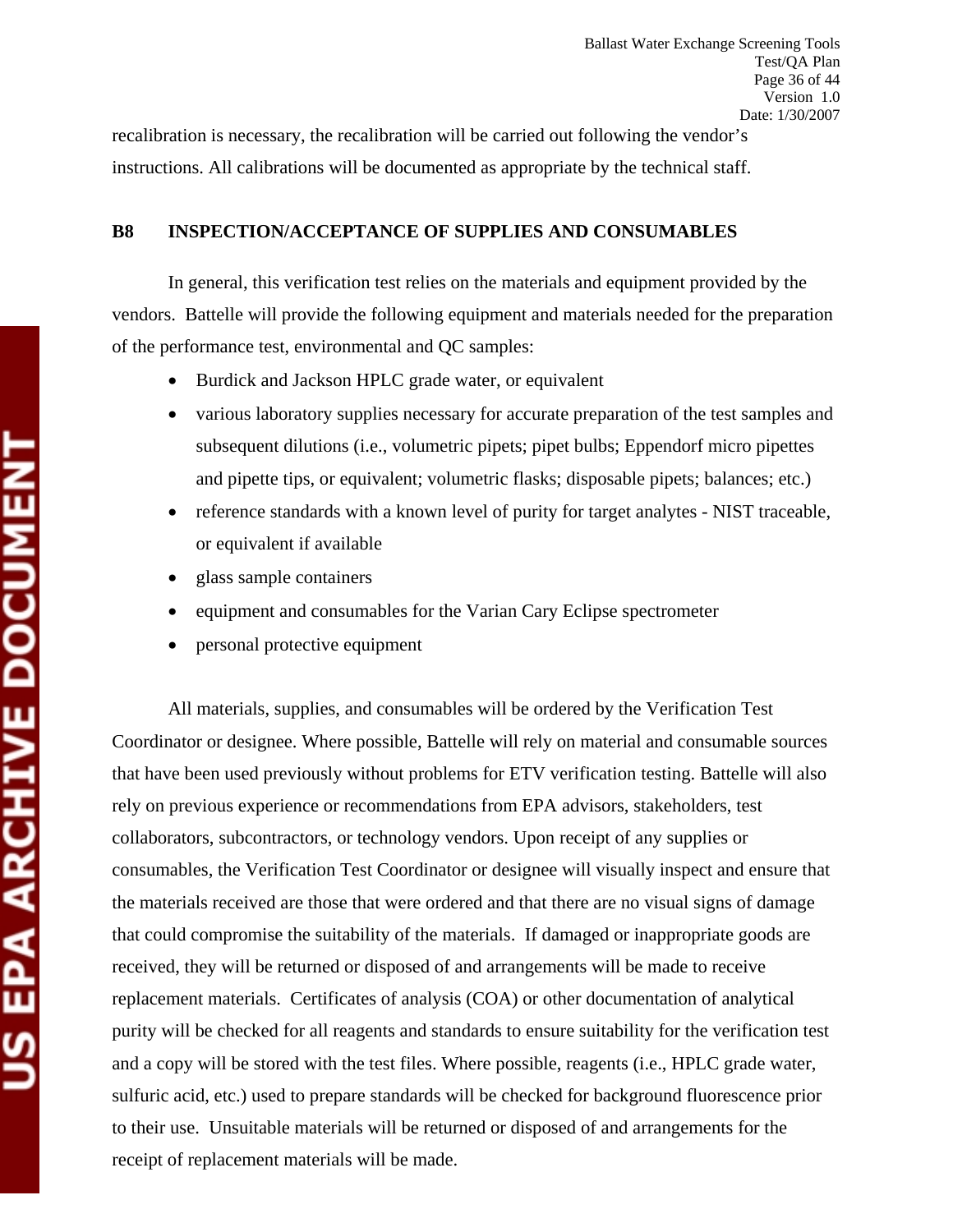Ballast Water Exchange Screening Tools Test/QA Plan Page 37 of 44 Version 1.0 Date: 1/30/2007

#### **B9 NON-DIRECT MEASUREMENTS**

No non-direct measurements will be used during this verification test.

#### **B10 DATA MANAGEMENT**

Various types of data will be acquired and recorded electronically or manually by Battelle during the verification test. Table 2 summarizes the types of data to be recorded. All maintenance activities, repairs, calibrations, and operator observations relevant to the technology operation will be documented by technical staff in LRBs or on data sheets. Results from the reference methods, including raw data, analyses, and final results, will be compiled by Battelle.

Records received by or generated by any technical staff during the verification test will be reviewed by a Battelle staff member within two weeks of generation or receipt, before the records are used to calculate, evaluate, or report verification results. If a Battelle staff member generated the record, this review will be performed by a Battelle technical staff member involved in the verification test, but not the staff member who originally generated the record. The review will be documented by the person performing the review by adding his/her initials and date to the hard copy of the record being reviewed. In addition, any calculations performed by technical staff will be spot-checked by Battelle QA and/or technical staff to ensure that calculations are performed correctly. Calculations to be checked include any statistical calculations described in this test/QA plan. The data obtained from this verification test will be compiled and reported independently for each technology. Results for technologies from different vendors will not be compared with each other.

Among the QA activities conducted by Battelle QA staff will be an audit of data quality. This audit will consist of a review by the Battelle Quality Manager (or his designee) of at least 10% of the test data. During the course of any such audit, the Battelle Quality Manager will inform the technical staff of any findings and any need for immediate corrective action. If serious data quality problems exist, the Battelle Quality Manager will request that Battelle's AMS Center Manager issue a stop work order. Once the assessment report has been prepared, the Verification Test Coordinator will ensure that a response is provided for each adverse finding or potential problem, and will implement any necessary follow-up corrective action. The Battelle Quality Manager will ensure that follow-up corrective action has been taken.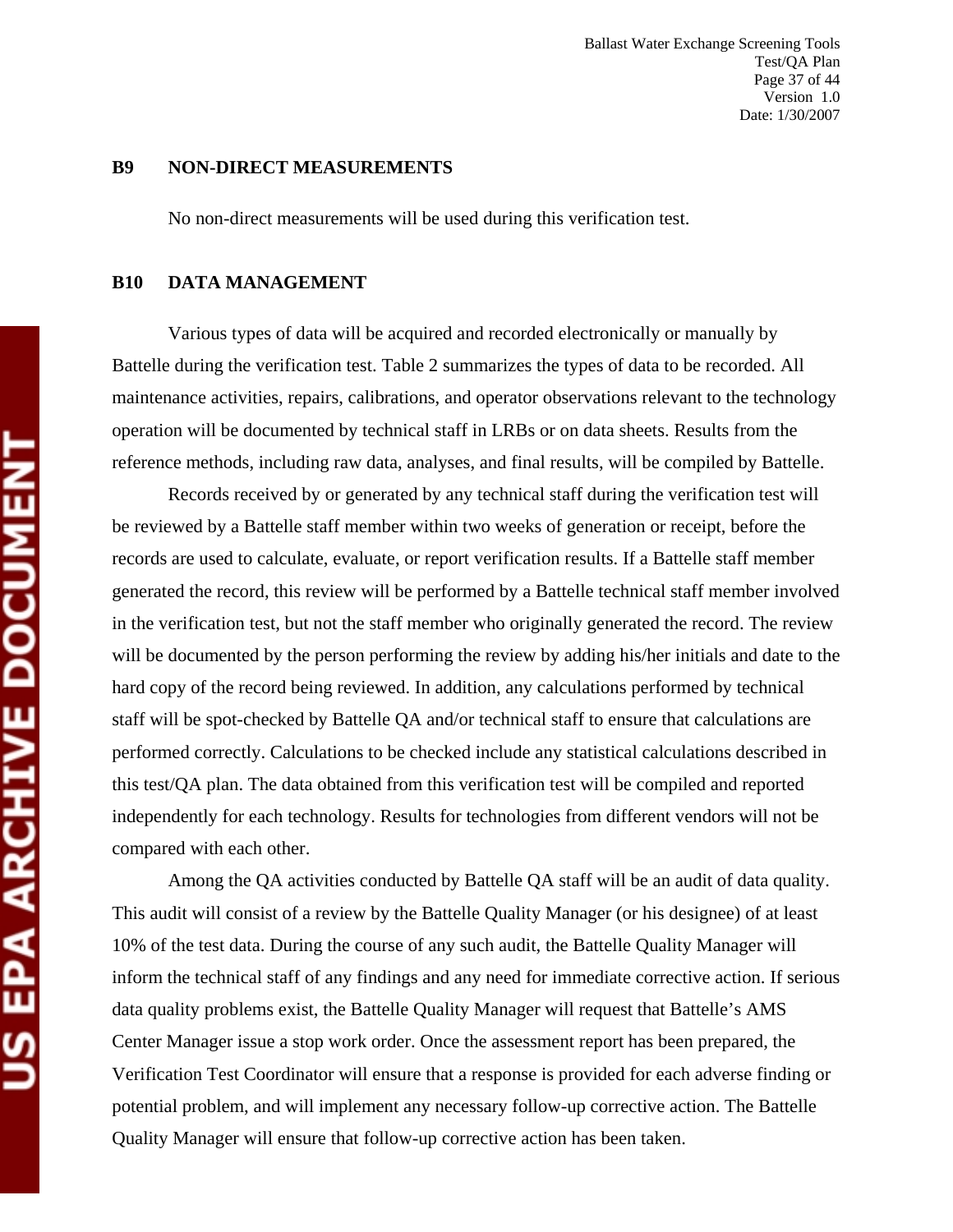# **SECTION C ASSESSMENT AND OVERSIGHT**

#### **C1 ASSESSMENTS AND RESPONSE ACTIONS**

Every effort will be made in this verification test to anticipate and resolve potential problems before the quality of performance is compromised. One of the major objectives of this test/QA plan is to establish mechanisms necessary to ensure this. Internal quality control measures described in this test/QA plan, which is peer reviewed by a panel of outside experts, implemented by the technical staff and monitored by the Verification Test Coordinator, will give information on data quality on a day-to-day basis. The responsibility for interpreting the results of these checks and resolving any potential problems resides with the Verification Test Coordinator. Technical staff have the responsibility to identify problems that could affect data quality or the ability to use the data. Any problems that are identified will be reported to the Verification Test Coordinator, who will work with the Battelle Quality Manager to resolve any issues. Action will be taken to control the problem, identify a solution to the problem, and minimize losses and correct data, where possible. Independent of any EPA QA activities, Battelle will be responsible for ensuring that the following audits are conducted as part of this verification test.

#### **C1.1 Performance Evaluation Audits**

A Performance Evaluation (PE) audit will be conducted to assess the quality of the reference method measurements made in this verification test. The reference method PE audit will be performed by supplying an independent, NIST-traceable solid standard, if available, or at a minimum a second quinine sulfate standard solution prepared from a different source of quinine sulfate than that used in verification testing. The PE audit samples will be analyzed in the same manner as all other samples and the analytical results for the PE audit samples will be compared to the nominal concentration. The target criterion for this PE audit is agreement of the analytical result within 3% of the nominal concentration, after the data have been adjusted for the Overall Instrument Sensitivity based on the observation of the naphthalene-anthracene standard. If the PE audit result does not meet the target criterion, the PE audit will be repeated. If the outlying results persist, the source of error will be investigated and corrective action taken as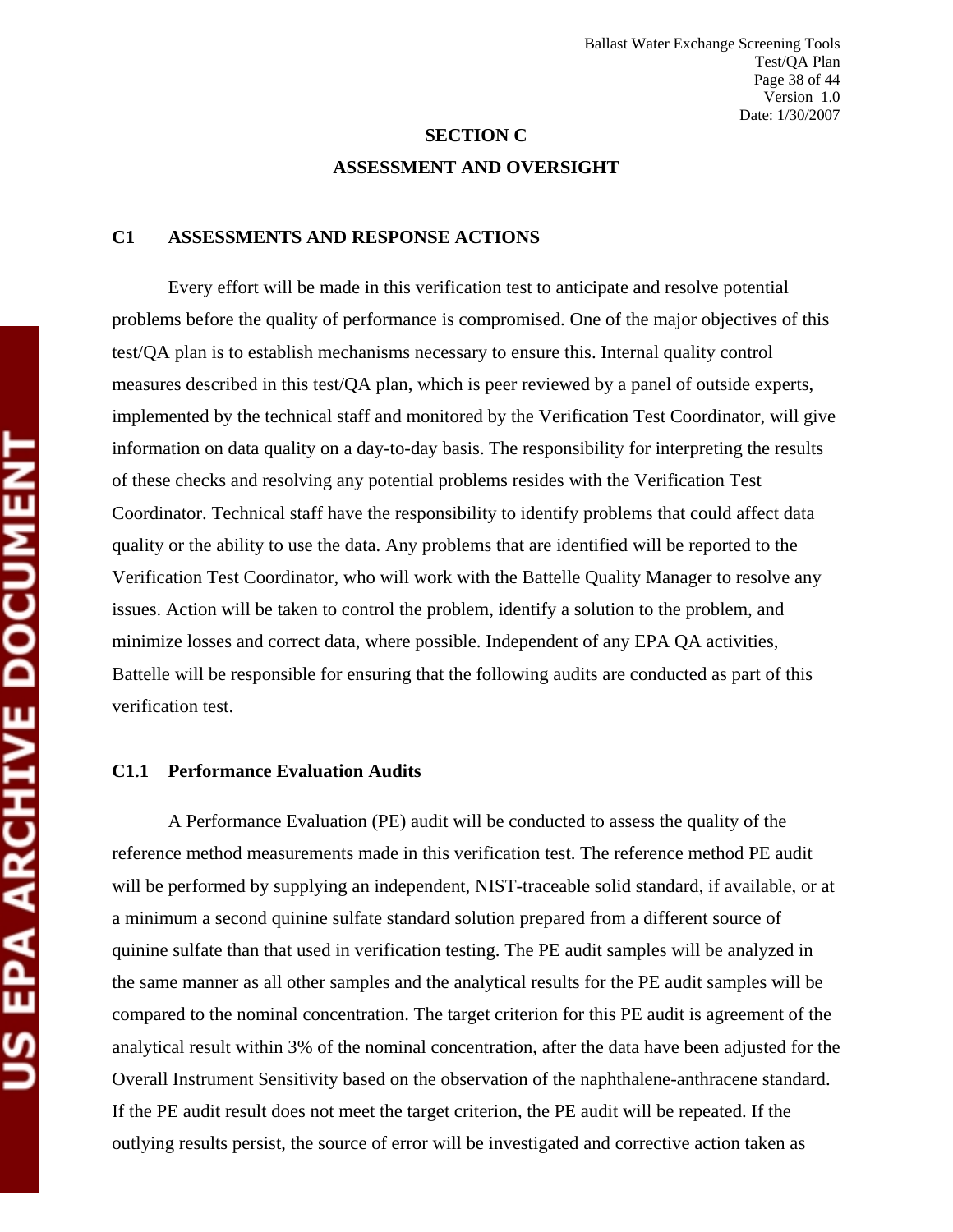necessary until successful PE audit results are obtained. This audit will be performed once prior to the start of the test, and will be the responsibility of the Verification Test Coordinator or designee.

#### **C1.2 Technical Systems Audits**

The Battelle Quality Manager or designee will perform a TSA at least once during this verification test. The purpose of this audit is to ensure that the verification test is being performed in accordance with the AMS Center  $QMP<sup>1</sup>$ , this test/ $QA$  plan, any published reference methods, and any Standard Operating Procedures (SOPs) used. In the TSA, the Battelle Quality Manager, or a designee, may review the reference methods used, compare actual test procedures to those specified or referenced in this plan, and review data acquisition and handling procedures. In the TSA, the Battelle Quality Manager will tour the laboratory where verification and reference testing are taking place, inspect sample COC documentation, and review technology-specific record books. He or she will also check standard certifications and technology data acquisition procedures, and may confer with the technology vendors and technical staff. A TSA report will be prepared, including a statement of findings and the actions taken to address any adverse findings. The EPA AMS Center Quality Manager will receive a copy of Battelle's TSA report. At EPA's discretion, EPA QA staff may also conduct an independent on-site TSA during the verification test. The TSA findings will be communicated to technical staff at the time of the audit and documented in a TSA report.

#### **C1.3 Data Quality Audits**

The Battelle Quality Manager or his designee will audit at least 10% of the verification data acquired in the verification test. The Battelle Quality Manager will trace the data from initial acquisition, through reduction and statistical comparisons, to final reporting. All calculations performed on the data undergoing the audit will be checked.

#### **C1.4 QA/QC Reporting**

Each assessment and audit will be documented in accordance with Section 3.3.4 of the AMS Center QMP.<sup>1</sup> The results of the technical systems audit will be submitted to EPA. Assessment reports will include the following: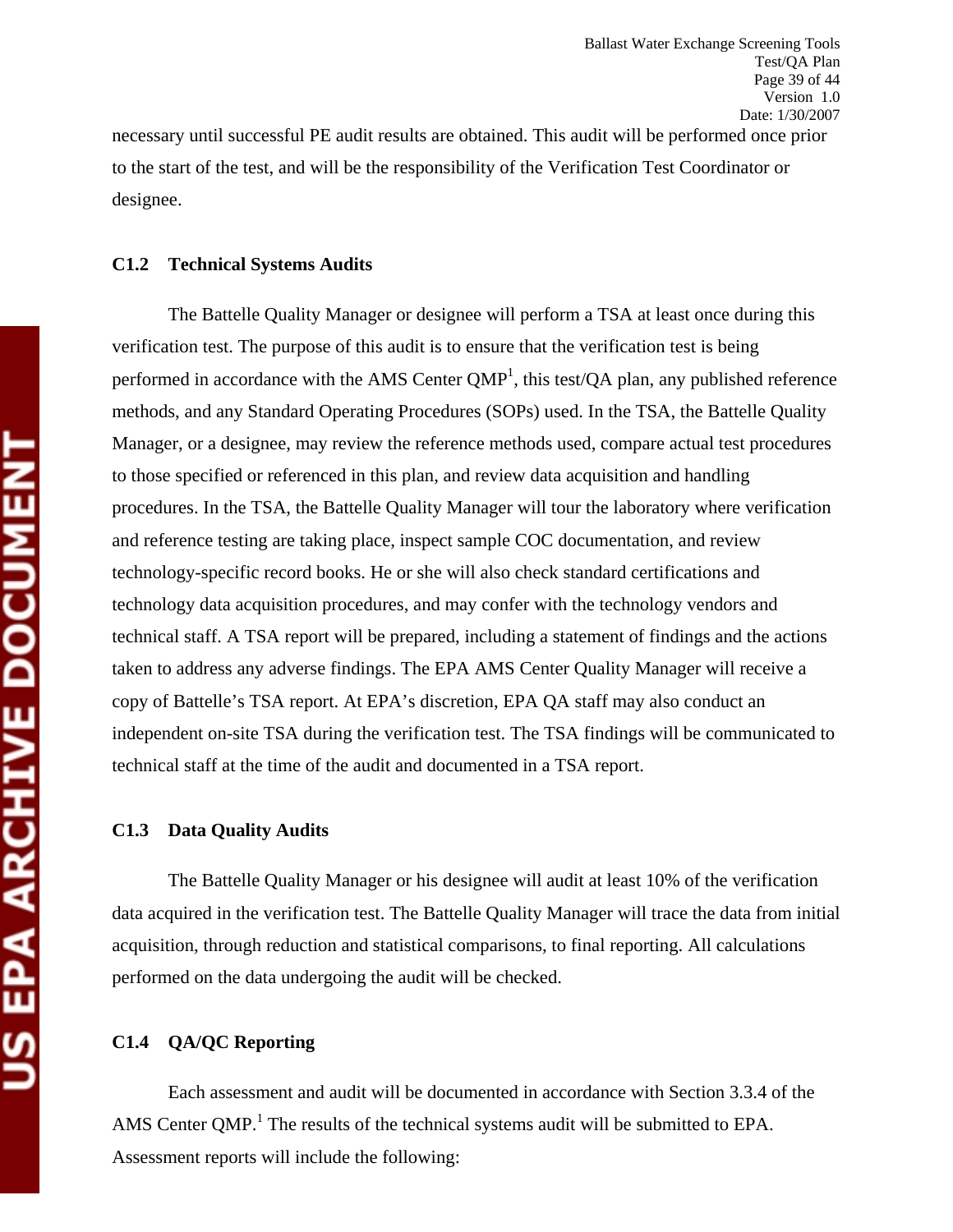- Identification of any adverse findings or potential problems
- Response to adverse findings or potential problems
- Recommendations for resolving problems
- Confirmation that solutions have been implemented and are effective
- Citation of any noteworthy practices that may be of use to others.

## **C2 REPORTS TO MANAGEMENT**

The Battelle Quality Manager, during the course of any assessment or audit, will identify to the technical staff performing experimental activities any immediate corrective action that should be taken. If serious quality problems exist, the Battelle Quality Manager is authorized to request that Battelle's AMS Center Manager issue a stop work order. Once the assessment report has been prepared, the Verification Test Coordinator will ensure that a response is provided for each adverse finding or potential problem and will implement any necessary follow-up corrective action. The Battelle Quality Manager will ensure that follow-up corrective action has been taken. The test/QA plan and final report are reviewed by EPA AMS Center QA staff and EPA AMS Center program management staff. Upon final review and approval, both documents will then be posted on the ETV website (www.epa.gov/etv).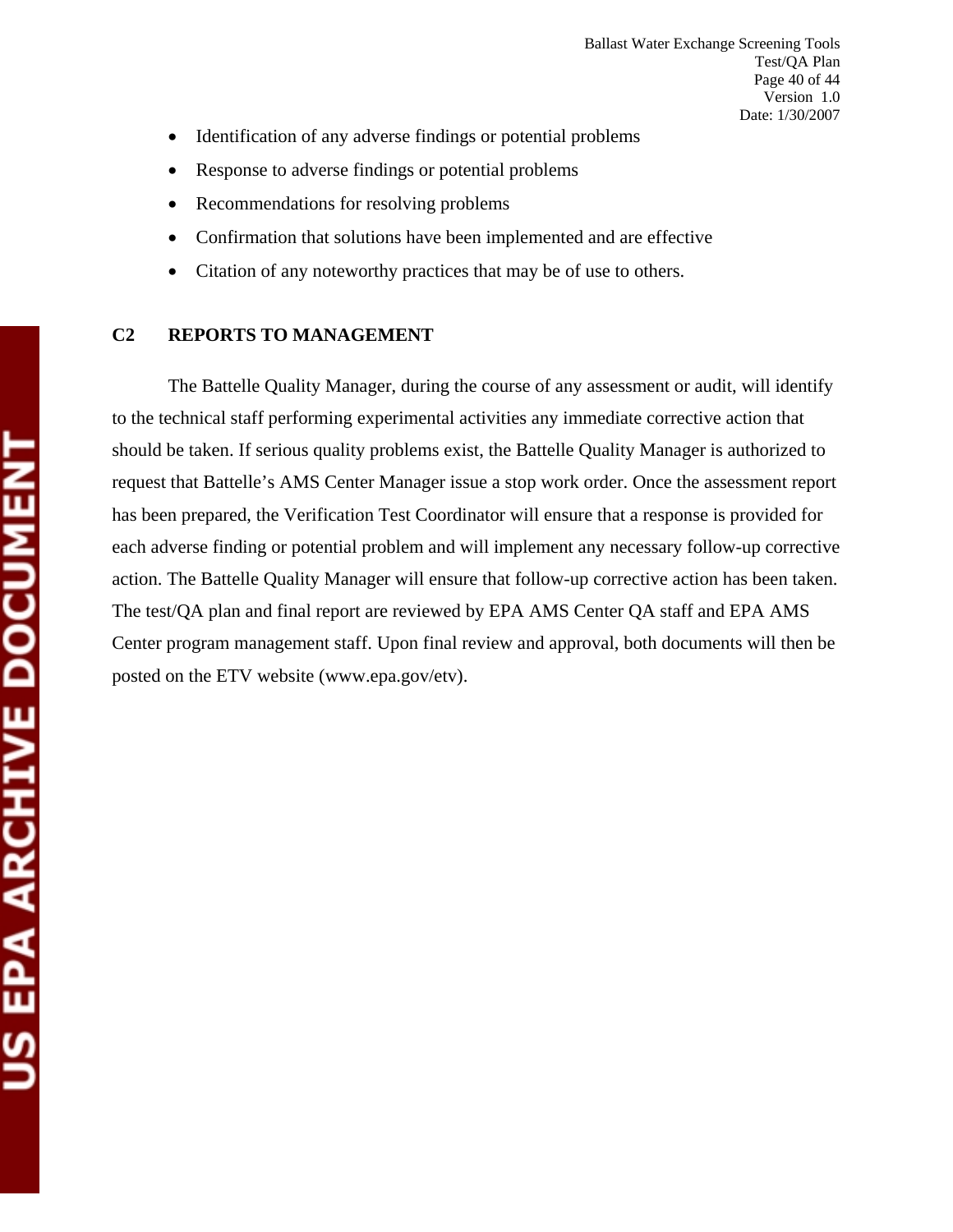# **SECTION D DATA VALIDATION AND USABILITY**

#### **D1 DATA REVIEW, VALIDATION, AND VERIFICATION REQUIREMENTS**

The key data review requirements for the verification test are stated in Section B10 of this test/QA plan. In general, the data review requirements specify that the data generated during this test will be reviewed by a Battelle technical staff member within two weeks of data generation. The reviewer will be familiar with the technical aspects of the verification test, but will not be the person who generated the data. This process will serve both as the data review and the data verification, and will ensure that data have been recorded, transmitted, and processed properly. Furthermore, this process will ensure that the BWE screening tool data and the reference method data are collected under appropriate testing conditions and that the reference method data meet the reference method specifications.

The data validation requirements for this test involve a data quality assessment relative to the DQIs and audit acceptance criteria specified for this test. The DQIs listed in Section A 7.1 and B5 will be used to validate the data quality. The QA audits described within Section C of this document, including the performance evaluation audit and data quality audit, are designed to validate the data quality.

#### **D2 VALIDATION AND VERIFICATION METHODS**

Data verification is conducted as part of the data review, as described in Section B10 for this test/QA plan. A visual inspection of handwritten data will be conducted to ensure that all entries were properly recorded or transcribed, and that any erroneous entries were properly noted (i.e., single line through the entry with an error code and the initials of the recorder and date of entry). Electronic data from the technologies and other instruments used during the test will be inspected to ensure proper transfer from the datalogging system. Data manually incorporated into spreadsheets for use in calculations will be checked against handwritten data to ensure that transcription errors have not occurred. All calculations used to transform the data will be reviewed to ensure the accuracy and the appropriateness of the calculations. Calculations performed manually will be reviewed and repeated using a handheld calculator or commercial software (e.g., Excel). Calculations performed using standard commercial office software (e.g.,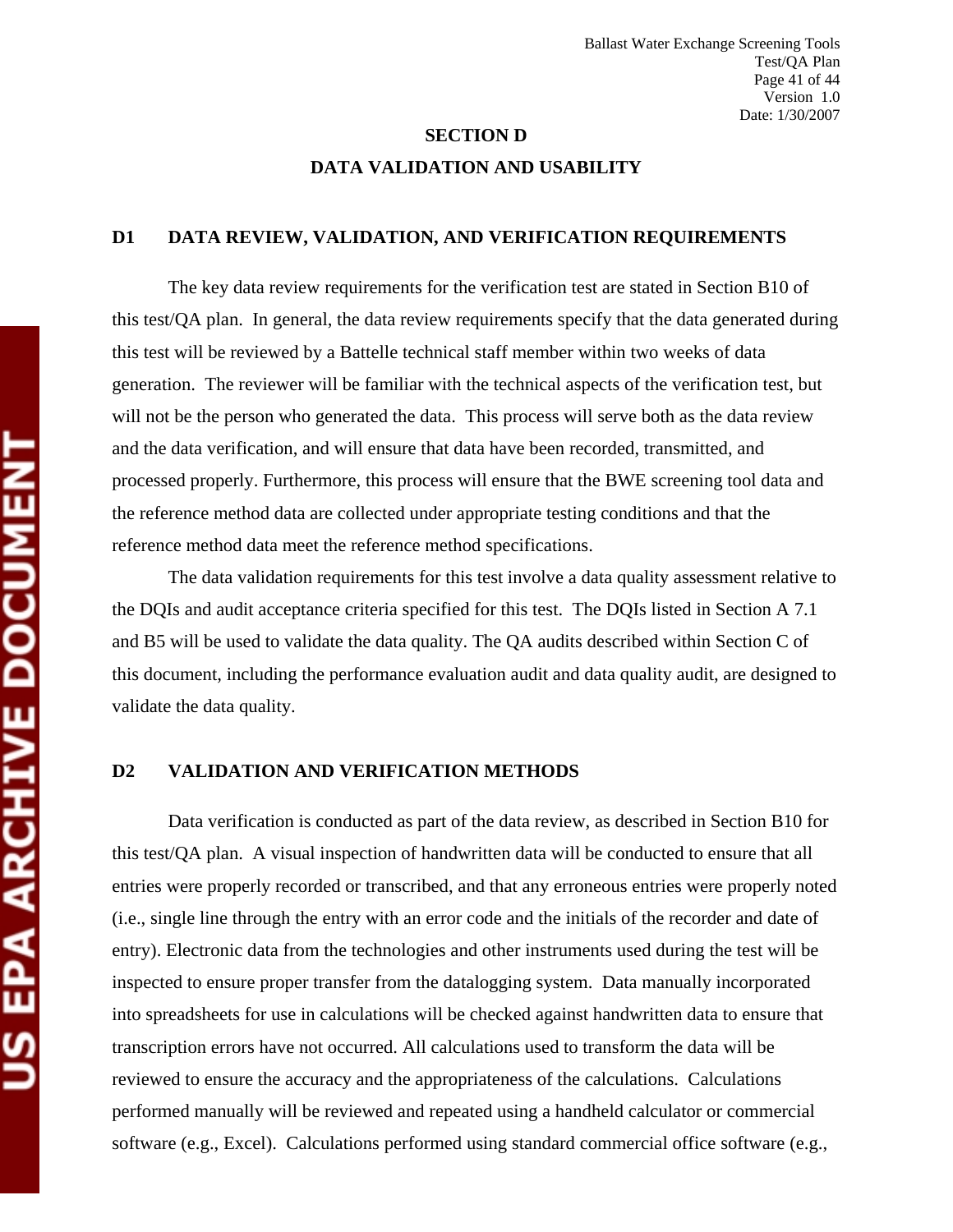Excel) will be reviewed by inspecting the equations used in calculations and verifying selected calculations by handheld calculator. Calculations performed using specialized commercial software (i.e., for analytical instrumentation) will be reviewed by inspection and, when feasible, verified by handheld calculator, or standard commercial office software.

To ensure that the data generated from this test meet the goals of the test, a number of data validation procedures will be performed. Section C of this test/QA plan provides a description of the validation safeguards employed for this verification test. Data validation and verification efforts include the completion of QC activities and the performance of TSA and PE audits as described in Section C. The data from this test will be evaluated relative to the measurement DQIs described in Section A7.1 and B5, and the PE audit acceptance criteria given in Section C1.1 of this test/QA plan. Data failing to meet these criteria will be flagged in the data set and not used for evaluation of the technologies, unless these deviations are accompanied by descriptions of their potential impacts on the data quality.

A data quality audit will be conducted by the Battelle Quality Manager to ensure that data review, verification, and validation procedures were completed, and to assure the overall data quality.

#### **D3 RECONCILIATION WITH USER REQUIREMENTS**

The purpose of a verification test performed following this test/QA plan is to evaluate the performance of commercial technologies which screen for ballast water exchange by measuring CDOM. This test evaluates the CDOM measurement method capability only and is not a verification of whether or not the measurement quantitatively measures CDOM or detects ballast water exchange. This evaluation will include comparisons of the results from the technologies to results from standard reference techniques. To meet the requirements of the user community, the data obtained in such a verification test will include thorough documentation of the technology's performance during the verification test. The data review, verification, and validation procedures described above will assure that verification test data meet these requirements, are accurately presented in the verification reports generated from the test, and that data not meeting these requirements are appropriately flagged and discussed in the verification reports. Additionally, all data generated using the reference method, which are used to evaluate technology results during the verification test, should meet the QA requirements of any applicable standard operating procedures or instrumentation instruction manuals.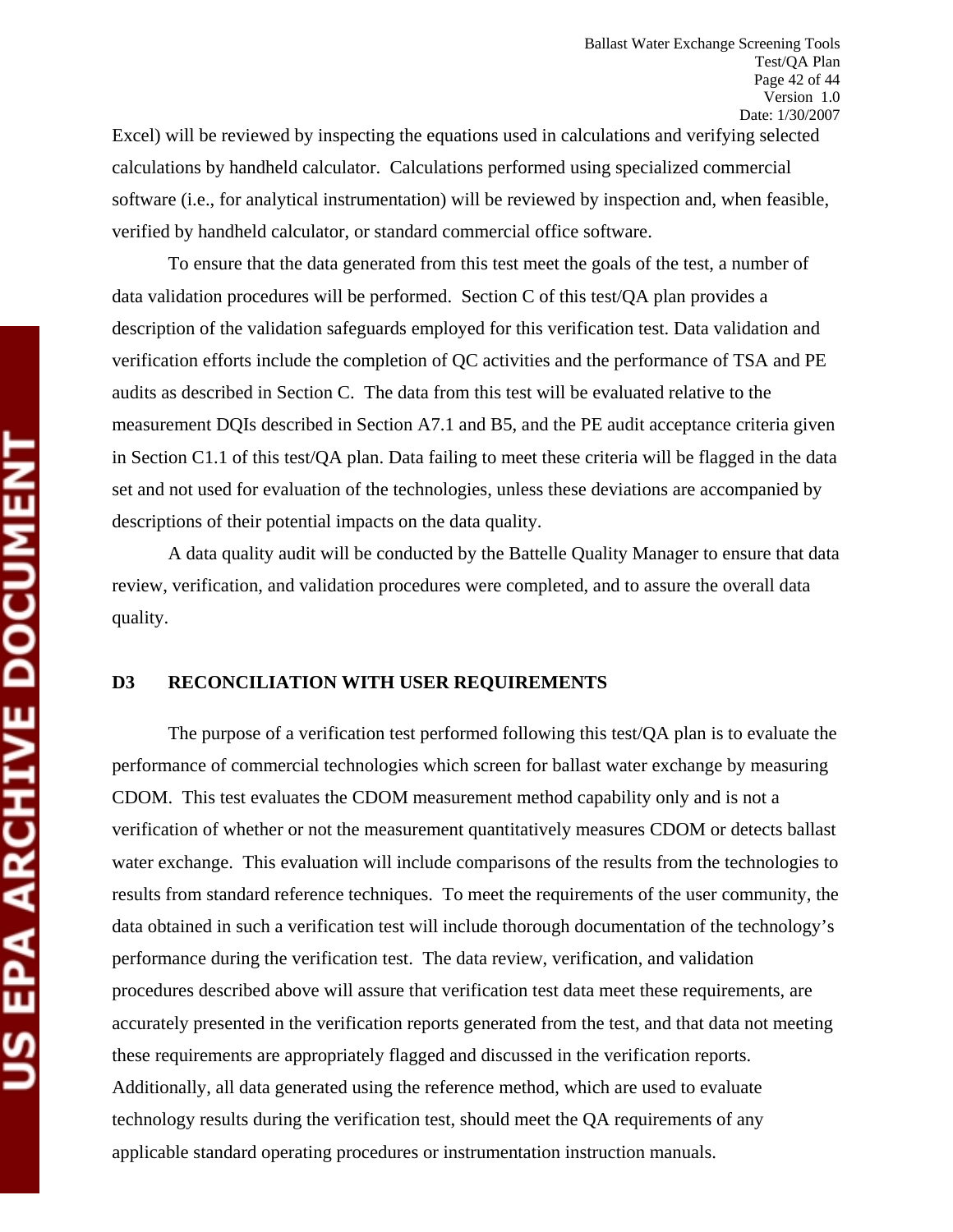This test/QA plan and any resulting ETV verification report(s) generated following procedures described in this test/QA plan will be subjected to review by participating technology vendors, ETV AMS Center staff, test collaborators, EPA, and external expert peer reviewers. These reviews will assure that this test/QA plan, verification test(s) of BWE screening tools, and the resulting report(s) meet the needs of potential users and regulators. The final report(s) will be submitted to EPA in 508 compliant Adobe Portable Document Format (pdf) and subsequently posted on the ETV website.